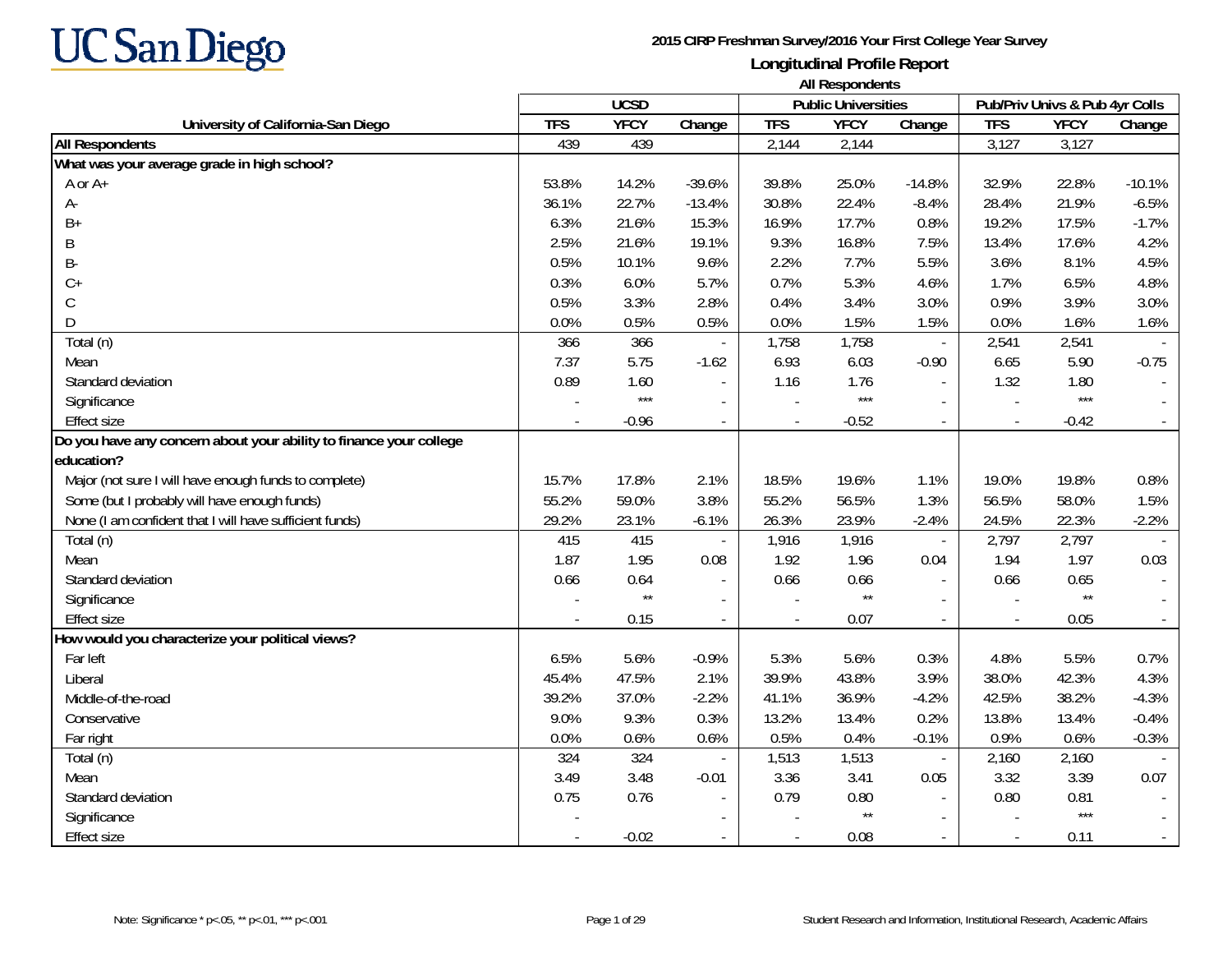

|                                                                            | <b>All Respondents</b> |             |                          |            |                            |                  |                                |              |          |  |  |  |
|----------------------------------------------------------------------------|------------------------|-------------|--------------------------|------------|----------------------------|------------------|--------------------------------|--------------|----------|--|--|--|
|                                                                            |                        | <b>UCSD</b> |                          |            | <b>Public Universities</b> |                  | Pub/Priv Univs & Pub 4yr Colls |              |          |  |  |  |
| University of California-San Diego                                         | <b>TFS</b>             | <b>YFCY</b> | Change                   | <b>TFS</b> | <b>YFCY</b>                | Change           | <b>TFS</b>                     | <b>YFCY</b>  | Change   |  |  |  |
| Rate yourself on each of the following traits as compared with the average |                        |             |                          |            |                            |                  |                                |              |          |  |  |  |
| person your age.                                                           |                        |             |                          |            |                            |                  |                                |              |          |  |  |  |
| Academic ability                                                           |                        |             |                          |            |                            |                  |                                |              |          |  |  |  |
| Highest 10%                                                                | 35.2%                  | 17.1%       | $-18.1%$                 | 27.8%      | 19.7%                      | $-8.1%$          | 24.7%                          | 18.8%        | $-5.9%$  |  |  |  |
| Above average                                                              | 52.0%                  | 45.7%       | $-6.3%$                  | 55.1%      | 47.0%                      | $-8.1%$          | 54.0%                          | 45.3%        | $-8.7%$  |  |  |  |
| Average                                                                    | 12.1%                  | 29.6%       | 17.5%                    | 16.2%      | 29.4%                      | 13.2%            | 20.3%                          | 32.2%        | 11.9%    |  |  |  |
| Below average                                                              | 0.5%                   | 6.0%        | 5.5%                     | 0.8%       | 3.5%                       | 2.7%             | 0.9%                           | 3.3%         | 2.4%     |  |  |  |
| Lowest 10%                                                                 | 0.3%                   | 1.5%        | 1.2%                     | 0.1%       | 0.4%                       | 0.3%             | 0.1%                           | 0.5%         | 0.4%     |  |  |  |
| Total (n)                                                                  | 398                    | 398         |                          | 1,805      | 1,805                      | $\blacksquare$   | 2,637                          | 2,637        |          |  |  |  |
| Mean                                                                       | 4.21                   | 3.71        | $-0.50$                  | 4.10       | 3.82                       | $-0.28$          | 4.02                           | 3.78         | $-0.24$  |  |  |  |
| Standard deviation                                                         | 0.69                   | 0.87        |                          | 0.68       | 0.80                       |                  | 0.70                           | 0.80         |          |  |  |  |
| Significance                                                               |                        | $***$       |                          |            | $***$                      |                  |                                | $***$        |          |  |  |  |
| <b>Effect size</b>                                                         |                        | $-0.60$     |                          |            | $-0.37$                    |                  |                                | $-0.31$      |          |  |  |  |
| Artistic ability                                                           |                        |             |                          |            |                            |                  |                                |              |          |  |  |  |
| Highest 10%                                                                | 4.5%                   | 7.0%        | 2.5%                     | 5.5%       | 6.4%                       | 0.9%             | 6.5%                           | 6.6%         | 0.1%     |  |  |  |
| Above average                                                              | 29.6%                  | 28.1%       | $-1.5%$                  | 25.6%      | 26.4%                      | 0.8%             | 24.1%                          | 25.1%        | 1.0%     |  |  |  |
| Average                                                                    | 33.9%                  | 34.2%       | 0.3%                     | 35.5%      | 36.7%                      | 1.2%             | 34.5%                          | 37.3%        | 2.8%     |  |  |  |
| Below average                                                              | 22.9%                  | 24.9%       | 2.0%                     | 24.7%      | 25.1%                      | 0.4%             | 26.2%                          | 24.7%        | $-1.5%$  |  |  |  |
| Lowest 10%                                                                 | 9.0%                   | 5.8%        | $-3.2%$                  | 8.6%       | 5.4%                       | $-3.2%$          | 8.8%                           | 6.3%         | $-2.5%$  |  |  |  |
| Total (n)                                                                  | 398                    | 398         |                          | 1,809      | 1,809                      |                  | 2,640                          | 2,640        |          |  |  |  |
| Mean                                                                       | 2.98                   | 3.06        | 0.08                     | 2.95       | 3.03                       | 0.08             | 2.93                           | 3.01         | 0.08     |  |  |  |
| Standard deviation                                                         | 1.03                   | 1.02        |                          | 1.03       | 0.99                       |                  | 1.05                           | 1.01         |          |  |  |  |
| Significance                                                               |                        |             |                          |            | $***$                      |                  |                                | $***$        |          |  |  |  |
| <b>Effect size</b>                                                         |                        | 0.10        | $\overline{\phantom{a}}$ |            | 0.10                       | $\sim$           | $\blacksquare$                 | 0.10         |          |  |  |  |
| Rate yourself on each of the following traits as compared with the average |                        |             |                          |            |                            |                  |                                |              |          |  |  |  |
| person your age.                                                           |                        |             |                          |            |                            |                  |                                |              |          |  |  |  |
| <b>Computer skills</b>                                                     |                        |             |                          |            |                            |                  |                                |              |          |  |  |  |
| Highest 10%                                                                | 5.8%                   | 5.1%        | $-0.7%$                  | 7.6%       | 7.4%                       | $-0.2%$          | 8.1%                           | 7.4%         | $-0.7%$  |  |  |  |
| Above average                                                              | 26.8%                  | 29.3%       | 2.5%                     | 28.5%      | 30.3%                      | 1.8%             | 28.5%                          | 29.9%        | 1.4%     |  |  |  |
| Average                                                                    | 49.5%                  | 49.0%       | $-0.5%$                  | 48.7%      | 50.2%                      | 1.5%             | 49.0%                          | 52.1%        | 3.1%     |  |  |  |
| Below average                                                              | 14.6%                  | 14.4%       | $-0.2%$                  | 12.8%      | 10.9%                      | $-1.9%$          | 12.2%                          | 9.5%         | $-2.7\%$ |  |  |  |
| Lowest 10%                                                                 | 3.3%                   | 2.3%        | $-1.0%$                  | 2.3%       | 1.2%                       | $-1.1%$          | 2.2%                           | 1.1%         | $-1.1%$  |  |  |  |
| Total (n)                                                                  | 396                    | 396         |                          | 1,806      | 1,806                      | $\omega_{\rm c}$ | 2,635                          | 2,635        |          |  |  |  |
| Mean                                                                       | 3.17                   | 3.20        | 0.03                     | 3.26       | 3.32                       | 0.06             | 3.28                           | 3.33         | 0.05     |  |  |  |
| Standard deviation                                                         | 0.87                   | 0.83        |                          | 0.86       | 0.81                       | $\sim$           | 0.86                           | 0.79         |          |  |  |  |
| Significance                                                               |                        |             |                          |            | $\star\star$               |                  |                                | $\star\star$ |          |  |  |  |
| Effect size                                                                |                        | 0.04        |                          |            | 0.08                       | $\blacksquare$   | $\overline{\phantom{a}}$       | 0.07         |          |  |  |  |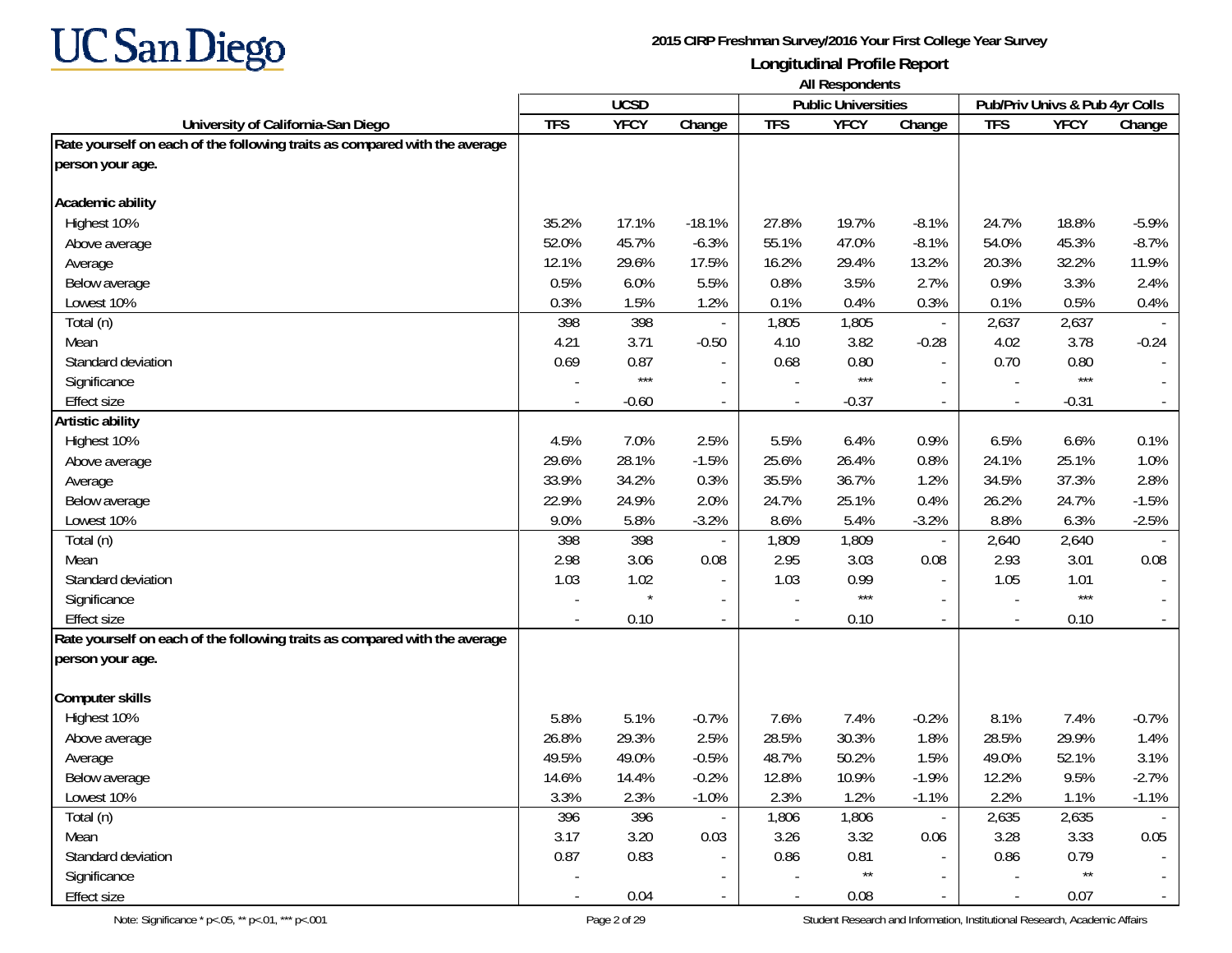

|                                    | All Respondents |             |                          |            |                            |                          |                          |                                |                          |
|------------------------------------|-----------------|-------------|--------------------------|------------|----------------------------|--------------------------|--------------------------|--------------------------------|--------------------------|
|                                    |                 | <b>UCSD</b> |                          |            | <b>Public Universities</b> |                          |                          | Pub/Priv Univs & Pub 4yr Colls |                          |
| University of California-San Diego | <b>TFS</b>      | <b>YFCY</b> | Change                   | <b>TFS</b> | <b>YFCY</b>                | Change                   | <b>TFS</b>               | <b>YFCY</b>                    | Change                   |
| Cooperativeness                    |                 |             |                          |            |                            |                          |                          |                                |                          |
| Highest 10%                        | 22.5%           | 15.2%       | $-7.3%$                  | 24.7%      | 19.6%                      | $-5.1%$                  | 25.3%                    | 20.4%                          | $-4.9%$                  |
| Above average                      | 47.0%           | 47.0%       | 0.0%                     | 47.0%      | 48.2%                      | 1.2%                     | 45.8%                    | 46.6%                          | 0.8%                     |
| Average                            | 27.0%           | 34.6%       | 7.6%                     | 25.4%      | 29.7%                      | 4.3%                     | 26.3%                    | 30.4%                          | 4.1%                     |
| Below average                      | 3.0%            | 2.3%        | $-0.7%$                  | 2.5%       | 2.2%                       | $-0.3%$                  | 2.3%                     | 2.2%                           | $-0.1%$                  |
| Lowest 10%                         | 0.5%            | 1.0%        | 0.5%                     | 0.4%       | 0.3%                       | $-0.1%$                  | 0.4%                     | 0.4%                           | 0.0%                     |
| Total (n)                          | 396             | 396         |                          | 1,804      | 1,804                      | $\sim$                   | 2,635                    | 2,635                          |                          |
| Mean                               | 3.88            | 3.73        | $-0.15$                  | 3.93       | 3.84                       | $-0.09$                  | 3.93                     | 3.84                           | $-0.09$                  |
| Standard deviation                 | 0.81            | 0.78        | $\overline{\phantom{a}}$ | 0.79       | 0.77                       | $\sim$                   | 0.80                     | 0.78                           |                          |
| Significance                       |                 | $***$       | $\overline{\phantom{a}}$ |            | $***$                      | $\sim$                   |                          | $***$                          | $\overline{\phantom{a}}$ |
| <b>Effect size</b>                 |                 | $-0.18$     | $\overline{\phantom{a}}$ |            | $-0.10$                    | $\sim$                   | $\blacksquare$           | $-0.10$                        |                          |
| Creativity                         |                 |             |                          |            |                            |                          |                          |                                |                          |
| Highest 10%                        | 9.6%            | 8.8%        | $-0.8%$                  | 14.9%      | 11.5%                      | $-3.4%$                  | 16.7%                    | 12.5%                          | $-4.2%$                  |
| Above average                      | 40.2%           | 38.9%       | $-1.3%$                  | 38.9%      | 41.2%                      | 2.3%                     | 36.5%                    | 39.5%                          | 3.0%                     |
| Average                            | 37.6%           | 39.9%       | 2.3%                     | 34.8%      | 37.4%                      | 2.6%                     | 35.6%                    | 38.2%                          | 2.6%                     |
| Below average                      | 10.9%           | 9.8%        | $-1.1%$                  | 10.0%      | 8.5%                       | $-1.5%$                  | 9.5%                     | 8.3%                           | $-1.2%$                  |
| Lowest 10%                         | 1.8%            | 2.5%        | 0.7%                     | 1.4%       | 1.4%                       | 0.0%                     | 1.7%                     | 1.6%                           | $-0.1%$                  |
| Total (n)                          | 396             | 396         | $\overline{\phantom{a}}$ | 1,807      | 1,807                      | $\sim$                   | 2,636                    | 2,636                          |                          |
| Mean                               | 3.45            | 3.42        | $-0.03$                  | 3.56       | 3.53                       | $-0.03$                  | 3.57                     | 3.53                           | $-0.04$                  |
| Standard deviation                 | 0.87            | 0.88        | $\overline{\phantom{a}}$ | 0.91       | 0.86                       | $\overline{\phantom{a}}$ | 0.93                     | 0.87                           |                          |
| Significance                       |                 |             | $\overline{\phantom{a}}$ |            |                            | $\sim$                   | $\overline{\phantom{a}}$ |                                |                          |
| <b>Effect size</b>                 |                 | $-0.04$     | $\overline{\phantom{a}}$ |            | $-0.04$                    | $\sim$                   | $\overline{\phantom{a}}$ | $-0.05$                        |                          |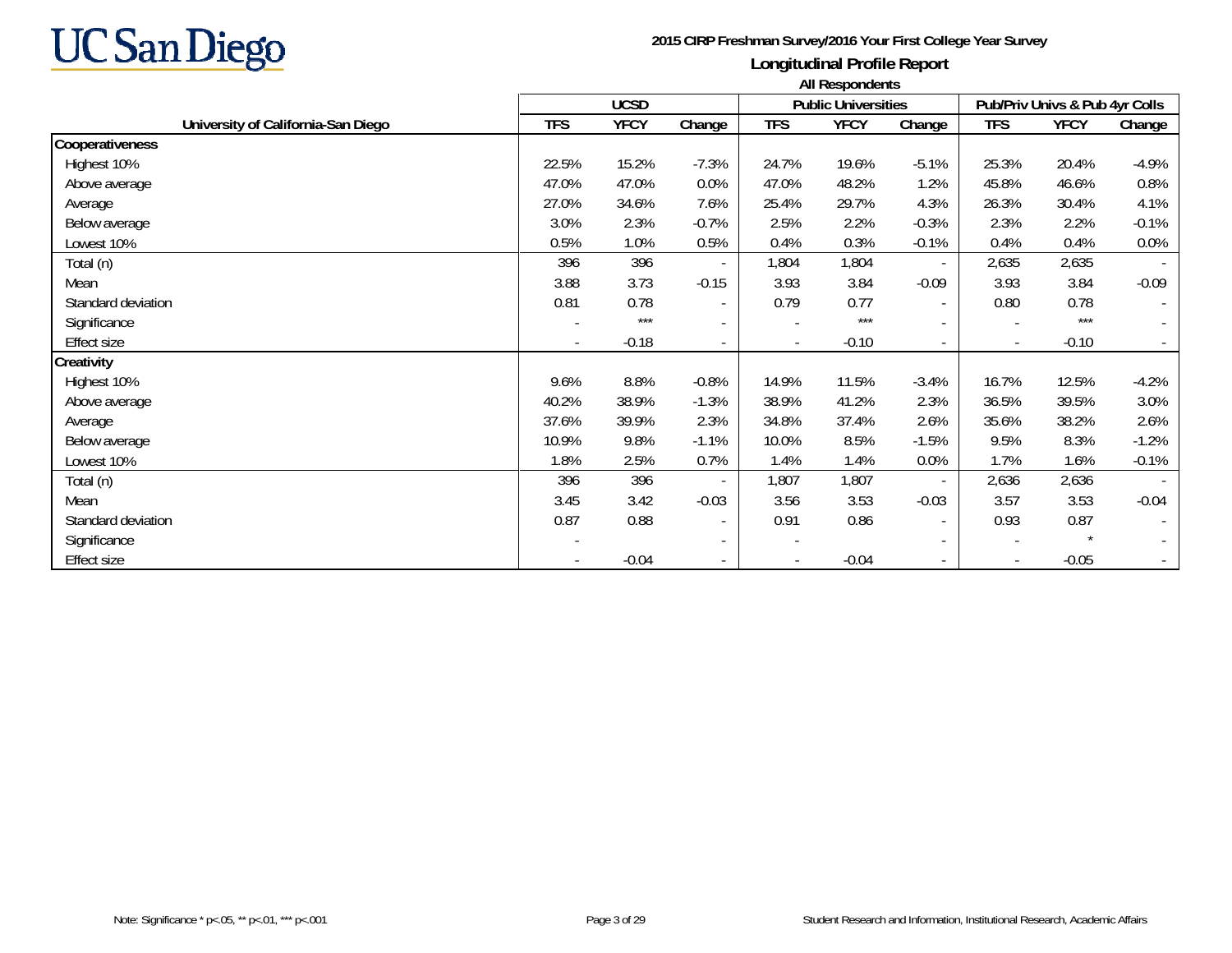

|                                                                            | <b>All Respondents</b> |             |                |            |                            |                                |                |             |         |  |  |
|----------------------------------------------------------------------------|------------------------|-------------|----------------|------------|----------------------------|--------------------------------|----------------|-------------|---------|--|--|
|                                                                            |                        | <b>UCSD</b> |                |            | <b>Public Universities</b> | Pub/Priv Univs & Pub 4yr Colls |                |             |         |  |  |
| University of California-San Diego                                         | <b>TFS</b>             | <b>YFCY</b> | Change         | <b>TFS</b> | <b>YFCY</b>                | Change                         | <b>TFS</b>     | <b>YFCY</b> | Change  |  |  |
| Rate yourself on each of the following traits as compared with the average |                        |             |                |            |                            |                                |                |             |         |  |  |
| person your age.                                                           |                        |             |                |            |                            |                                |                |             |         |  |  |
| Drive to achieve                                                           |                        |             |                |            |                            |                                |                |             |         |  |  |
| Highest 10%                                                                | 37.9%                  | 24.9%       | $-13.0%$       | 37.3%      | 30.4%                      | $-6.9%$                        | 37.9%          | 31.1%       | $-6.8%$ |  |  |
| Above average                                                              | 44.0%                  | 40.2%       | $-3.8%$        | 42.3%      | 39.3%                      | $-3.0%$                        | 41.2%          | 38.6%       | $-2.6%$ |  |  |
| Average                                                                    | 14.3%                  | 28.1%       | 13.8%          | 17.1%      | 25.2%                      | 8.1%                           | 17.8%          | 25.2%       | 7.4%    |  |  |
| Below average                                                              | 2.8%                   | 5.0%        | 2.2%           | 2.8%       | 4.0%                       | 1.2%                           | 2.6%           | 4.3%        | 1.7%    |  |  |
| Lowest 10%                                                                 | 1.0%                   | 1.8%        | 0.8%           | 0.4%       | 1.0%                       | 0.6%                           | 0.5%           | 0.9%        | 0.4%    |  |  |
| Total (n)                                                                  | 398                    | 398         |                | 1,810      | 1,810                      | $\sim$                         | 2,642          | 2,642       |         |  |  |
| Mean                                                                       | 4.15                   | 3.81        | $-0.34$        | 4.13       | 3.94                       | $-0.19$                        | 4.14           | 3.95        | $-0.19$ |  |  |
| Standard deviation                                                         | 0.84                   | 0.93        |                | 0.82       | 0.90                       |                                | 0.83           | 0.90        |         |  |  |
| Significance                                                               |                        | $***$       | $\blacksquare$ |            | $***$                      |                                |                | $***$       |         |  |  |
| <b>Effect size</b>                                                         |                        | $-0.39$     | $\blacksquare$ |            | $-0.22$                    | $\mathbb{L}^{\mathbb{N}}$      | $\overline{a}$ | $-0.21$     | $\sim$  |  |  |
| <b>Emotional health</b>                                                    |                        |             |                |            |                            |                                |                |             |         |  |  |
| Highest 10%                                                                | 17.6%                  | 10.8%       | $-6.8%$        | 16.0%      | 11.7%                      | $-4.3%$                        | 16.9%          | 12.5%       | $-4.4%$ |  |  |
| Above average                                                              | 27.2%                  | 26.7%       | $-0.5%$        | 28.2%      | 25.2%                      | $-3.0%$                        | 28.6%          | 26.1%       | $-2.5%$ |  |  |
| Average                                                                    | 34.5%                  | 35.5%       | 1.0%           | 36.2%      | 37.1%                      | 0.9%                           | 37.3%          | 38.1%       | 0.8%    |  |  |
| Below average                                                              | 17.6%                  | 22.2%       | 4.6%           | 16.9%      | 21.7%                      | 4.8%                           | 14.9%          | 19.0%       | 4.1%    |  |  |
| Lowest 10%                                                                 | 3.0%                   | 4.8%        | 1.8%           | 2.6%       | 4.3%                       | 1.7%                           | 2.4%           | 4.4%        | 2.0%    |  |  |
| Total (n)                                                                  | 397                    | 397         |                | 1,807      | 1,807                      | $\overline{\phantom{a}}$       | 2,640          | 2,640       |         |  |  |
| Mean                                                                       | 3.39                   | 3.17        | $-0.22$        | 3.38       | 3.18                       | $-0.20$                        | 3.43           | 3.23        | $-0.20$ |  |  |
| Standard deviation                                                         | 1.06                   | 1.04        |                | 1.03       | 1.04                       |                                | 1.01           | 1.04        |         |  |  |
| Significance                                                               |                        | $***$       |                |            | $***$                      |                                |                | $***$       |         |  |  |
| <b>Effect size</b>                                                         |                        | $-0.23$     | $\blacksquare$ |            | $-0.21$                    |                                |                | $-0.20$     |         |  |  |
| Leadership ability                                                         |                        |             |                |            |                            |                                |                |             |         |  |  |
| Highest 10%                                                                | 15.9%                  | 15.1%       | $-0.8%$        | 22.2%      | 18.8%                      | $-3.4%$                        | 22.7%          | 19.4%       | $-3.3%$ |  |  |
| Above average                                                              | 41.3%                  | 38.5%       | $-2.8%$        | 40.2%      | 38.8%                      | $-1.4%$                        | 37.7%          | 37.5%       | $-0.2%$ |  |  |
| Average                                                                    | 30.0%                  | 33.8%       | 3.8%           | 28.1%      | 33.0%                      | 4.9%                           | 29.5%          | 33.6%       | 4.1%    |  |  |
| Below average                                                              | 10.1%                  | 10.1%       | 0.0%           | 8.0%       | 7.8%                       | $-0.2%$                        | 8.7%           | 7.9%        | $-0.8%$ |  |  |
| Lowest 10%                                                                 | 2.8%                   | 2.5%        | $-0.3%$        | 1.5%       | 1.6%                       | 0.1%                           | 1.4%           | 1.6%        | 0.2%    |  |  |
| Total (n)                                                                  | 397                    | 397         |                | 1,805      | 1,805                      | $\overline{\phantom{a}}$       | 2,635          | 2,635       |         |  |  |
| Mean                                                                       | 3.57                   | 3.54        | $-0.03$        | 3.74       | 3.66                       | $-0.08$                        | 3.72           | 3.65        | $-0.07$ |  |  |
| Standard deviation                                                         | 0.97                   | 0.95        |                | 0.94       | 0.92                       |                                | 0.96           | 0.93        |         |  |  |
| Significance                                                               |                        |             |                |            | $***$                      | $\sim$                         |                | $***$       |         |  |  |
| <b>Effect size</b>                                                         |                        | $-0.04$     |                |            | $-0.10$                    |                                | $\overline{a}$ | $-0.08$     |         |  |  |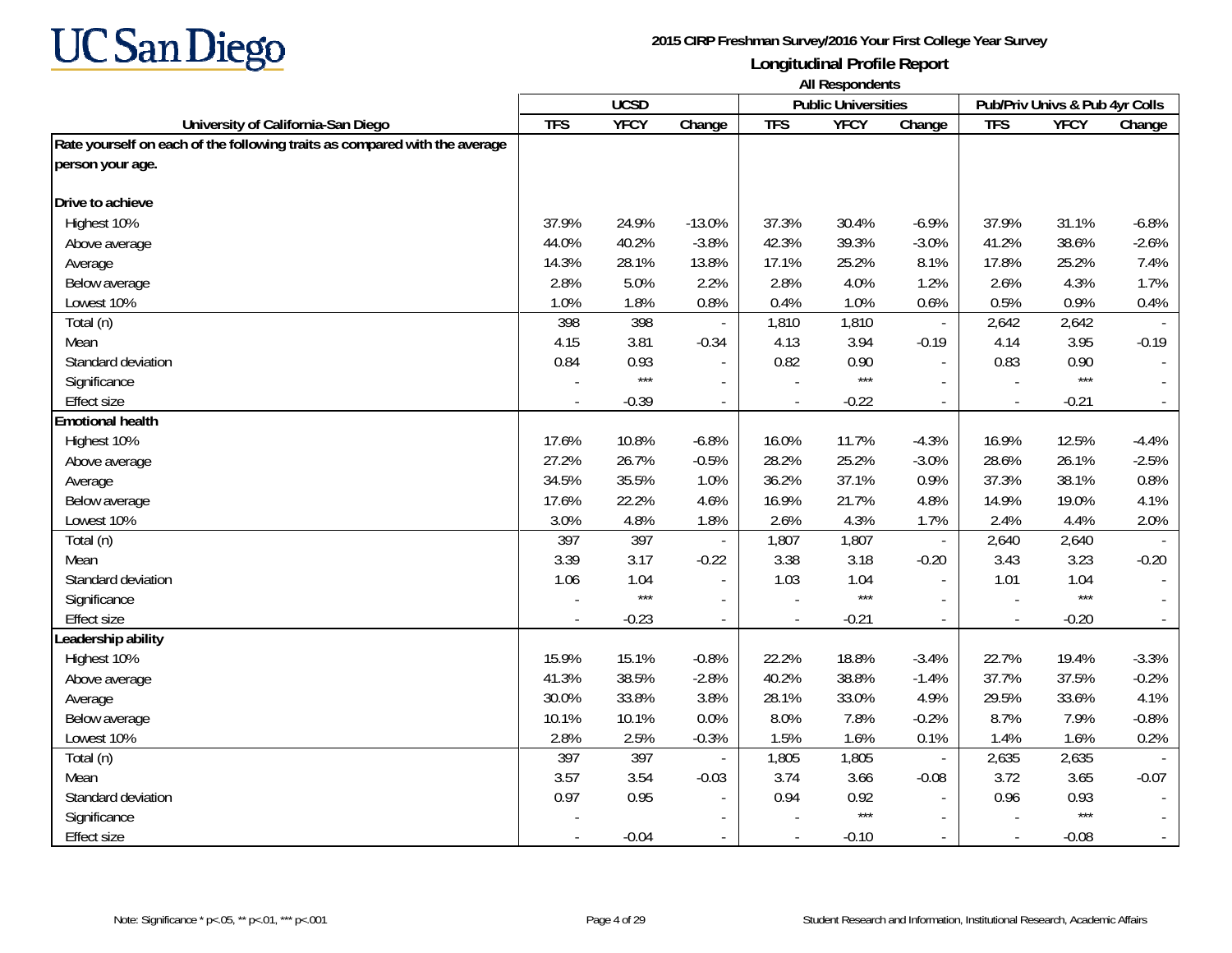

|                                                                            | All Respondents |             |                          |            |                            |                          |                |                                |         |
|----------------------------------------------------------------------------|-----------------|-------------|--------------------------|------------|----------------------------|--------------------------|----------------|--------------------------------|---------|
|                                                                            |                 | <b>UCSD</b> |                          |            | <b>Public Universities</b> |                          |                | Pub/Priv Univs & Pub 4yr Colls |         |
| University of California-San Diego                                         | <b>TFS</b>      | <b>YFCY</b> | Change                   | <b>TFS</b> | <b>YFCY</b>                | Change                   | <b>TFS</b>     | <b>YFCY</b>                    | Change  |
| Rate yourself on each of the following traits as compared with the average |                 |             |                          |            |                            |                          |                |                                |         |
| person your age.                                                           |                 |             |                          |            |                            |                          |                |                                |         |
| <b>Mathematical ability</b>                                                |                 |             |                          |            |                            |                          |                |                                |         |
| Highest 10%                                                                | 27.0%           | 11.1%       | $-15.9%$                 | 20.1%      | 14.4%                      | $-5.7%$                  | 18.4%          | 13.7%                          | $-4.7%$ |
| Above average                                                              | 42.1%           | 37.8%       | $-4.3%$                  | 40.2%      | 35.6%                      | $-4.6%$                  | 36.8%          | 33.4%                          | $-3.4%$ |
| Average                                                                    | 23.2%           | 34.3%       | 11.1%                    | 28.3%      | 35.2%                      | 6.9%                     | 31.0%          | 37.4%                          | 6.4%    |
| Below average                                                              | 6.3%            | 12.3%       | 6.0%                     | 8.9%       | 11.6%                      | 2.7%                     | 11.1%          | 12.2%                          | 1.1%    |
| Lowest 10%                                                                 | 1.5%            | 4.5%        | 3.0%                     | 2.5%       | 3.1%                       | 0.6%                     | 2.8%           | 3.3%                           | 0.5%    |
| Total (n)                                                                  | 397             | 397         |                          | 1,807      | 1,807                      | $\sim$                   | 2,639          | 2,639                          |         |
| Mean                                                                       | 3.87            | 3.39        | $-0.48$                  | 3.67       | 3.47                       | $-0.20$                  | 3.57           | 3.42                           | $-0.15$ |
| Standard deviation                                                         | 0.93            | 0.99        |                          | 0.98       | 0.98                       | $\overline{\phantom{a}}$ | 1.00           | 0.98                           |         |
| Significance                                                               |                 | ***         |                          |            | $***$                      |                          |                | $***$                          |         |
| <b>Effect size</b>                                                         |                 | $-0.59$     | $\blacksquare$           |            | $-0.25$                    | $\overline{\phantom{a}}$ | $\blacksquare$ | $-0.18$                        |         |
| Physical health                                                            |                 |             |                          |            |                            |                          |                |                                |         |
| Highest 10%                                                                | 11.4%           | 7.3%        | $-4.1%$                  | 12.4%      | 9.1%                       | $-3.3%$                  | 13.3%          | 9.6%                           | $-3.7%$ |
| Above average                                                              | 29.1%           | 29.9%       | 0.8%                     | 31.4%      | 28.2%                      | $-3.2%$                  | 30.6%          | 27.4%                          | $-3.2%$ |
| Average                                                                    | 42.0%           | 44.3%       | 2.3%                     | 42.7%      | 46.2%                      | 3.5%                     | 43.0%          | 46.6%                          | 3.6%    |
| Below average                                                              | 14.9%           | 15.2%       | 0.3%                     | 12.1%      | 14.6%                      | 2.5%                     | 11.8%          | 14.5%                          | 2.7%    |
| Lowest 10%                                                                 | 2.5%            | 3.3%        | 0.8%                     | 1.3%       | 1.9%                       | 0.6%                     | 1.3%           | 1.9%                           | 0.6%    |
| Total (n)                                                                  | 395             | 395         |                          | 1,804      | 1,804                      | $\overline{\phantom{a}}$ | 2,637          | 2,637                          |         |
| Mean                                                                       | 3.32            | 3.23        | $-0.09$                  | 3.41       | 3.28                       | $-0.13$                  | 3.43           | 3.28                           | $-0.15$ |
| Standard deviation                                                         | 0.95            | 0.91        |                          | 0.90       | 0.89                       |                          | 0.91           | 0.89                           |         |
| Significance                                                               |                 |             | $\overline{\phantom{a}}$ |            | $***$                      | $\overline{\phantom{a}}$ |                | $***$                          |         |
| Effect size                                                                |                 | $-0.11$     |                          |            | $-0.16$                    |                          |                | $-0.18$                        |         |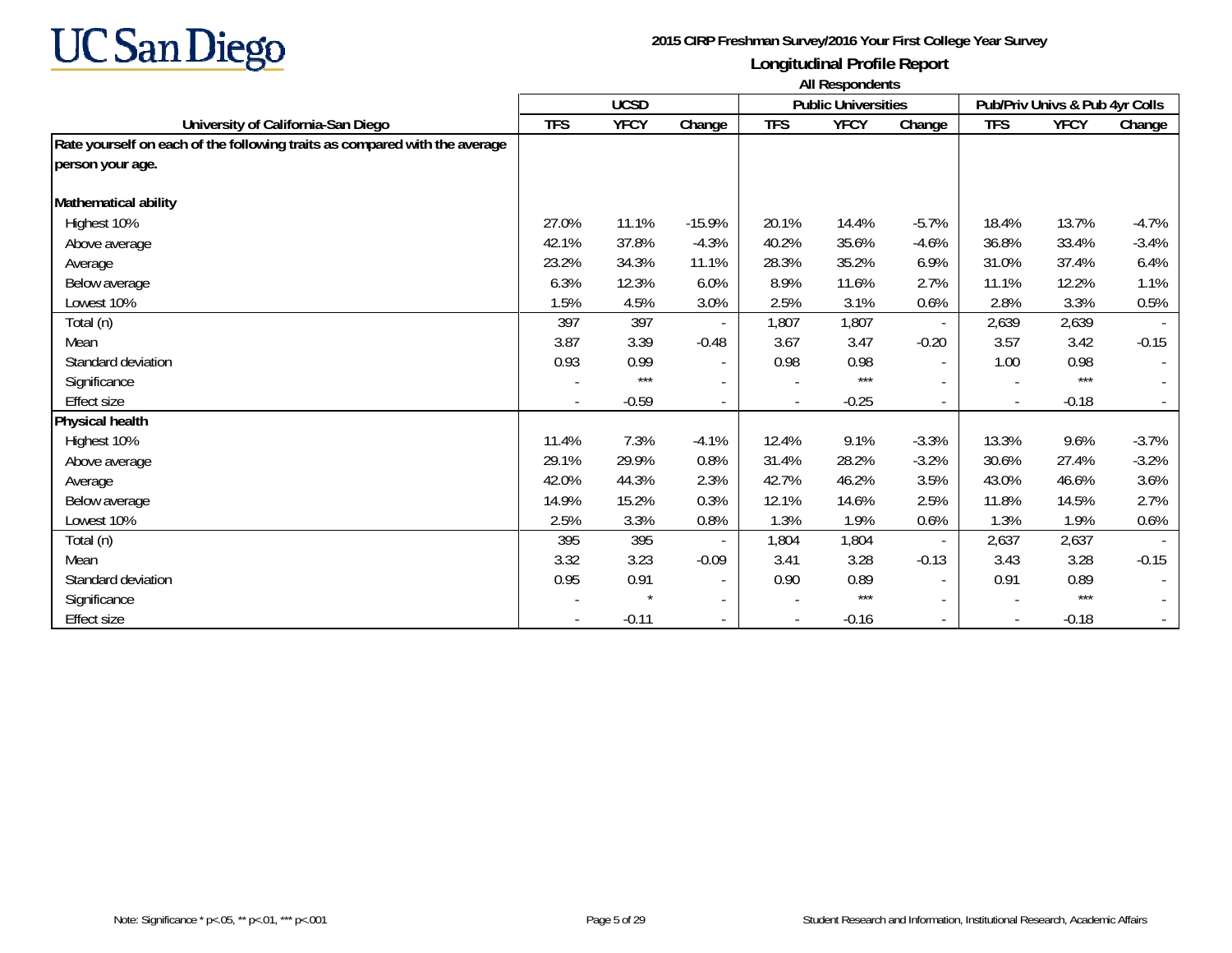

|                                                                            | All Respondents |             |                          |            |                            |                          |                                |             |         |
|----------------------------------------------------------------------------|-----------------|-------------|--------------------------|------------|----------------------------|--------------------------|--------------------------------|-------------|---------|
|                                                                            |                 | <b>UCSD</b> |                          |            | <b>Public Universities</b> |                          | Pub/Priv Univs & Pub 4yr Colls |             |         |
| University of California-San Diego                                         | <b>TFS</b>      | <b>YFCY</b> | Change                   | <b>TFS</b> | <b>YFCY</b>                | Change                   | <b>TFS</b>                     | <b>YFCY</b> | Change  |
| Rate yourself on each of the following traits as compared with the average |                 |             |                          |            |                            |                          |                                |             |         |
| person your age.                                                           |                 |             |                          |            |                            |                          |                                |             |         |
| Public speaking ability                                                    |                 |             |                          |            |                            |                          |                                |             |         |
| Highest 10%                                                                | 10.8%           | 8.3%        | $-2.5%$                  | 10.9%      | 10.1%                      | $-0.8%$                  | 11.1%                          | 10.3%       | $-0.8%$ |
| Above average                                                              | 27.7%           | 31.0%       | 3.3%                     | 26.4%      | 27.6%                      | 1.2%                     | 24.7%                          | 26.8%       | 2.1%    |
| Average                                                                    | 35.8%           | 35.8%       | 0.0%                     | 36.8%      | 38.0%                      | 1.2%                     | 37.2%                          | 39.8%       | 2.6%    |
| Below average                                                              | 17.4%           | 18.9%       | 1.5%                     | 19.6%      | 19.3%                      | $-0.3%$                  | 20.5%                          | 18.1%       | $-2.4%$ |
| Lowest 10%                                                                 | 8.3%            | 6.0%        | $-2.3%$                  | 6.3%       | 5.0%                       | $-1.3%$                  | 6.5%                           | 5.0%        | $-1.5%$ |
| Total (n)                                                                  | 397             | 397         |                          | 1,810      | 1,810                      | $\overline{\phantom{a}}$ | 2,641                          | 2,641       |         |
| Mean                                                                       | 3.15            | 3.17        | 0.02                     | 3.16       | 3.18                       | 0.02                     | 3.13                           | 3.19        | 0.06    |
| Standard deviation                                                         | 1.09            | 1.02        |                          | 1.06       | 1.02                       | $\sim$                   | 1.07                           | 1.01        |         |
| Significance                                                               |                 |             |                          |            |                            |                          |                                | $***$       |         |
| <b>Effect size</b>                                                         |                 | 0.02        | $\overline{\phantom{a}}$ |            | 0.02                       | $\overline{\phantom{a}}$ | $\overline{\phantom{a}}$       | 0.07        | $\sim$  |
| Risk-taking                                                                |                 |             |                          |            |                            |                          |                                |             |         |
| Highest 10%                                                                | 8.3%            | 9.0%        | 0.7%                     | 9.3%       | 8.9%                       | $-0.4%$                  | 10.4%                          | 9.9%        | $-0.5%$ |
| Above average                                                              | 27.4%           | 25.4%       | $-2.0%$                  | 28.2%      | 26.7%                      | $-1.5%$                  | 27.5%                          | 27.6%       | 0.1%    |
| Average                                                                    | 39.2%           | 45.0%       | 5.8%                     | 41.4%      | 44.2%                      | 2.8%                     | 42.4%                          | 43.9%       | 1.5%    |
| Below average                                                              | 21.6%           | 16.6%       | $-5.0%$                  | 18.5%      | 17.5%                      | $-1.0%$                  | 17.2%                          | 16.2%       | $-1.0%$ |
| Lowest 10%                                                                 | 3.5%            | 4.0%        | 0.5%                     | 2.7%       | 2.7%                       | 0.0%                     | 2.5%                           | 2.4%        | $-0.1%$ |
| Total (n)                                                                  | 398             | 398         |                          | 1,809      | 1,809                      | $\overline{\phantom{a}}$ | 2,642                          | 2,642       |         |
| Mean                                                                       | 3.15            | 3.19        | 0.04                     | 3.23       | 3.22                       | $-0.01$                  | 3.26                           | 3.26        | 0.00    |
| Standard deviation                                                         | 0.97            | 0.95        | $\blacksquare$           | 0.94       | 0.93                       | $\sim$                   | 0.95                           | 0.93        |         |
| Significance                                                               |                 |             |                          |            |                            |                          |                                |             |         |
| <b>Effect size</b>                                                         |                 | 0.05        |                          |            | $-0.01$                    | $\blacksquare$           | $\blacksquare$                 | 0.00        |         |
| Self-confidence (intellectual)                                             |                 |             |                          |            |                            |                          |                                |             |         |
| Highest 10%                                                                | 21.1%           | 15.6%       | $-5.5%$                  | 20.9%      | 16.2%                      | $-4.7%$                  | 20.7%                          | 17.1%       | $-3.6%$ |
| Above average                                                              | 39.4%           | 32.4%       | $-7.0%$                  | 41.5%      | 37.7%                      | $-3.8%$                  | 39.4%                          | 37.1%       | $-2.3%$ |
| Average                                                                    | 30.7%           | 34.2%       | 3.5%                     | 29.3%      | 33.1%                      | 3.8%                     | 31.5%                          | 33.3%       | 1.8%    |
| Below average                                                              | 7.5%            | 14.1%       | 6.6%                     | 7.5%       | 11.0%                      | 3.5%                     | 7.3%                           | 10.2%       | 2.9%    |
| Lowest 10%                                                                 | 1.3%            | 3.8%        | 2.5%                     | 0.8%       | 2.1%                       | 1.3%                     | 1.2%                           | 2.2%        | 1.0%    |
| Total (n)                                                                  | 398             | 398         |                          | 1,811      | 1,811                      | $\overline{\phantom{a}}$ | 2,644                          | 2,644       |         |
| Mean                                                                       | 3.72            | 3.42        | $-0.30$                  | 3.74       | 3.55                       | $-0.19$                  | 3.71                           | 3.57        | $-0.14$ |
| Standard deviation                                                         | 0.92            | 1.03        |                          | 0.90       | 0.96                       |                          | 0.92                           | 0.96        |         |
| Significance                                                               |                 | $***$       |                          |            | $***$                      | $\sim$                   |                                | $***$       |         |
| <b>Effect size</b>                                                         |                 | $-0.29$     |                          |            | $-0.20$                    |                          | $\overline{a}$                 | $-0.15$     |         |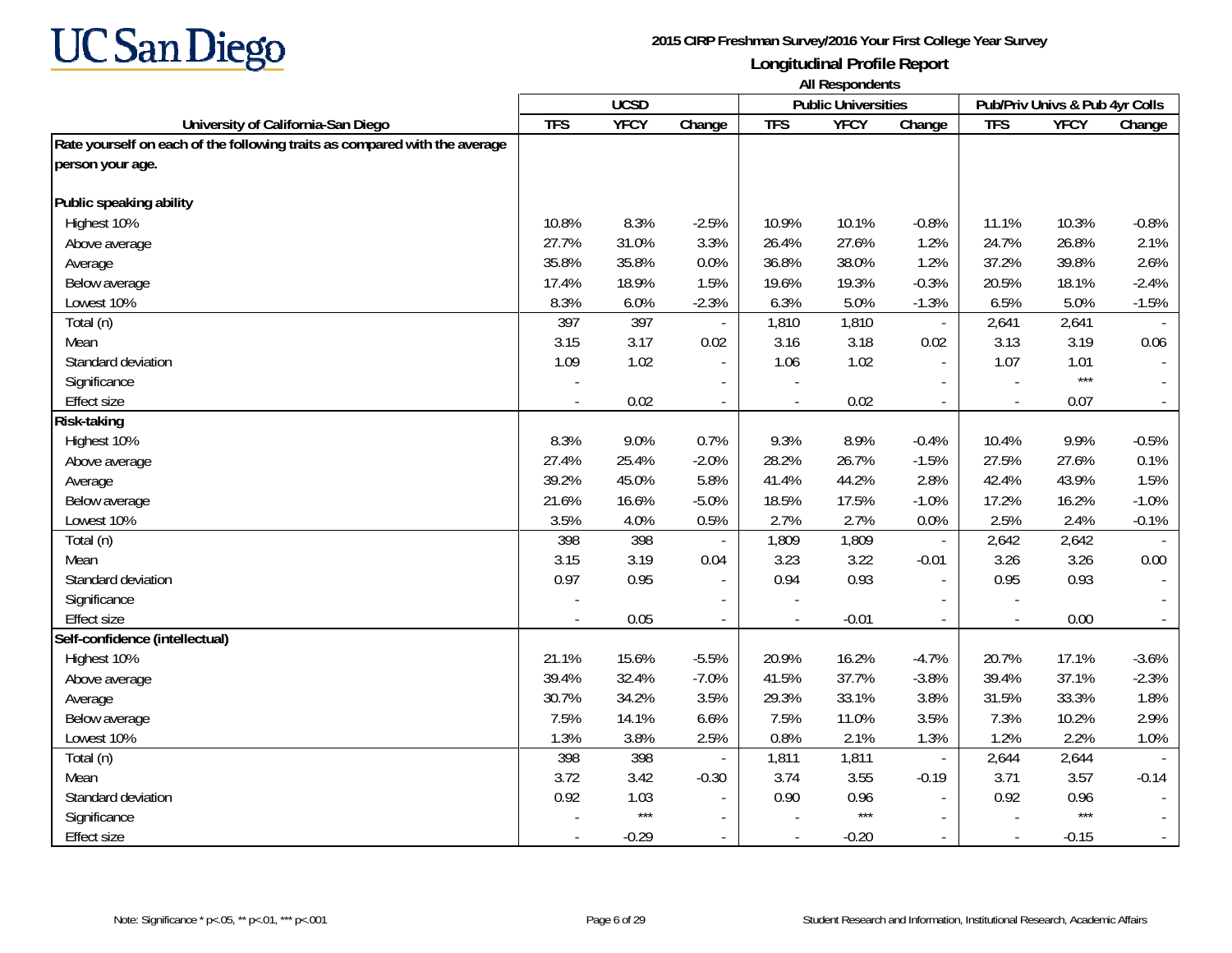

|                                                                            | <b>All Respondents</b> |             |                          |            |                            |                          |                          |                                |         |  |
|----------------------------------------------------------------------------|------------------------|-------------|--------------------------|------------|----------------------------|--------------------------|--------------------------|--------------------------------|---------|--|
|                                                                            |                        | <b>UCSD</b> |                          |            | <b>Public Universities</b> |                          |                          | Pub/Priv Univs & Pub 4yr Colls |         |  |
| University of California-San Diego                                         | <b>TFS</b>             | <b>YFCY</b> | Change                   | <b>TFS</b> | <b>YFCY</b>                | Change                   | <b>TFS</b>               | <b>YFCY</b>                    | Change  |  |
| Rate yourself on each of the following traits as compared with the average |                        |             |                          |            |                            |                          |                          |                                |         |  |
| person your age.                                                           |                        |             |                          |            |                            |                          |                          |                                |         |  |
| Self-confidence (social)                                                   |                        |             |                          |            |                            |                          |                          |                                |         |  |
| Highest 10%                                                                | 10.1%                  | 10.8%       | 0.7%                     | 12.1%      | 11.3%                      | $-0.8%$                  | 13.6%                    | 12.6%                          | $-1.0%$ |  |
| Above average                                                              | 22.2%                  | 23.7%       | 1.5%                     | 26.7%      | 25.0%                      | $-1.7%$                  | 27.1%                    | 26.5%                          | $-0.6%$ |  |
| Average                                                                    | 38.5%                  | 35.5%       | $-3.0%$                  | 34.6%      | 35.6%                      | 1.0%                     | 34.5%                    | 35.5%                          | 1.0%    |  |
| Below average                                                              | 23.2%                  | 23.7%       | 0.5%                     | 21.8%      | 22.9%                      | 1.1%                     | 20.2%                    | 20.8%                          | 0.6%    |  |
| Lowest 10%                                                                 | 6.0%                   | 6.3%        | 0.3%                     | 4.8%       | 5.3%                       | 0.5%                     | 4.6%                     | 4.6%                           | 0.0%    |  |
| Total (n)                                                                  | 397                    | 397         |                          | 1,807      | 1,807                      |                          | 2,639                    | 2,639                          |         |  |
| Mean                                                                       | 3.07                   | 3.09        | 0.02                     | 3.19       | 3.14                       | $-0.05$                  | 3.25                     | 3.22                           | $-0.03$ |  |
| Standard deviation                                                         | 1.05                   | 1.07        | $\overline{\phantom{a}}$ | 1.06       | 1.06                       | $\overline{\phantom{a}}$ | 1.07                     | 1.06                           |         |  |
| Significance                                                               |                        |             | $\overline{\phantom{a}}$ |            |                            | $\overline{\phantom{a}}$ |                          |                                |         |  |
| <b>Effect size</b>                                                         | $\blacksquare$         | 0.02        | $\overline{\phantom{a}}$ |            | $-0.05$                    | $\sim$                   | $\blacksquare$           | $-0.03$                        |         |  |
| Rate yourself on each of the following traits as compared with the average |                        |             |                          |            |                            |                          |                          |                                |         |  |
| person your age.                                                           |                        |             |                          |            |                            |                          |                          |                                |         |  |
| Spirituality                                                               |                        |             |                          |            |                            |                          |                          |                                |         |  |
| Highest 10%                                                                | 11.2%                  | 13.2%       | 2.0%                     | 13.8%      | 13.0%                      | $-0.8%$                  | 15.0%                    | 13.6%                          | $-1.4%$ |  |
| Above average                                                              | 20.8%                  | 18.3%       | $-2.5%$                  | 24.3%      | 23.7%                      | $-0.6%$                  | 23.5%                    | 24.0%                          | 0.5%    |  |
| Average                                                                    | 34.3%                  | 34.5%       | 0.2%                     | 35.5%      | 36.8%                      | 1.3%                     | 36.5%                    | 38.6%                          | 2.1%    |  |
| Below average                                                              | 19.5%                  | 18.0%       | $-1.5%$                  | 16.5%      | 15.3%                      | $-1.2%$                  | 16.4%                    | 13.9%                          | $-2.5%$ |  |
| Lowest 10%                                                                 | 14.2%                  | 16.0%       | 1.8%                     | 9.9%       | 11.2%                      | 1.3%                     | 8.7%                     | 10.0%                          | 1.3%    |  |
| Total (n)                                                                  | 394                    | 394         |                          | 1,803      | 1,803                      | $\overline{\phantom{a}}$ | 2,628                    | 2,628                          |         |  |
| Mean                                                                       | 2.95                   | 2.95        | 0.00                     | 3.16       | 3.12                       | $-0.04$                  | 3.20                     | 3.17                           | $-0.03$ |  |
| Standard deviation                                                         | 1.19                   | 1.24        | $\overline{\phantom{a}}$ | 1.15       | 1.16                       | $\overline{\phantom{a}}$ | 1.14                     | 1.14                           |         |  |
| Significance                                                               |                        |             | $\overline{\phantom{a}}$ |            |                            |                          |                          |                                |         |  |
| Effect size                                                                |                        | 0.00        |                          |            | $-0.04$                    | $\overline{\phantom{a}}$ | $\overline{\phantom{a}}$ | $-0.03$                        |         |  |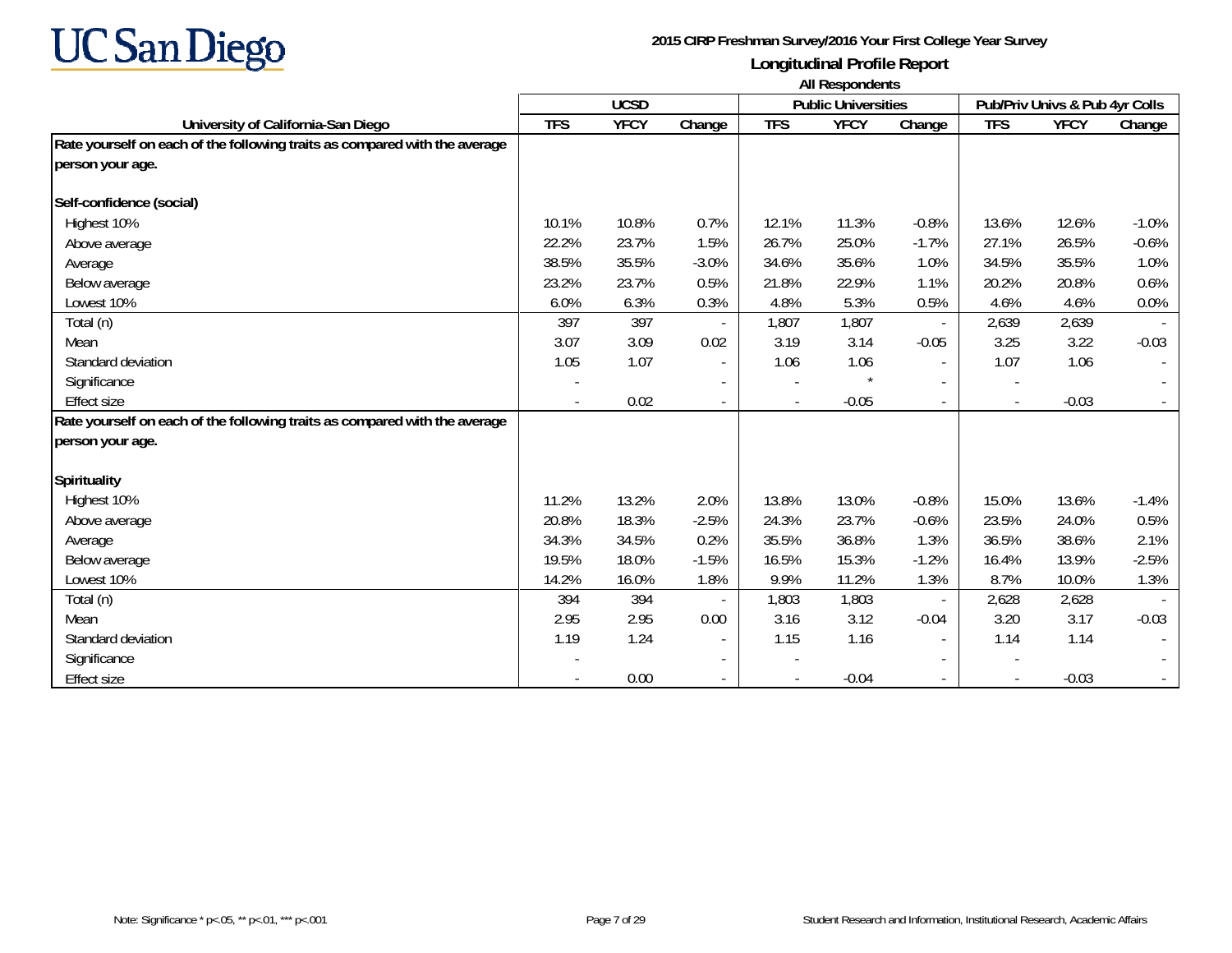

|                                                                            | All Respondents |             |                          |            |                            |                          |                          |                                |                |
|----------------------------------------------------------------------------|-----------------|-------------|--------------------------|------------|----------------------------|--------------------------|--------------------------|--------------------------------|----------------|
|                                                                            |                 | <b>UCSD</b> |                          |            | <b>Public Universities</b> |                          |                          | Pub/Priv Univs & Pub 4yr Colls |                |
| University of California-San Diego                                         | <b>TFS</b>      | <b>YFCY</b> | Change                   | <b>TFS</b> | <b>YFCY</b>                | Change                   | <b>TFS</b>               | <b>YFCY</b>                    | Change         |
| Rate yourself on each of the following traits as compared with the average |                 |             |                          |            |                            |                          |                          |                                |                |
| person your age.                                                           |                 |             |                          |            |                            |                          |                          |                                |                |
| Understanding of others                                                    |                 |             |                          |            |                            |                          |                          |                                |                |
| Highest 10%                                                                | 23.1%           | 24.4%       | 1.3%                     | 25.2%      | 25.5%                      | 0.3%                     | 26.4%                    | 26.4%                          | 0.0%           |
| Above average                                                              | 48.7%           | 42.6%       | $-6.1%$                  | 47.6%      | 41.2%                      | $-6.4%$                  | 46.6%                    | 41.2%                          | $-5.4%$        |
| Average                                                                    | 24.9%           | 26.6%       | 1.7%                     | 24.4%      | 28.5%                      | 4.1%                     | 24.5%                    | 28.2%                          | 3.7%           |
| Below average                                                              | 3.0%            | 4.6%        | 1.6%                     | 2.5%       | 4.0%                       | 1.5%                     | 2.2%                     | 3.5%                           | 1.3%           |
| Lowest 10%                                                                 | 0.3%            | 1.8%        | 1.5%                     | 0.3%       | 0.8%                       | 0.5%                     | 0.3%                     | 0.7%                           | 0.4%           |
| Total (n)                                                                  | 394             | 394         | $\overline{\phantom{a}}$ | 1,805      | 1,805                      | $\overline{\phantom{a}}$ | 2,638                    | 2,638                          |                |
| Mean                                                                       | 3.91            | 3.83        | $-0.08$                  | 3.95       | 3.87                       | $-0.08$                  | 3.96                     | 3.89                           | $-0.07$        |
| Standard deviation                                                         | 0.79            | 0.91        |                          | 0.79       | 0.87                       |                          | 0.79                     | 0.86                           |                |
| Significance                                                               |                 |             |                          |            | $***$                      |                          |                          | $***$                          |                |
| Effect size                                                                |                 | $-0.10$     | $\overline{\phantom{a}}$ |            | $-0.09$                    | $\overline{\phantom{a}}$ | $\overline{\phantom{a}}$ | $-0.08$                        | $\blacksquare$ |
| Writing ability                                                            |                 |             |                          |            |                            |                          |                          |                                |                |
| Highest 10%                                                                | 11.5%           | 12.7%       | 1.2%                     | 13.7%      | 15.2%                      | 1.5%                     | 13.6%                    | 14.7%                          | 1.1%           |
| Above average                                                              | 37.9%           | 36.6%       | $-1.3%$                  | 38.5%      | 39.0%                      | 0.5%                     | 36.2%                    | 37.9%                          | 1.7%           |
| Average                                                                    | 39.2%           | 36.6%       | $-2.6%$                  | 37.5%      | 36.4%                      | $-1.1%$                  | 38.8%                    | 38.0%                          | $-0.8%$        |
| Below average                                                              | 9.9%            | 12.2%       | 2.3%                     | 9.0%       | 8.1%                       | $-0.9%$                  | 9.7%                     | 7.7%                           | $-2.0%$        |
| Lowest 10%                                                                 | 1.5%            | 1.8%        | 0.3%                     | 1.3%       | 1.3%                       | 0.0%                     | 1.6%                     | 1.6%                           | 0.0%           |
| Total (n)                                                                  | 393             | 393         |                          | 1,806      | 1,806                      | $\overline{\phantom{a}}$ | 2,640                    | 2,640                          |                |
| Mean                                                                       | 3.48            | 3.46        | $-0.02$                  | 3.54       | 3.59                       | 0.05                     | 3.50                     | 3.56                           | 0.06           |
| Standard deviation                                                         | 0.88            | 0.93        | $\overline{a}$           | 0.88       | 0.89                       | $\sim$                   | 0.90                     | 0.89                           |                |
| Significance                                                               | $\overline{a}$  |             |                          |            | $\star$                    | $\sim$                   | $\overline{\phantom{a}}$ | $***$                          |                |
| Effect size                                                                |                 | $-0.02$     |                          |            | 0.06                       |                          | $\overline{a}$           | 0.07                           |                |
| How would you rate yourself in the following areas:                        |                 |             |                          |            |                            |                          |                          |                                |                |
| Ability to see the world from someone else's perspective                   |                 |             |                          |            |                            |                          |                          |                                |                |
| A major strength                                                           | 29.9%           | 33.5%       | 3.6%                     | 34.0%      | 34.2%                      | 0.2%                     | 33.1%                    | 34.3%                          | 1.2%           |
| Somewhat strong                                                            | 49.6%           | 42.6%       | $-7.0%$                  | 46.2%      | 42.0%                      | $-4.2%$                  | 45.2%                    | 41.4%                          | $-3.8%$        |
| Average                                                                    | 18.2%           | 21.6%       | 3.4%                     | 17.4%      | 21.1%                      | 3.7%                     | 19.4%                    | 21.4%                          | 2.0%           |
| Somewhat weak                                                              | 2.1%            | 1.0%        | $-1.1%$                  | 2.1%       | 2.0%                       | $-0.1%$                  | 2.1%                     | 2.3%                           | 0.2%           |
| A major weakness                                                           | 0.3%            | 1.3%        | 1.0%                     | 0.3%       | 0.7%                       | 0.4%                     | 0.3%                     | 0.5%                           | 0.2%           |
| Total (n)                                                                  | 385             | 385         |                          | 1,783      | 1,783                      | $\overline{\phantom{a}}$ | 2,604                    | 2,604                          |                |
| Mean                                                                       | 4.07            | 4.06        | $-0.01$                  | 4.12       | 4.07                       | $-0.05$                  | 4.09                     | 4.07                           | $-0.02$        |
| Standard deviation                                                         | 0.76            | 0.84        | $\blacksquare$           | 0.78       | 0.83                       | $\sim$                   | 0.79                     | 0.83                           |                |
| Significance                                                               |                 |             |                          |            |                            | $\sim$                   |                          |                                |                |
| Effect size                                                                | $\sim$          | $-0.01$     | $\overline{\phantom{a}}$ |            | $-0.06$                    | $\sim$                   | $\sim$                   | $-0.02$                        |                |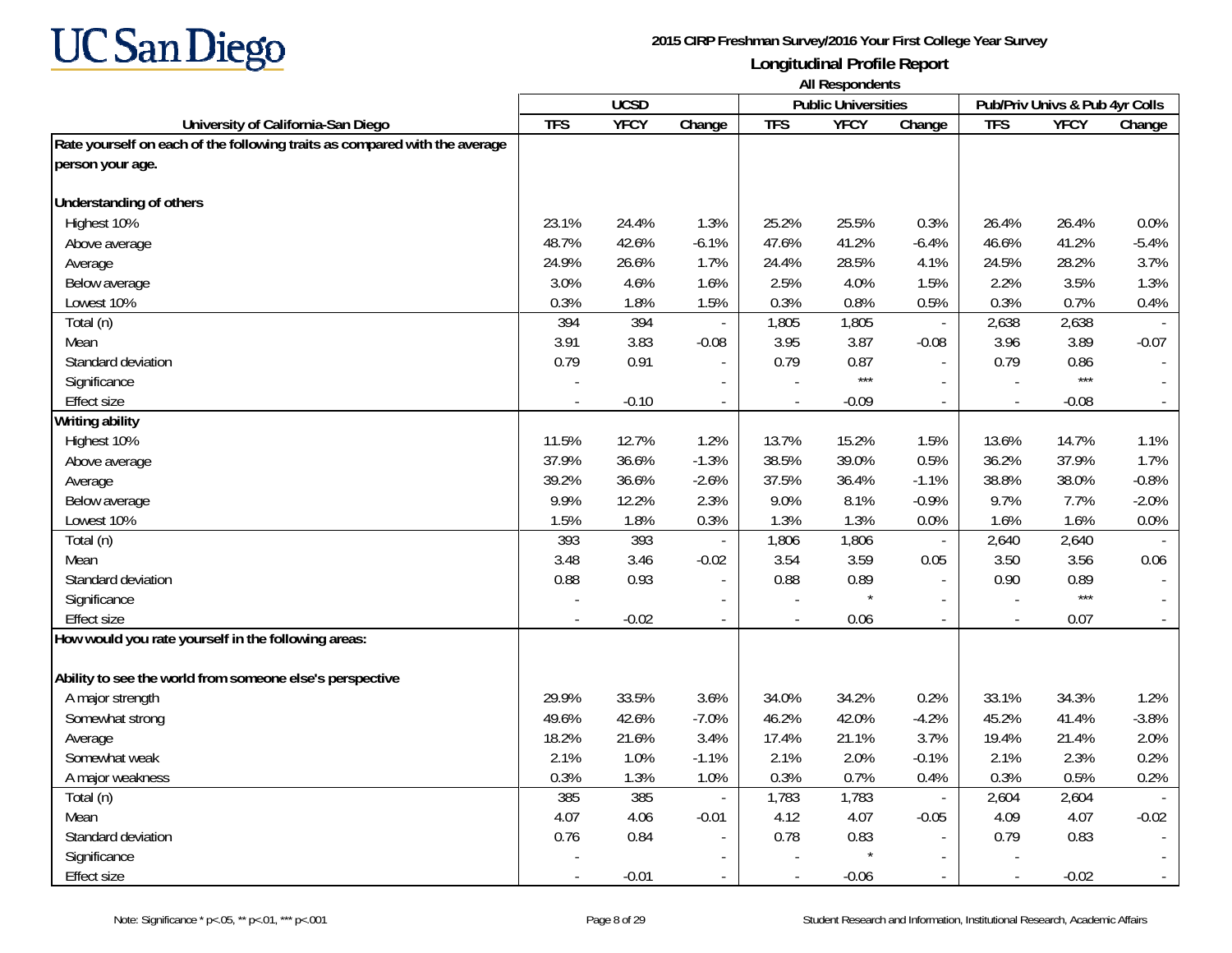

|                                                       | <b>All Respondents</b> |                            |                          |            |                                |                          |                |             |         |
|-------------------------------------------------------|------------------------|----------------------------|--------------------------|------------|--------------------------------|--------------------------|----------------|-------------|---------|
|                                                       |                        | <b>Public Universities</b> |                          |            | Pub/Priv Univs & Pub 4yr Colls |                          |                |             |         |
| University of California-San Diego                    | <b>TFS</b>             | <b>YFCY</b>                | Change                   | <b>TFS</b> | <b>YFCY</b>                    | Change                   | <b>TFS</b>     | <b>YFCY</b> | Change  |
| How would you rate yourself in the following areas:   |                        |                            |                          |            |                                |                          |                |             |         |
| Tolerance of others with different beliefs            |                        |                            |                          |            |                                |                          |                |             |         |
| A major strength                                      | 46.5%                  | 40.2%                      | $-6.3%$                  | 49.5%      | 44.2%                          | $-5.3%$                  | 47.1%          | 44.1%       | $-3.0%$ |
| Somewhat strong                                       | 40.5%                  | 44.1%                      | 3.6%                     | 35.3%      | 38.7%                          | 3.4%                     | 35.3%          | 37.8%       | 2.5%    |
| Average                                               | 12.0%                  | 13.8%                      | 1.8%                     | 13.3%      | 14.6%                          | 1.3%                     | 15.4%          | 15.8%       | 0.4%    |
| Somewhat weak                                         | 1.0%                   | 1.0%                       | 0.0%                     | 1.8%       | 2.1%                           | 0.3%                     | 2.0%           | 2.0%        | 0.0%    |
| A major weakness                                      | 0.0%                   | 0.8%                       | 0.8%                     | 0.1%       | 0.4%                           | 0.3%                     | 0.2%           | 0.3%        | 0.1%    |
| Total (n)                                             | 383                    | 383                        |                          | 1,778      | 1,778                          | $\overline{\phantom{a}}$ | 2,599          | 2,599       |         |
| Mean                                                  | 4.32                   | 4.22                       | $-0.10$                  | 4.32       | 4.24                           | $-0.08$                  | 4.27           | 4.23        | $-0.04$ |
| Standard deviation                                    | 0.72                   | 0.78                       |                          | 0.78       | 0.81                           | $\sim$                   | 0.81           | 0.81        |         |
| Significance                                          |                        |                            | $\overline{\phantom{a}}$ |            | $***$                          |                          | $\overline{a}$ |             |         |
| <b>Effect size</b>                                    |                        | $-0.12$                    | $\overline{\phantom{a}}$ |            | $-0.09$                        | $\blacksquare$           | $\blacksquare$ | $-0.04$     | $\sim$  |
| Openness to having my own views challenged            |                        |                            |                          |            |                                |                          |                |             |         |
| A major strength                                      | 24.1%                  | 26.7%                      | 2.6%                     | 27.7%      | 28.4%                          | 0.7%                     | 27.5%          | 29.6%       | 2.1%    |
| Somewhat strong                                       | 38.2%                  | 41.9%                      | 3.7%                     | 36.5%      | 41.2%                          | 4.7%                     | 36.4%          | 40.3%       | 3.9%    |
| Average                                               | 29.8%                  | 23.8%                      | $-6.0%$                  | 28.1%      | 24.0%                          | $-4.1%$                  | 28.4%          | 24.8%       | $-3.6%$ |
| Somewhat weak                                         | 6.8%                   | 6.3%                       | $-0.5%$                  | 6.8%       | 5.5%                           | $-1.3%$                  | 6.9%           | 4.6%        | $-2.3%$ |
| A major weakness                                      | 1.0%                   | 1.3%                       | 0.3%                     | 0.9%       | 0.8%                           | $-0.1%$                  | 0.8%           | 0.8%        | 0.0%    |
| Total (n)                                             | 382                    | 382                        | $\blacksquare$           | 1,774      | 1,774                          | $\overline{\phantom{a}}$ | 2,591          | 2,591       |         |
| Mean                                                  | 3.77                   | 3.86                       | 0.09                     | 3.83       | 3.91                           | 0.08                     | 3.83           | 3.93        | 0.10    |
| Standard deviation                                    | 0.93                   | 0.93                       | $\blacksquare$           | 0.94       | 0.90                           |                          | 0.94           | 0.89        |         |
| Significance                                          |                        |                            |                          |            | $\star\star$                   |                          |                | $***$       |         |
| <b>Effect size</b>                                    |                        | 0.09                       |                          |            | 0.08                           |                          | $\blacksquare$ | 0.10        |         |
| Ability to discuss and negotiate controversial issues |                        |                            |                          |            |                                |                          |                |             |         |
| A major strength                                      | 33.6%                  | 32.0%                      | $-1.6%$                  | 34.3%      | 33.7%                          | $-0.6%$                  | 33.6%          | 33.6%       | 0.0%    |
| Somewhat strong                                       | 37.0%                  | 36.7%                      | $-0.3%$                  | 37.4%      | 38.1%                          | 0.7%                     | 35.4%          | 37.0%       | 1.6%    |
| Average                                               | 20.5%                  | 24.7%                      | 4.2%                     | 22.3%      | 22.3%                          | 0.0%                     | 24.2%          | 23.4%       | $-0.8%$ |
| Somewhat weak                                         | 7.6%                   | 5.2%                       | $-2.4%$                  | 5.1%       | 5.3%                           | 0.2%                     | 5.8%           | 5.3%        | $-0.5%$ |
| A major weakness                                      | 1.3%                   | 1.3%                       | 0.0%                     | 1.0%       | 0.7%                           | $-0.3%$                  | 1.0%           | 0.8%        | $-0.2%$ |
| Total (n)                                             | 381                    | 381                        |                          | 1,774      | 1,774                          | $\overline{\phantom{a}}$ | 2,590          | 2,590       |         |
| Mean                                                  | 3.94                   | 3.93                       | $-0.01$                  | 3.99       | 3.99                           | 0.00                     | 3.95           | 3.97        | 0.02    |
| Standard deviation                                    | 0.98                   | 0.94                       |                          | 0.92       | 0.91                           |                          | 0.95           | 0.92        |         |
| Significance                                          |                        |                            | $\overline{\phantom{a}}$ |            |                                |                          |                |             |         |
| Effect size                                           |                        | $-0.01$                    |                          |            | 0.00                           |                          | $\blacksquare$ | 0.02        |         |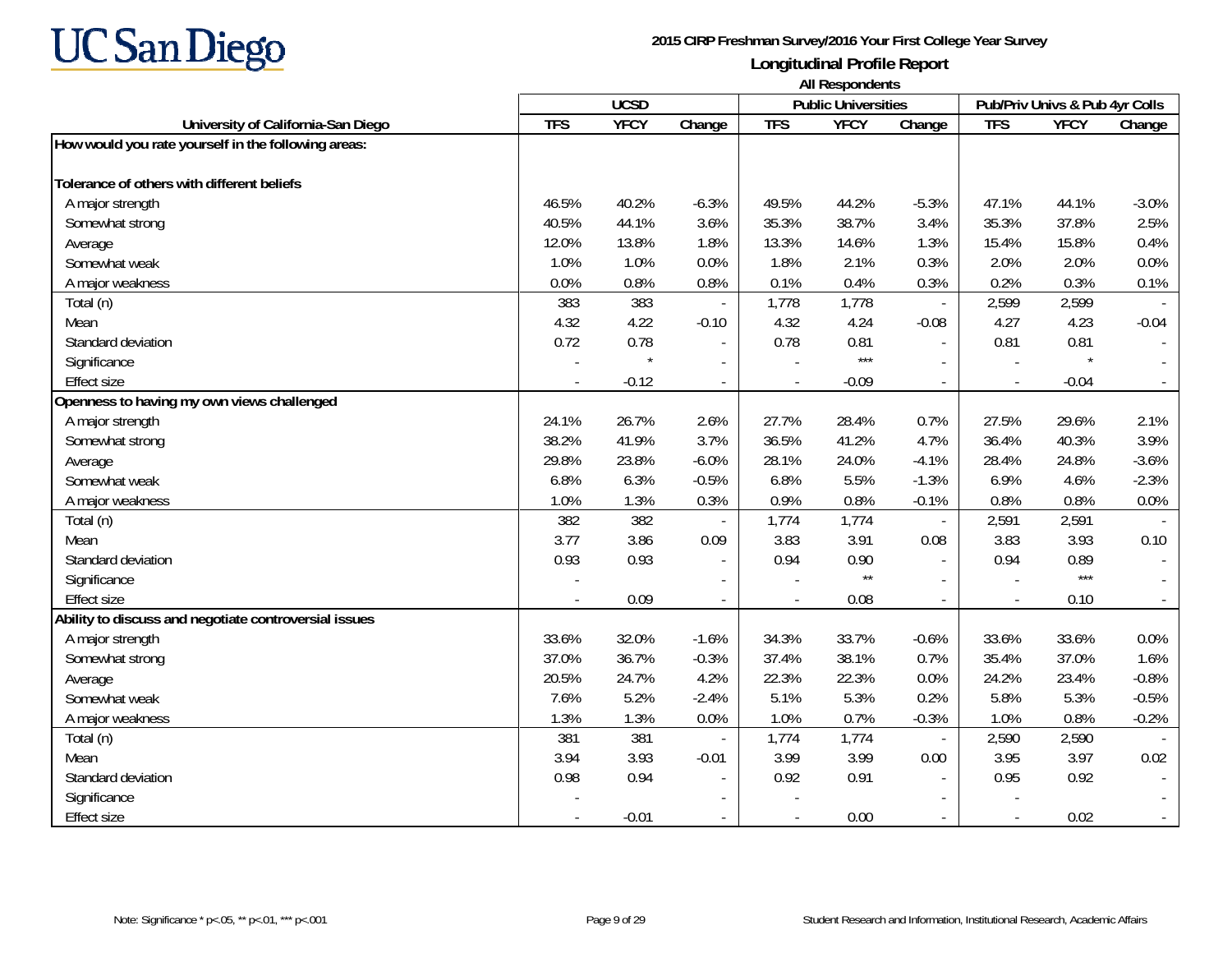

|                                                     | <b>All Respondents</b> |             |                          |            |                            |                          |                                |             |          |
|-----------------------------------------------------|------------------------|-------------|--------------------------|------------|----------------------------|--------------------------|--------------------------------|-------------|----------|
|                                                     |                        | <b>UCSD</b> |                          |            | <b>Public Universities</b> |                          | Pub/Priv Univs & Pub 4yr Colls |             |          |
| University of California-San Diego                  | <b>TFS</b>             | <b>YFCY</b> | $\overline{Change}$      | <b>TFS</b> | <b>YFCY</b>                | Change                   | <b>TFS</b>                     | <b>YFCY</b> | Change   |
| How would you rate yourself in the following areas: |                        |             |                          |            |                            |                          |                                |             |          |
| Ability to work cooperatively with diverse people   |                        |             |                          |            |                            |                          |                                |             |          |
| A major strength                                    | 45.1%                  | 41.2%       | $-3.9%$                  | 52.8%      | 45.8%                      | $-7.0%$                  | 52.6%                          | 46.8%       | $-5.8%$  |
| Somewhat strong                                     | 38.1%                  | 41.5%       | 3.4%                     | 34.2%      | 38.2%                      | 4.0%                     | 33.2%                          | 36.4%       | 3.2%     |
| Average                                             | 14.7%                  | 15.5%       | 0.8%                     | 10.7%      | 14.8%                      | 4.1%                     | 12.1%                          | 15.4%       | 3.3%     |
| Somewhat weak                                       | 1.8%                   | 1.0%        | $-0.8%$                  | 1.9%       | 0.8%                       | $-1.1%$                  | 1.9%                           | 1.2%        | $-0.7%$  |
| A major weakness                                    | 0.3%                   | 0.8%        | 0.5%                     | 0.3%       | 0.3%                       | 0.0%                     | 0.3%                           | 0.3%        | 0.0%     |
| Total (n)                                           | 381                    | 381         |                          | 1,776      | 1,776                      | $\overline{\phantom{a}}$ | 2,596                          | 2,596       |          |
| Mean                                                | 4.26                   | 4.21        | $-0.05$                  | 4.37       | 4.28                       | $-0.09$                  | 4.36                           | 4.28        | $-0.08$  |
| Standard deviation                                  | 0.79                   | 0.80        | $\overline{\phantom{a}}$ | 0.78       | 0.77                       |                          | 0.79                           | 0.78        |          |
| Significance                                        |                        |             | $\blacksquare$           |            | $***$                      |                          |                                | $***$       |          |
| <b>Effect size</b>                                  |                        | $-0.06$     | $\overline{\phantom{a}}$ |            | $-0.10$                    | $\overline{\phantom{a}}$ | $\overline{\phantom{a}}$       | $-0.09$     |          |
| Since entering this college, how often have you:    |                        |             |                          |            |                            |                          |                                |             |          |
| Attended a religious service                        |                        |             |                          |            |                            |                          |                                |             |          |
| Frequently                                          | 20.1%                  | 13.1%       | $-7.0%$                  | 31.2%      | 17.0%                      | $-14.2%$                 | 31.9%                          | 17.9%       | $-14.0%$ |
| Occasionally                                        | 31.7%                  | 15.7%       | $-16.0%$                 | 32.2%      | 24.1%                      | $-8.1%$                  | 32.7%                          | 25.4%       | $-7.3%$  |
| Not at all                                          | 48.2%                  | 71.1%       | 22.9%                    | 36.6%      | 58.9%                      | 22.3%                    | 35.4%                          | 56.7%       | 21.3%    |
| Total (n)                                           | 388                    | 388         |                          | 1,780      | 1,780                      | $\overline{\phantom{a}}$ | 2,601                          | 2,601       |          |
| Mean                                                | 1.72                   | 1.42        | $-0.30$                  | 1.95       | 1.58                       | $-0.37$                  | 1.96                           | 1.61        | $-0.35$  |
| Standard deviation                                  | 0.78                   | 0.71        |                          | 0.82       | 0.76                       | $\sim$                   | 0.82                           | 0.77        |          |
| Significance                                        |                        | $***$       |                          |            | $***$                      |                          |                                | $***$       |          |
| <b>Effect size</b>                                  |                        | $-0.45$     |                          |            | $-0.53$                    |                          | $\overline{\phantom{a}}$       | $-0.50$     |          |
| Been bored in class                                 |                        |             |                          |            |                            |                          |                                |             |          |
| Frequently                                          | 37.4%                  | 44.1%       | 6.7%                     | 33.3%      | 40.0%                      | 6.7%                     | 33.5%                          | 37.8%       | 4.3%     |
| Occasionally                                        | 54.9%                  | 53.6%       | $-1.3%$                  | 59.7%      | 56.3%                      | $-3.4%$                  | 59.0%                          | 57.3%       | $-1.7%$  |
| Not at all                                          | 7.7%                   | 2.3%        | $-5.4%$                  | 7.0%       | 3.8%                       | $-3.2%$                  | 7.5%                           | 4.9%        | $-2.6%$  |
| Total (n)                                           | 388                    | 388         |                          | 1,784      | 1,784                      | $\Box$                   | 2,603                          | 2,603       |          |
| Mean                                                | 2.30                   | 2.42        | 0.12                     | 2.26       | 2.36                       | 0.10                     | 2.26                           | 2.33        | 0.07     |
| Standard deviation                                  | 0.60                   | 0.54        | $\overline{\phantom{a}}$ | 0.58       | 0.55                       | $\sim$                   | 0.58                           | 0.56        |          |
| Significance                                        |                        | $***$       | $\blacksquare$           |            | $***$                      |                          |                                | $***$       |          |
| <b>Effect size</b>                                  |                        | 0.18        | $\overline{\phantom{a}}$ |            | 0.15                       | $\overline{\phantom{a}}$ | $\overline{\phantom{a}}$       | 0.10        |          |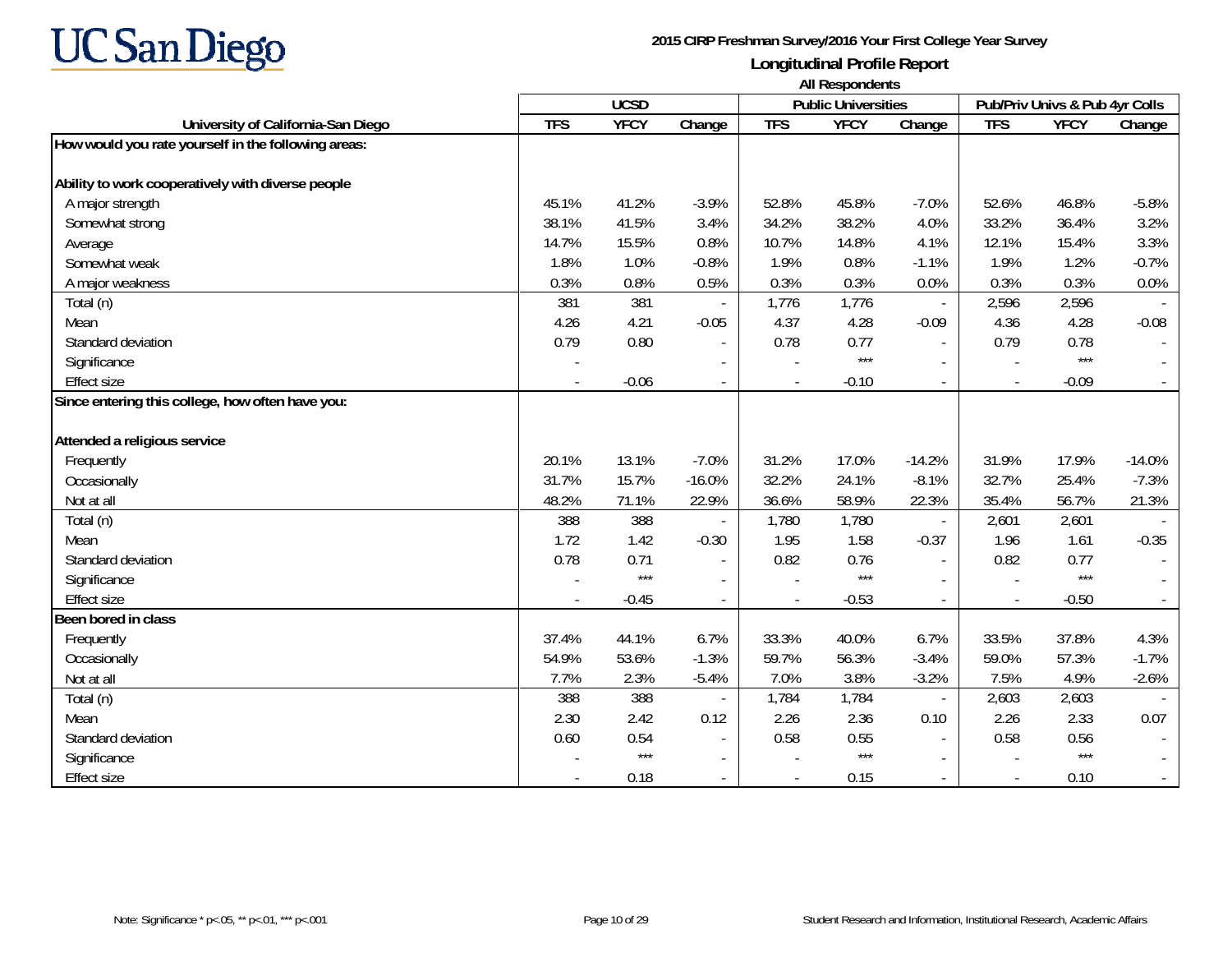

**University of California-San Diego TFS YFCY Change TFS YFCY Change TFS YFCY Change UCSD Public Universities Pub/Priv Univs & Pub 4yr Colls All Respondents Since entering this college, how often have you: Demonstrated for a cause (e.g., boycott, rally, protest)** Frequently 2.1% 2.8% 0.7% 3.7% 2.9% -0.8% 3.5% 3.4% -0.1% Occasionally 15.2% 19.6% 4.4% 19.3% 18.5% -0.8% 18.2% 17.7% -0.5% Not at all 82.7% 77.5% -5.2% 77.0% 78.7% 1.7% 78.3% 78.9% 0.6%Total (n) 387 387 - 1,771 1,771 - 2,587 2,587 -Mean 1.19 1.25 0.06 1.27 1.24 -0.03 1.25 1.24 -0.01 Standard deviation 0.45 0.50 - 0.52 0.49 - 0.51 0.50 - Significance and the state of the state of the state of the state of the state of the state of the state of the state of the state of the state of the state of the state of the state of the state of the state of the state Effect size- 0.02 - 0.11 - 0.11 - 0.05 - 0.02 - 0.02 - 0.02 - 0.02 - 0.02 - 0.02 - 0.02 - 0.02 - 0.02 - 0.02 - 0.02 - 0.02 - 0.02 - 0.02 - 0.02 - 0.02 - 0.02 - 0.02 - 0.02 - 0.02 - 0.02 - 0.02 - 0.02 - 0.02 - 0.02 - 0.02 - 0.02 - 0.0 **Studied with other students** Frequently 36.2% 33.8% -2.4% 35.5% 39.2% 3.7% 34.5% 36.8% 2.3% Occasionally 52.6% 56.9% 4.3% 52.4% 51.0% -1.4% 53.0% 52.5% -0.5% Not at all 11.3% 9.2% -2.1% 12.1% 9.8% -2.3% 12.5% 10.7% -1.8%Total (n) 390 390 - 1,780 1,780 - 2,598 2,598 - Mean 2.25 2.25 0.00 2.23 2.29 0.06 2.22 2.26 0.04 Standard deviation 0.64 0.61 - 0.65 0.64 - 0.65 0.64 - Significance and the set of the set of  $\begin{bmatrix} 1 & 1 & 1 & 1 \end{bmatrix}$  ,  $\begin{bmatrix} 1 & 1 & 1 & 1 \end{bmatrix}$  ,  $\begin{bmatrix} 1 & 1 & 1 & 1 \end{bmatrix}$  ,  $\begin{bmatrix} 1 & 1 & 1 & 1 \end{bmatrix}$  ,  $\begin{bmatrix} 1 & 1 & 1 \end{bmatrix}$  ,  $\begin{bmatrix} 1 & 1 & 1 \end{bmatrix}$  ,  $\begin{bmatrix} 1 & 1 & 1 \end{bmatrix$ Effect size- 0.08 - 0.05 - 0.07 - 0.08 - 0.07 - 0.05 - 0.07 - 0.07 - 0.07 - 0.07 - 0.07 - 0.07 - 0.07 - 0.07 - 0.07 - 0.0 **Drank beer** Frequently 1.8% 6.9% 5.1% 2.3% 8.0% 5.7% 2.2% 7.8% 5.6% Occasionally 20.8% 30.5% 9.7% 19.6% 28.6% 9.0% 19.0% 27.4% 8.4% Not at all 77.4% 62.6% -14.8% 78.1% 63.4% -14.7% 78.8% 64.9% -13.9%Total (n) 390 390 - 1,772 1,778 - 2,585 2,593 - Mean 1.24 1.44 0.20 1.24 1.45 0.21 1.23 1.43 0.20 Standard deviation 0.47 0.62 - 0.48 0.64 - 0.47 0.63 - Significance - \*\*\* - - \*\*\* - - \*\*\* - - \*\*\* - - \*\*\* - - \*\*\* - - \*\*\* - - \*\*\* - - \*\*\* - - \*\*\* - - \*\*\* - - \*\*\* - -Effect size- 0.32 - - 0.35 - - 0.34 -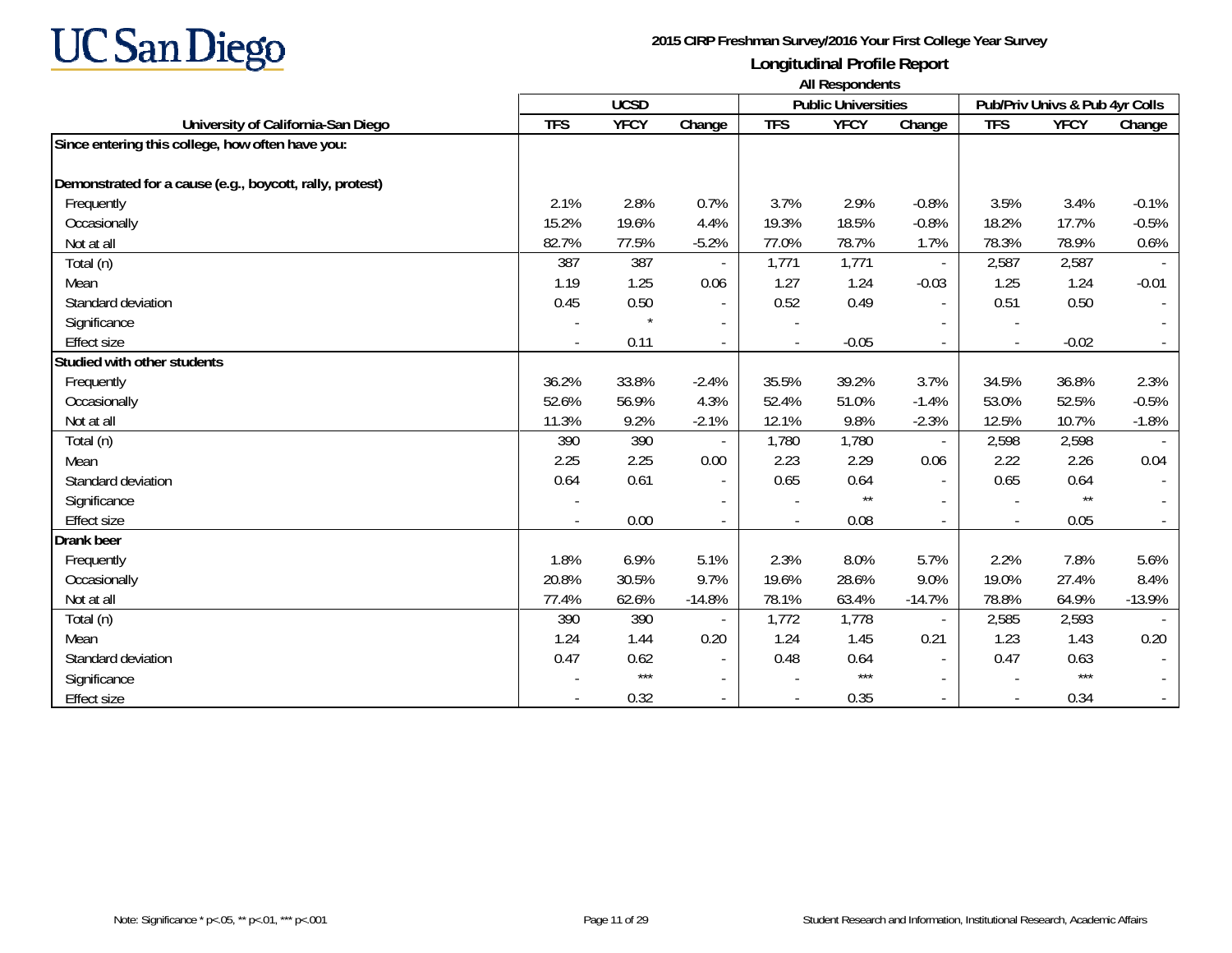

**University of California-San Diego TFS YFCY Change TFS YFCY Change TFS YFCY Change UCSD Public Universities Pub/Priv Univs & Pub 4yr Colls All Respondents Since entering this college, how often have you: Drank wine or liquor** Frequently 2.1% 9.2% 7.1% 3.3% 11.0% 7.7% 2.9% 10.5% 7.6% Occasionally 21.5% 33.0% 11.5% 24.9% 34.6% 9.7% 25.3% 34.1% 8.8% Not at all 76.4% 57.8% -18.6% 71.8% 54.4% -17.4% 71.8% 55.4% -16.4%Total (n) 390 391 - | 1,774 1,774 - | 2,581 2,589 --Mean 1.26 1.51 0.25 1.31 1.57 0.26 1.31 1.55 0.24 Standard deviation0.48 0.66 - | 0.53 0.68 - | 0.52 0.68 - | 0.52 0.68 - | 0.52 0.68 - | 0.52 0.68 - | 0.52 0.68 - | 0.52 0.68 - | Significance and the set of the set of the set of the set of the set of the set of the set of the set of the set of the set of the set of the set of the set of the set of the set of the set of the set of the set of the se Effect size - 0.38 - - 0.41 - - 0.38 - **Felt overwhelmed by all you had to do** Frequently 36.3% 48.6% 12.3% 39.9% 50.3% 10.4% 40.5% 48.7% 8.2% Occasionally 52.4% 45.8% -6.6% 50.1% 44.4% -5.7% 48.9% 45.0% -3.9% Not at all 11.3% 5.6% -5.7% 10.1% 5.3% -4.8% 10.7% 6.3% -4.4%Total (n) 391 391 - 1,779 1,783 - 2,595 2,602 - Mean 2.25 2.43 0.18 2.30 2.45 0.15 2.30 2.42 0.12 Standard deviation0.64 0.60 - ∥ 0.64 0.64 0.64 0.59 - ∥ 0.65 0.61 -Significance and the set of the set of the set of the set of the set of the set of the set of the set of the set of the set of the set of the set of the set of the set of the set of the set of the set of the set of the se Effect size - 0.27 - - 0.22 - - 0.17 - **Felt depressed** Frequently 12.0% 25.6% 13.6% 16.1% 24.2% 8.1% 14.7% 23.3% 8.6% Occasionally 45.3% 46.8% 1.5% 41.6% 44.7% 3.1% 42.9% 44.8% 1.9% Not at all 42.7% 27.6% -15.1% 42.3% 31.1% -11.2% 42.4% 31.9% -10.5%Total (n) 391 - | 1,780 1,780 - | 2,596 2,596 -Mean 1.69 1.98 0.29 1.74 1.93 0.19 1.72 1.91 0.19 Standard deviation 0.67 0.73 - 0.72 0.74 - 0.70 0.74 - Significance - \*\*\* - - \*\*\* - - \*\*\* - - \*\*\* - - \*\*\* - - \*\*\* - - \*\*\* - - \*\*\* - - \*\*\* - - \*\*\* - - \*\*\* - - \*\*\* - -Effect size - 0.41 - - 0.27 - - 0.27 - **Performed volunteer work** Frequently 44.5% 12.1% -32.4% 40.3% 17.5% -22.8% 39.0% 17.2% -21.8% Occasionally 46.8% 39.8% -7.0% 47.9% 43.1% -4.8% 47.1% 42.1% -5.0% Not at all 8.7% 48.1% 39.4% 11.9% 39.4% 27.5% 13.9% 40.7% 26.8%Total (n) 389 389 - 1,776 1,776 - 2,588 2,588 - Mean 2.36 1.64 -0.72 2.28 1.78 -0.50 2.25 1.76 -0.49 Standard deviation0.64 0.69 - ∥ 0.66 0.72 - 0.68 0.72 -Significance and the set of the set of the set of the set of the set of the set of the set of the set of the set of the set of the set of the set of the set of the set of the set of the set of the set of the set of the se Effect size- -0.83 - - -0.58 - - -0.57 -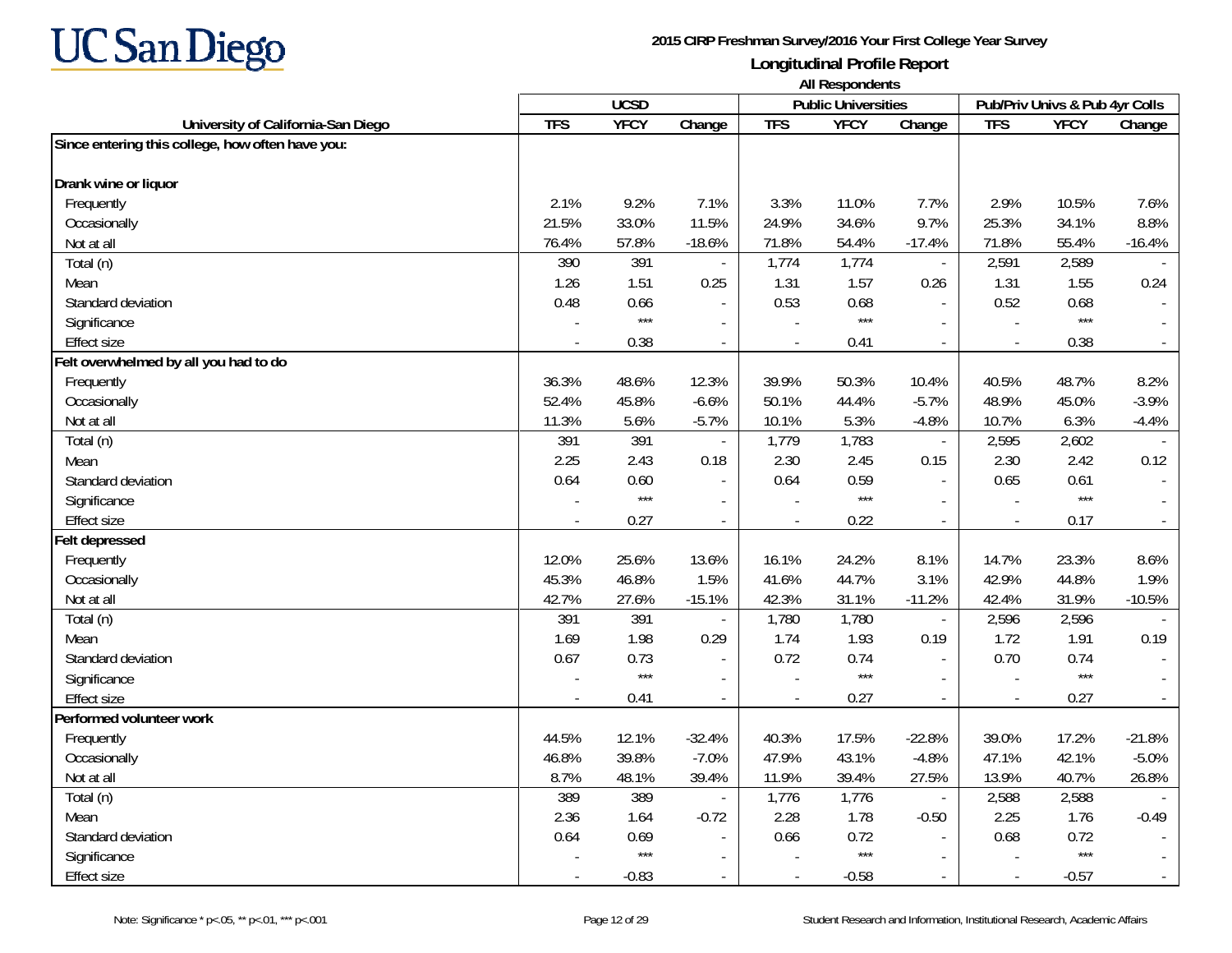

|                                                          | <b>All Respondents</b> |             |                          |                          |                            |                          |                          |                                |          |  |
|----------------------------------------------------------|------------------------|-------------|--------------------------|--------------------------|----------------------------|--------------------------|--------------------------|--------------------------------|----------|--|
|                                                          |                        | <b>UCSD</b> |                          |                          | <b>Public Universities</b> |                          |                          | Pub/Priv Univs & Pub 4yr Colls |          |  |
| University of California-San Diego                       | <b>TFS</b>             | <b>YFCY</b> | Change                   | <b>TFS</b>               | <b>YFCY</b>                | Change                   | <b>TFS</b>               | <b>YFCY</b>                    | Change   |  |
| Since entering this college, how often have you:         |                        |             |                          |                          |                            |                          |                          |                                |          |  |
| Asked a teacher for advice after class                   |                        |             |                          |                          |                            |                          |                          |                                |          |  |
| Frequently                                               | 27.6%                  | 6.4%        | $-21.2%$                 | 29.8%                    | 13.5%                      | $-16.3%$                 | 28.9%                    | 15.6%                          | $-13.3%$ |  |
| Occasionally                                             | 59.0%                  | 46.4%       | $-12.6%$                 | 54.4%                    | 56.3%                      | 1.9%                     | 54.5%                    | 55.2%                          | 0.7%     |  |
| Not at all                                               | 13.4%                  | 47.2%       | 33.8%                    | 15.8%                    | 30.2%                      | 14.4%                    | 16.6%                    | 29.2%                          | 12.6%    |  |
| Total (n)                                                | 388                    | 388         |                          | 1,779                    | 1,779                      | $\overline{\phantom{a}}$ | 2,598                    | 2,598                          |          |  |
| Mean                                                     | 2.14                   | 1.59        | $-0.55$                  | 2.14                     | 1.83                       | $-0.31$                  | 2.12                     | 1.86                           | $-0.26$  |  |
| Standard deviation                                       | 0.63                   | 0.61        | $\overline{\phantom{a}}$ | 0.66                     | 0.64                       | $\overline{\phantom{a}}$ | 0.66                     | 0.66                           |          |  |
| Significance                                             |                        | $***$       | $\overline{\phantom{a}}$ |                          | $***$                      | $\sim$                   |                          | $***$                          |          |  |
| Effect size                                              |                        | $-0.72$     | $\overline{\phantom{a}}$ |                          | $-0.39$                    | $\sim$                   | $\overline{\phantom{a}}$ | $-0.32$                        |          |  |
| Worked on a local, state, or national political campaign |                        |             |                          |                          |                            |                          |                          |                                |          |  |
| Frequently                                               | 1.3%                   | 2.6%        | 1.3%                     | 1.2%                     | 2.0%                       | 0.8%                     | 1.4%                     | 2.4%                           | 1.0%     |  |
| Occasionally                                             | 7.7%                   | 7.4%        | $-0.3%$                  | 6.1%                     | 7.0%                       | 0.9%                     | 6.6%                     | 7.6%                           | 1.0%     |  |
| Not at all                                               | 91.0%                  | 90.0%       | $-1.0%$                  | 92.7%                    | 91.1%                      | $-1.6%$                  | 91.9%                    | 89.9%                          | $-2.0%$  |  |
| Total (n)                                                | 379                    | 379         |                          | 1,741                    | 1,741                      | $\overline{\phantom{a}}$ | 2,553                    | 2,553                          |          |  |
| Mean                                                     | 1.10                   | 1.13        | 0.03                     | 1.09                     | 1.11                       | 0.02                     | 1.10                     | 1.12                           | 0.02     |  |
| Standard deviation                                       | 0.34                   | 0.40        | $\overline{\phantom{a}}$ | 0.32                     | 0.37                       | $\overline{\phantom{a}}$ | 0.34                     | 0.40                           |          |  |
| Significance                                             |                        |             | $\overline{\phantom{a}}$ | $\overline{\phantom{a}}$ |                            | $\overline{\phantom{a}}$ |                          | $***$                          |          |  |
| Effect size                                              |                        | 0.06        | $\overline{\phantom{a}}$ |                          | 0.05                       | $\sim$                   | $\overline{\phantom{a}}$ | 0.04                           |          |  |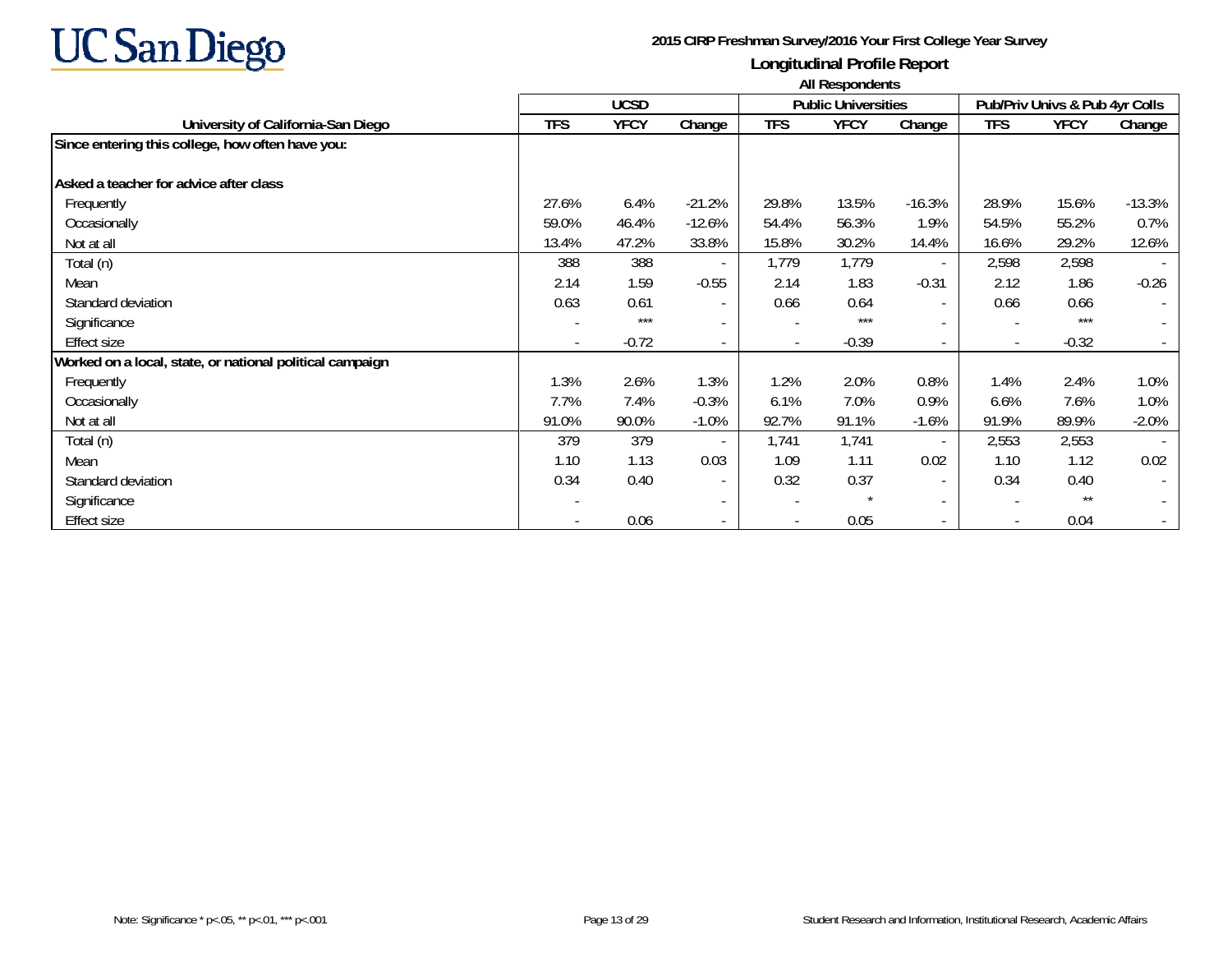

|                                                  | <b>All Respondents</b> |              |                          |            |                            |                          |                          |                                |          |
|--------------------------------------------------|------------------------|--------------|--------------------------|------------|----------------------------|--------------------------|--------------------------|--------------------------------|----------|
|                                                  |                        | <b>UCSD</b>  |                          |            | <b>Public Universities</b> |                          |                          | Pub/Priv Univs & Pub 4yr Colls |          |
| University of California-San Diego               | <b>TFS</b>             | <b>YFCY</b>  | Change                   | <b>TFS</b> | <b>YFCY</b>                | Change                   | <b>TFS</b>               | <b>YFCY</b>                    | Change   |
| Since entering this college, how often have you: |                        |              |                          |            |                            |                          |                          |                                |          |
| Come late to class                               |                        |              |                          |            |                            |                          |                          |                                |          |
| Frequently                                       | 6.5%                   | 10.5%        | 4.0%                     | 6.1%       | 8.8%                       | 2.7%                     | 6.0%                     | 8.3%                           | 2.3%     |
| Occasionally                                     | 40.1%                  | 63.4%        | 23.3%                    | 40.2%      | 53.5%                      | 13.3%                    | 40.4%                    | 53.4%                          | 13.0%    |
| Not at all                                       | 53.4%                  | 26.2%        | $-27.2%$                 | 53.7%      | 37.8%                      | $-15.9%$                 | 53.6%                    | 38.3%                          | $-15.3%$ |
| Total (n)                                        | 382                    | 382          |                          | 1,747      | 1,747                      | $\overline{\phantom{a}}$ | 2,549                    | 2,549                          |          |
| Mean                                             | 1.53                   | 1.84         | 0.31                     | 1.52       | 1.71                       | 0.19                     | 1.52                     | 1.70                           | 0.18     |
| Standard deviation                               | 0.62                   | 0.59         | $\overline{\phantom{a}}$ | 0.61       | 0.62                       | $\overline{\phantom{a}}$ | 0.61                     | 0.61                           |          |
| Significance                                     |                        | $***$        |                          |            | $***$                      |                          |                          | $***$                          |          |
| <b>Effect size</b>                               |                        | 0.44         |                          |            | 0.28                       | $\sim$                   |                          | 0.26                           |          |
| Performed community service as part of class     |                        |              |                          |            |                            |                          |                          |                                |          |
| Frequently                                       | 12.6%                  | 2.9%         | $-9.7%$                  | 14.4%      | 7.2%                       | $-7.2%$                  | 14.9%                    | 6.7%                           | $-8.2%$  |
| Occasionally                                     | 32.9%                  | 7.9%         | $-25.0%$                 | 36.6%      | 18.7%                      | $-17.9%$                 | 36.1%                    | 19.8%                          | $-16.3%$ |
| Not at all                                       | 54.5%                  | 89.2%        | 34.7%                    | 49.1%      | 74.1%                      | 25.0%                    | 49.0%                    | 73.5%                          | 24.5%    |
| Total (n)                                        | 380                    | 380          |                          | 1,742      | 1,742                      |                          | 2,549                    | 2,549                          |          |
| Mean                                             | 1.58                   | 1.14         | $-0.44$                  | 1.65       | 1.33                       | $-0.32$                  | 1.66                     | 1.33                           | $-0.33$  |
| Standard deviation                               | 0.71                   | 0.42         | $\overline{\phantom{a}}$ | 0.72       | 0.61                       |                          | 0.72                     | 0.60                           |          |
| Significance                                     |                        | $***$        | $\overline{\phantom{a}}$ |            | $***$                      |                          |                          | $***$                          |          |
| <b>Effect size</b>                               |                        | $-0.57$      |                          |            | $-0.36$                    | $\overline{a}$           | $\overline{\phantom{a}}$ | $-0.37$                        |          |
| Discussed religion                               |                        |              |                          |            |                            |                          |                          |                                |          |
| Frequently                                       | 23.7%                  | 20.3%        | $-3.4%$                  | 30.3%      | 21.7%                      | $-8.6%$                  | 28.7%                    | 21.1%                          | $-7.6%$  |
| Occasionally                                     | 54.9%                  | 50.8%        | $-4.1%$                  | 50.9%      | 56.6%                      | 5.7%                     | 49.5%                    | 55.0%                          | 5.5%     |
| Not at all                                       | 21.4%                  | 28.9%        | 7.5%                     | 18.9%      | 21.7%                      | 2.8%                     | 21.9%                    | 24.0%                          | 2.1%     |
| Total (n)                                        | 384                    | 384          |                          | 1,750      | 1,750                      |                          | 2,558                    | 2,558                          |          |
| Mean                                             | 2.02                   | 1.91         | $-0.11$                  | 2.11       | 2.00                       | $-0.11$                  | 2.07                     | 1.97                           | $-0.10$  |
| Standard deviation                               | 0.67                   | 0.70         | $\overline{\phantom{a}}$ | 0.69       | 0.66                       | $\sim$                   | 0.71                     | 0.67                           |          |
| Significance                                     |                        | $\star\star$ | $\overline{\phantom{a}}$ |            | $***$                      | $\sim$                   |                          | $***$                          |          |
| <b>Effect size</b>                               |                        | $-0.14$      |                          |            | $-0.14$                    |                          | $\overline{\phantom{a}}$ | $-0.13$                        |          |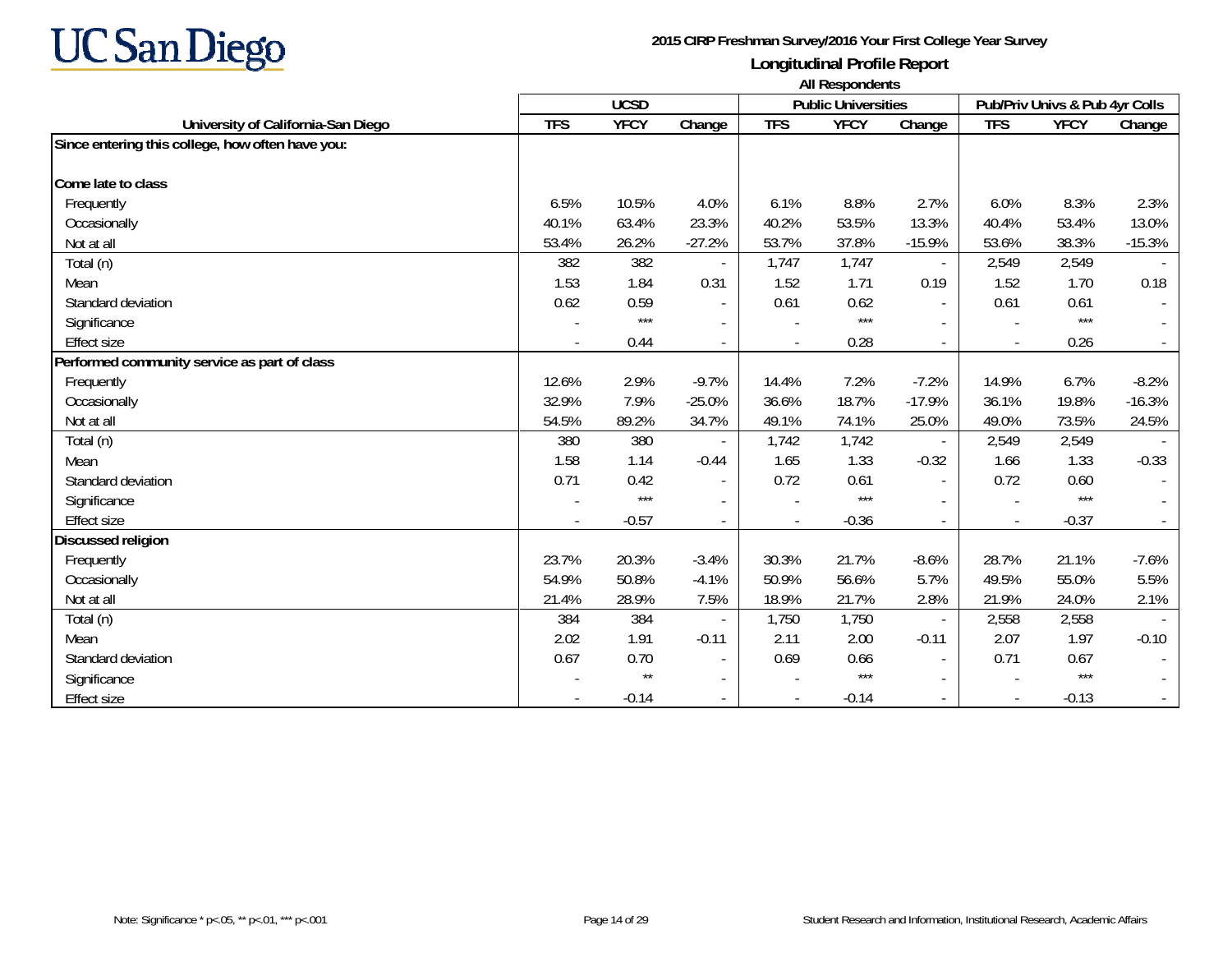

|                                                                      | <b>UCSD</b> |              |                          |                | 1.00<br><b>Public Universities</b> |                          | Pub/Priv Univs & Pub 4yr Colls |             |          |
|----------------------------------------------------------------------|-------------|--------------|--------------------------|----------------|------------------------------------|--------------------------|--------------------------------|-------------|----------|
| University of California-San Diego                                   | <b>TFS</b>  | <b>YFCY</b>  | Change                   | <b>TFS</b>     | <b>YFCY</b>                        | Change                   | <b>TFS</b>                     | <b>YFCY</b> | Change   |
| Since entering this college, how often have you:                     |             |              |                          |                |                                    |                          |                                |             |          |
| <b>Discussed politics</b>                                            | 36.3%       | 28.7%        | $-7.6%$                  | 33.2%          | 30.2%                              | $-3.0%$                  | 31.3%                          | 28.3%       | $-3.0%$  |
| Occasionally                                                         | 47.0%       | 53.3%        | 6.3%                     | 50.4%          | 53.9%                              | 3.5%                     | 49.4%                          | 53.8%       | 4.4%     |
| Not at all                                                           | 16.7%       | 18.0%        | 1.3%                     | 16.4%          | 15.8%                              | $-0.6%$                  | 19.3%                          | 17.9%       | $-1.4%$  |
| Total (n)                                                            | 383         | 383          | $\blacksquare$           | 1,749          | 1,749                              | $\sim$                   | 2,559                          | 2,559       |          |
| Mean                                                                 | 2.20        | 2.11         | $-0.09$                  | 2.17           | 2.14                               | $-0.03$                  | 2.12                           | 2.10        | $-0.02$  |
| Standard deviation                                                   | 0.70        | 0.68         |                          | 0.68           | 0.66                               |                          | 0.70                           | 0.67        |          |
| Significance                                                         |             |              | $\overline{\phantom{a}}$ |                |                                    |                          |                                |             |          |
| <b>Effect size</b>                                                   |             | $-0.12$      | $\overline{\phantom{a}}$ |                | $-0.04$                            | $\overline{\phantom{a}}$ | $\frac{1}{2}$                  | $-0.03$     |          |
| Helped raise money for a cause or campaign                           |             |              |                          |                |                                    |                          |                                |             |          |
| Frequently                                                           | 10.1%       | 7.1%         | $-3.0%$                  | 11.2%          | 7.5%                               | $-3.7%$                  | 11.4%                          | 7.8%        | $-3.6%$  |
| Occasionally                                                         | 35.7%       | 20.1%        | $-15.6%$                 | 39.5%          | 24.1%                              | $-15.4%$                 | 38.3%                          | 23.8%       | $-14.5%$ |
| Not at all                                                           | 54.2%       | 72.8%        | 18.6%                    | 49.3%          | 68.4%                              | 19.1%                    | 50.3%                          | 68.5%       | 18.2%    |
| Total (n)                                                            | 378         | 378          |                          | 1,739          | 1,739                              |                          | 2,543                          | 2,543       |          |
| Mean                                                                 | 1.56        | 1.34         | $-0.22$                  | 1.62           | 1.39                               | $-0.23$                  | 1.61                           | 1.39        | $-0.22$  |
| Standard deviation                                                   | 0.67        | 0.61         | $\blacksquare$           | 0.68           | 0.62                               |                          | 0.68                           | 0.63        |          |
| Significance                                                         |             | $***$        | $\blacksquare$           |                | $***$                              |                          |                                | $***$       |          |
| <b>Effect size</b>                                                   |             | $-0.26$      |                          |                | $-0.28$                            |                          |                                | $-0.26$     |          |
| Publicly communicated your opinion about a cause (e.g., blog, email, |             |              |                          |                |                                    |                          |                                |             |          |
| petition)                                                            |             |              |                          |                |                                    |                          |                                |             |          |
| Frequently                                                           | 14.3%       | 9.8%         | $-4.5%$                  | 14.0%          | 11.8%                              | $-2.2%$                  | 13.5%                          | 11.7%       | $-1.8%$  |
| Occasionally                                                         | 31.0%       | 28.8%        | $-2.2%$                  | 32.8%          | 27.7%                              | $-5.1%$                  | 32.3%                          | 27.3%       | $-5.0%$  |
| Not at all                                                           | 54.8%       | 61.4%        | 6.6%                     | 53.1%          | 60.5%                              | 7.4%                     | 54.2%                          | 60.9%       | 6.7%     |
| Total (n)                                                            | 378         | 378          | $\overline{\phantom{a}}$ | 1,739          | 1,739                              | $\overline{\phantom{a}}$ | 2,531                          | 2,531       |          |
| Mean                                                                 | 1.60        | 1.48         | $-0.12$                  | 1.61           | 1.51                               | $-0.10$                  | 1.59                           | 1.51        | $-0.08$  |
| Standard deviation                                                   | 0.73        | 0.67         | $\overline{\phantom{a}}$ | 0.72           | 0.70                               | $\sim$                   | 0.71                           | 0.70        |          |
| Significance                                                         |             | $\star\star$ | $\sim$                   |                | $***$                              |                          |                                | $***$       |          |
| <b>Effect size</b>                                                   |             | $-0.16$      | $\blacksquare$           | $\overline{a}$ | $-0.13$                            |                          | ÷,                             | $-0.10$     |          |
| Fell asleep in class                                                 |             |              |                          |                |                                    |                          |                                |             |          |
| Frequently                                                           | 6.4%        | 6.4%         | 0.0%                     | 5.2%           | 4.8%                               | $-0.4%$                  | 5.3%                           | 4.7%        | $-0.6%$  |
| Occasionally                                                         | 36.8%       | 41.4%        | 4.6%                     | 32.3%          | 33.0%                              | 0.7%                     | 32.8%                          | 31.3%       | $-1.5%$  |
| Not at all                                                           | 56.7%       | 52.1%        | $-4.6%$                  | 62.5%          | 62.2%                              | $-0.3%$                  | 62.0%                          | 63.9%       | 1.9%     |
| Total (n)                                                            | 326         | 326          |                          | 1,544          | 1,544                              | $\overline{\phantom{a}}$ | 2,237                          | 2,237       |          |
| Mean                                                                 | 1.50        | 1.54         | 0.04                     | 1.43           | 1.43                               | 0.00                     | 1.43                           | 1.41        | $-0.02$  |
| Standard deviation                                                   | 0.62        | 0.61         | $\blacksquare$           | 0.59           | 0.58                               |                          | 0.59                           | 0.58        |          |
| Significance                                                         |             |              | $\overline{\phantom{a}}$ |                |                                    |                          |                                |             |          |
| Effect size                                                          |             | 0.06         |                          |                | 0.00                               |                          | $\overline{\phantom{a}}$       | $-0.03$     |          |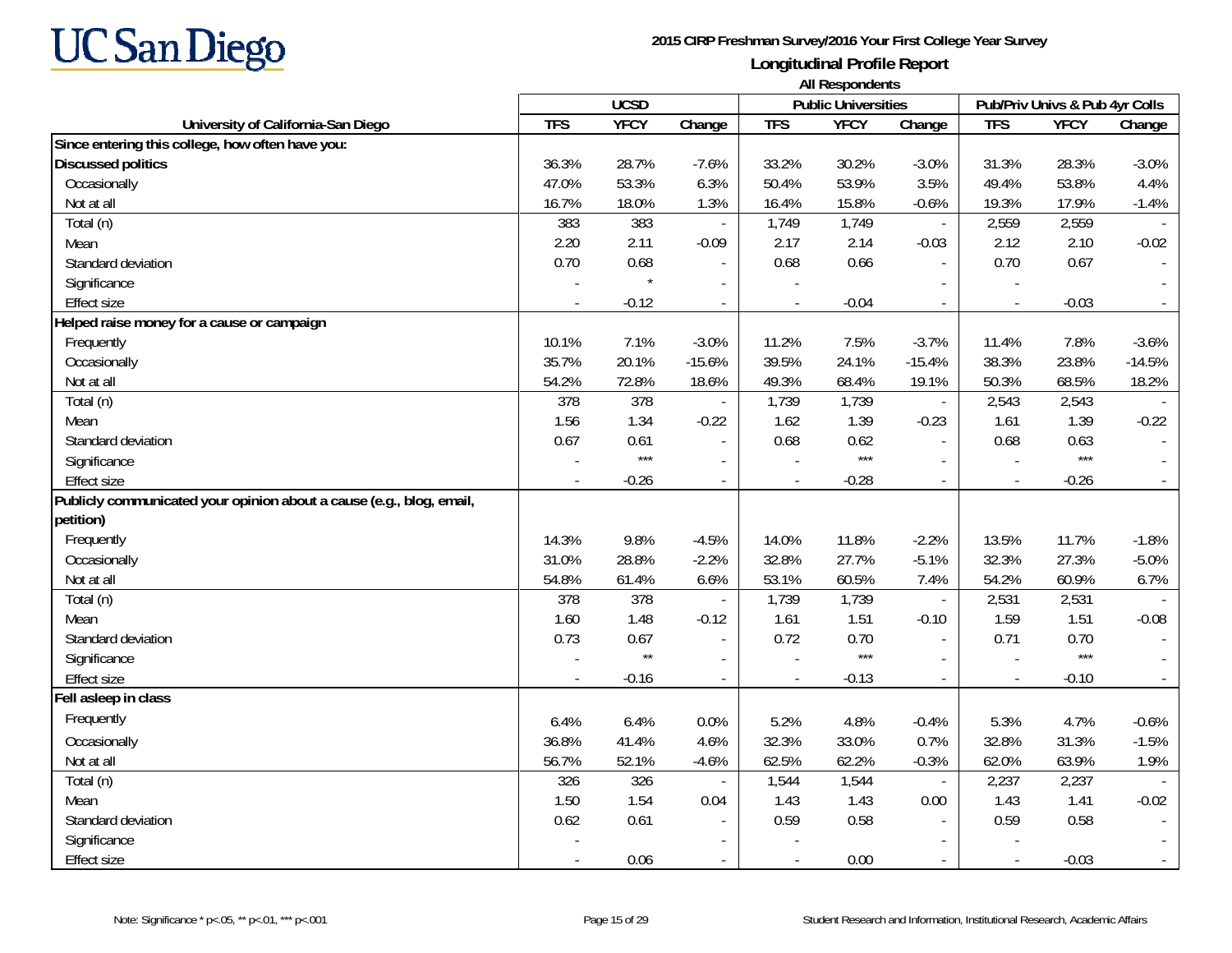

|                                                                            | All Respondents |             |                          |            |                            |                          |            |                                |          |
|----------------------------------------------------------------------------|-----------------|-------------|--------------------------|------------|----------------------------|--------------------------|------------|--------------------------------|----------|
|                                                                            |                 | <b>UCSD</b> |                          |            | <b>Public Universities</b> |                          |            | Pub/Priv Univs & Pub 4yr Colls |          |
| University of California-San Diego                                         | <b>TFS</b>      | <b>YFCY</b> | Change                   | <b>TFS</b> | <b>YFCY</b>                | Change                   | <b>TFS</b> | <b>YFCY</b>                    | Change   |
| Since entering this college, how much time have you spent during a typical |                 |             |                          |            |                            |                          |            |                                |          |
| week doing the following activities?                                       |                 |             |                          |            |                            |                          |            |                                |          |
| Studying/homework                                                          |                 |             |                          |            |                            |                          |            |                                |          |
| Over 20 hrs/wk                                                             | 12.9%           | 15.1%       | 2.2%                     | 8.1%       | 11.7%                      | 3.6%                     | 6.9%       | 9.6%                           | 2.7%     |
| 16 to 20 hrs/wk                                                            | 9.1%            | 15.1%       | 6.0%                     | 7.6%       | 14.0%                      | 6.4%                     | 7.2%       | 11.6%                          | 4.4%     |
| 11 to 15 hrs/wk                                                            | 17.6%           | 21.7%       | 4.1%                     | 14.7%      | 19.8%                      | 5.1%                     | 13.3%      | 18.0%                          | 4.7%     |
| 6 to 10 hrs/wk                                                             | 22.6%           | 32.1%       | 9.5%                     | 24.3%      | 31.2%                      | 6.9%                     | 22.6%      | 29.5%                          | 6.9%     |
| 3 to 5 hrs/wk                                                              | 23.9%           | 13.8%       | $-10.1%$                 | 25.3%      | 18.6%                      | $-6.7%$                  | 25.9%      | 22.8%                          | $-3.1%$  |
| 1 to 2 hrs/wk                                                              | 9.7%            | 2.2%        | $-7.5%$                  | 13.9%      | 3.8%                       | $-10.1%$                 | 16.9%      | 6.4%                           | $-10.5%$ |
| Less than one hr/wk                                                        | 3.8%            | 0.0%        | $-3.8%$                  | 5.4%       | 0.7%                       | $-4.7%$                  | 6.3%       | 1.8%                           | $-4.5%$  |
| None                                                                       | 0.3%            | 0.0%        | $-0.3%$                  | 0.7%       | 0.1%                       | $-0.6%$                  | 0.9%       | 0.4%                           | $-0.5%$  |
| Total (n)                                                                  | 318             | 318         |                          | 1,507      | 1,507                      | $\overline{\phantom{a}}$ | 2,188      | 2,188                          |          |
| Mean                                                                       | 5.19            | 5.79        | 0.60                     | 4.82       | 5.54                       | 0.72                     | 4.66       | 5.27                           | 0.61     |
| Standard deviation                                                         | 1.64            | 1.34        | $\overline{\phantom{a}}$ | 1.60       | 1.39                       |                          | 1.60       | 1.46                           |          |
| Significance                                                               |                 | $***$       | $\overline{\phantom{a}}$ |            | $***$                      |                          |            | $***$                          |          |
| <b>Effect size</b>                                                         |                 | 0.34        |                          |            | 0.42                       |                          |            | 0.35                           |          |
| Socializing with friends in person                                         |                 |             |                          |            |                            |                          |            |                                |          |
| Over 20 hrs/wk                                                             | 4.4%            | 5.0%        | 0.6%                     | 5.3%       | 8.5%                       | 3.2%                     | 6.5%       | 9.2%                           | 2.7%     |
| 16 to 20 hrs/wk                                                            | 5.3%            | 2.2%        | $-3.1%$                  | 5.5%       | 6.6%                       | 1.1%                     | 5.6%       | 6.6%                           | 1.0%     |
| 11 to 15 hrs/wk                                                            | 11.3%           | 15.7%       | 4.4%                     | 11.6%      | 15.4%                      | 3.8%                     | 11.4%      | 13.8%                          | 2.4%     |
| 6 to 10 hrs/wk                                                             | 27.7%           | 32.4%       | 4.7%                     | 27.0%      | 28.5%                      | 1.5%                     | 25.3%      | 27.1%                          | 1.8%     |
| 3 to 5 hrs/wk                                                              | 29.2%           | 24.8%       | $-4.4%$                  | 30.9%      | 23.7%                      | $-7.2%$                  | 30.0%      | 24.2%                          | $-5.8%$  |
| 1 to 2 hrs/wk                                                              | 17.6%           | 11.3%       | $-6.3%$                  | 14.8%      | 10.2%                      | $-4.6%$                  | 15.7%      | 11.1%                          | $-4.6%$  |
| Less than one hr/wk                                                        | 3.1%            | 5.7%        | 2.6%                     | 4.0%       | 5.1%                       | 1.1%                     | 4.4%       | 6.0%                           | 1.6%     |
| None                                                                       | 1.3%            | 2.8%        | 1.5%                     | 1.0%       | 1.9%                       | 0.9%                     | 1.1%       | 2.0%                           | 0.9%     |
| Total (n)                                                                  | 318             | 318         |                          | 1,504      | 1,504                      | $\overline{\phantom{a}}$ | 2,182      | 2,182                          |          |
| Mean                                                                       | 4.56            | 4.59        | 0.03                     | 4.62       | 4.87                       | 0.25                     | 4.63       | 4.82                           | 0.19     |
| Standard deviation                                                         | 1.42            | 1.48        | $\overline{\phantom{a}}$ | 1.44       | 1.60                       | $\sim$                   | 1.51       | 1.66                           |          |
| Significance                                                               |                 |             | $\overline{\phantom{a}}$ |            | $***$                      |                          |            | $***$                          |          |
| <b>Effect size</b>                                                         |                 | 0.02        |                          |            | 0.14                       |                          |            | 0.10                           |          |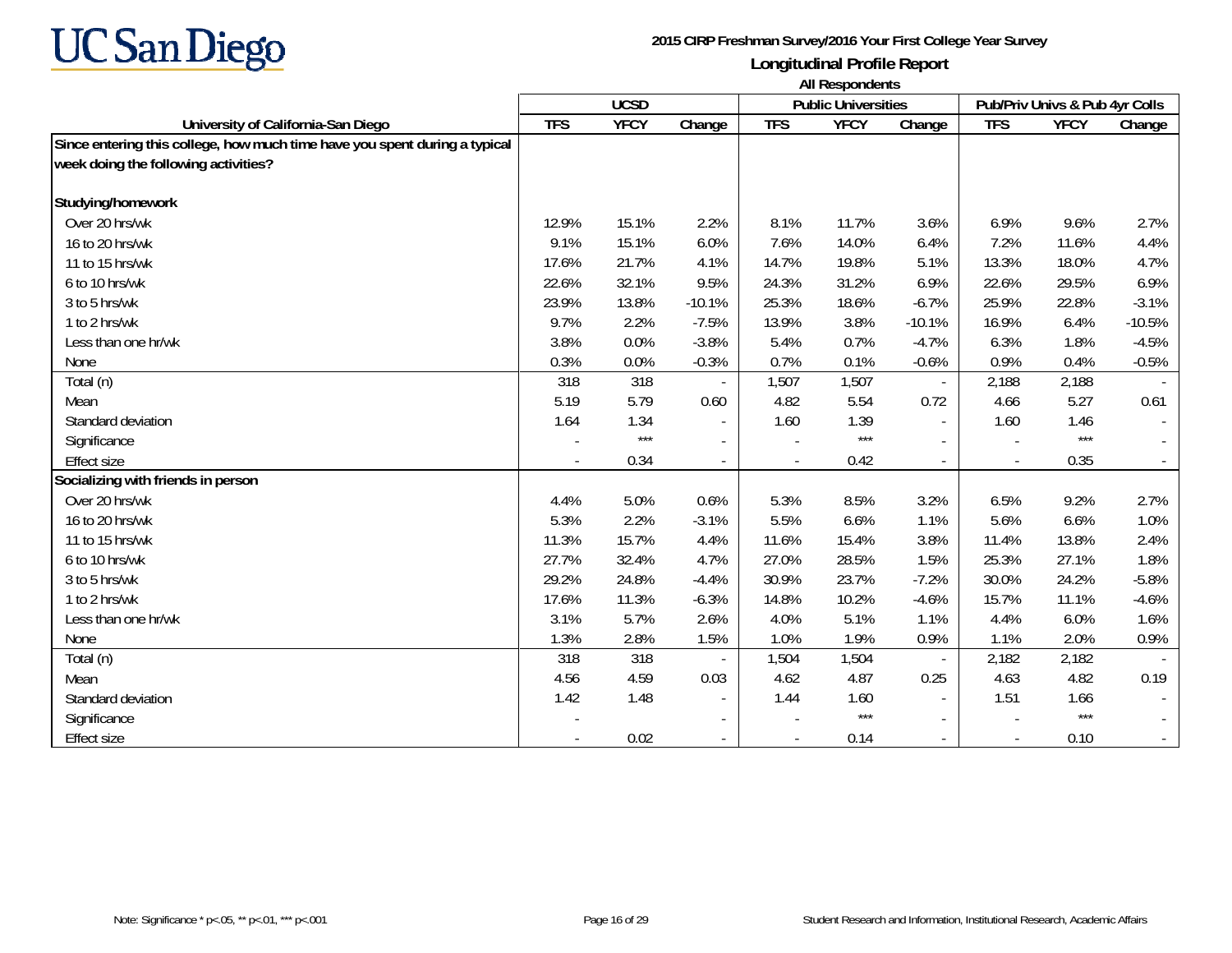

|                                                                            | All Respondents |             |                          |            |                            |                          |            |                                |         |
|----------------------------------------------------------------------------|-----------------|-------------|--------------------------|------------|----------------------------|--------------------------|------------|--------------------------------|---------|
|                                                                            |                 | <b>UCSD</b> |                          |            | <b>Public Universities</b> |                          |            | Pub/Priv Univs & Pub 4yr Colls |         |
| University of California-San Diego                                         | <b>TFS</b>      | <b>YFCY</b> | Change                   | <b>TFS</b> | <b>YFCY</b>                | Change                   | <b>TFS</b> | <b>YFCY</b>                    | Change  |
| Since entering this college, how much time have you spent during a typical |                 |             |                          |            |                            |                          |            |                                |         |
| week doing the following activities?                                       |                 |             |                          |            |                            |                          |            |                                |         |
| <b>Exercise or sports</b>                                                  |                 |             |                          |            |                            |                          |            |                                |         |
| Over 20 hrs/wk                                                             | 5.4%            | 2.2%        | $-3.2%$                  | 4.3%       | 1.5%                       | $-2.8%$                  | 5.7%       | 1.8%                           | $-3.9%$ |
| 16 to 20 hrs/wk                                                            | 3.2%            | 1.6%        | $-1.6%$                  | 4.3%       | 2.0%                       | $-2.3%$                  | 4.4%       | 2.0%                           | $-2.4%$ |
| 11 to 15 hrs/wk                                                            | 10.1%           | 1.3%        | $-8.8%$                  | 11.0%      | 3.7%                       | $-7.3%$                  | 10.0%      | 3.7%                           | $-6.3%$ |
| 6 to 10 hrs/wk                                                             | 15.8%           | 12.3%       | $-3.5%$                  | 15.7%      | 12.3%                      | $-3.4%$                  | 15.1%      | 11.8%                          | $-3.3%$ |
| 3 to 5 hrs/wk                                                              | 24.6%           | 22.7%       | $-1.9%$                  | 22.8%      | 23.4%                      | 0.6%                     | 21.9%      | 22.6%                          | 0.7%    |
| 1 to 2 hrs/wk                                                              | 19.6%           | 23.3%       | 3.7%                     | 19.3%      | 21.9%                      | 2.6%                     | 19.7%      | 21.9%                          | 2.2%    |
| Less than one hr/wk                                                        | 13.6%           | 16.4%       | 2.8%                     | 13.0%      | 16.3%                      | 3.3%                     | 13.5%      | 15.9%                          | 2.4%    |
| None                                                                       | 7.9%            | 20.2%       | 12.3%                    | 9.5%       | 19.0%                      | 9.5%                     | 9.8%       | 20.2%                          | 10.4%   |
| Total (n)                                                                  | 317             | 317         |                          | 1,510      | 1,510                      | $\blacksquare$           | 2,189      | 2,189                          |         |
| Mean                                                                       | 3.97            | 3.12        | $-0.85$                  | 3.94       | 3.20                       | $-0.74$                  | 3.95       | 3.18                           | $-0.77$ |
| Standard deviation                                                         | 1.78            | 1.61        |                          | 1.80       | 1.62                       | $\sim$                   | 1.86       | 1.66                           |         |
| Significance                                                               |                 | $***$       | $\overline{\phantom{a}}$ |            | $***$                      |                          |            | $***$                          |         |
| <b>Effect size</b>                                                         |                 | $-0.48$     |                          |            | $-0.42$                    | $\overline{a}$           |            | $-0.42$                        |         |
| Partying                                                                   |                 |             |                          |            |                            |                          |            |                                |         |
| Over 20 hrs/wk                                                             | 0.0%            | 1.3%        | 1.3%                     | 0.4%       | 0.5%                       | 0.1%                     | 0.5%       | 0.6%                           | 0.1%    |
| 16 to 20 hrs/wk                                                            | 0.3%            | 0.0%        | $-0.3%$                  | 0.3%       | 0.3%                       | 0.0%                     | 0.5%       | 0.3%                           | $-0.2%$ |
| 11 to 15 hrs/wk                                                            | 0.3%            | 0.0%        | $-0.3%$                  | 0.5%       | 1.0%                       | 0.5%                     | 0.9%       | 1.3%                           | 0.4%    |
| 6 to 10 hrs/wk                                                             | 0.9%            | 4.4%        | 3.5%                     | 2.4%       | 6.0%                       | 3.6%                     | 2.6%       | 5.1%                           | 2.5%    |
| 3 to 5 hrs/wk                                                              | 3.8%            | 10.1%       | 6.3%                     | 8.1%       | 14.0%                      | 5.9%                     | 7.9%       | 13.4%                          | 5.5%    |
| 1 to 2 hrs/wk                                                              | 10.1%           | 13.9%       | 3.8%                     | 12.0%      | 12.5%                      | 0.5%                     | 13.1%      | 12.8%                          | $-0.3%$ |
| Less than one hr/wk                                                        | 17.4%           | 23.3%       | 5.9%                     | 16.6%      | 18.3%                      | 1.7%                     | 16.5%      | 17.6%                          | 1.1%    |
| None                                                                       | 67.2%           | 47.0%       | $-20.2%$                 | 59.7%      | 47.4%                      | $-12.3%$                 | 58.0%      | 48.9%                          | $-9.1%$ |
| Total (n)                                                                  | 317             | 317         |                          | 1,512      | 1,512                      | $\blacksquare$           | 2,196      | 2,196                          |         |
| Mean                                                                       | 1.56            | 2.08        | 0.52                     | 1.82       | 2.20                       | 0.38                     | 1.88       | 2.16                           | 0.28    |
| Standard deviation                                                         | 0.97            | 1.37        |                          | 1.24       | 1.45                       | $\overline{\phantom{a}}$ | 1.30       | 1.44                           |         |
| Significance                                                               |                 | $***$       | $\blacksquare$           |            | $***$                      |                          |            | $***$                          |         |
| <b>Effect size</b>                                                         |                 | 0.37        |                          |            | 0.26                       |                          |            | 0.19                           |         |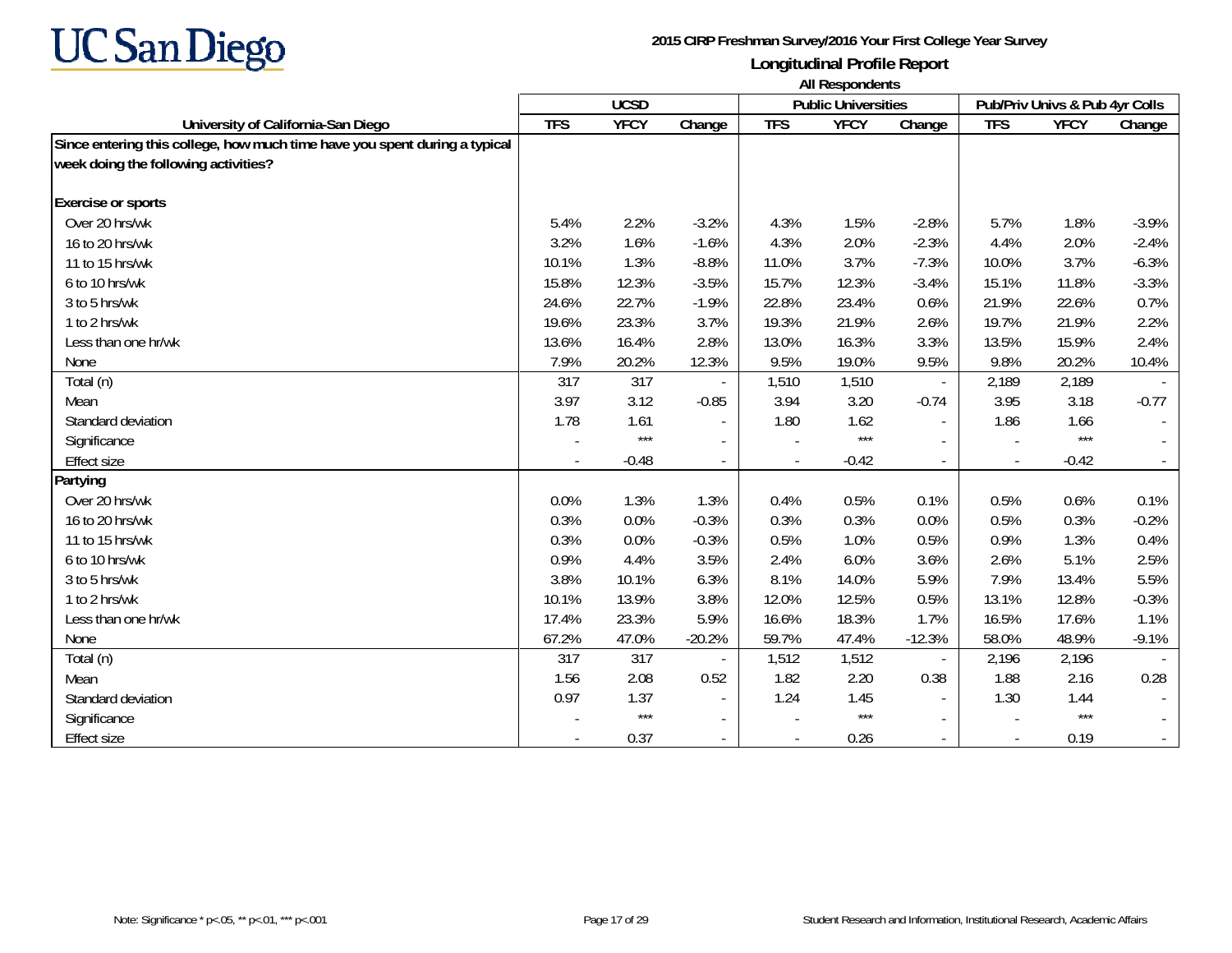

|                                    | All Respondents |             |                          |                          |                            |                          |                          |                                |                          |  |
|------------------------------------|-----------------|-------------|--------------------------|--------------------------|----------------------------|--------------------------|--------------------------|--------------------------------|--------------------------|--|
|                                    |                 | <b>UCSD</b> |                          |                          | <b>Public Universities</b> |                          |                          | Pub/Priv Univs & Pub 4yr Colls |                          |  |
| University of California-San Diego | <b>TFS</b>      | <b>YFCY</b> | Change                   | TFS                      | <b>YFCY</b>                | Change                   | <b>TFS</b>               | <b>YFCY</b>                    | Change                   |  |
| Working (for pay)                  |                 |             |                          |                          |                            |                          |                          |                                |                          |  |
| Over 20 hrs/wk                     | 3.8%            | 1.6%        | $-2.2%$                  | 6.0%                     | 3.2%                       | $-2.8%$                  | 6.4%                     | 4.7%                           | $-1.7%$                  |  |
| 16 to 20 hrs/wk                    | 1.9%            | 0.6%        | $-1.3%$                  | 6.0%                     | 2.3%                       | $-3.7%$                  | 5.9%                     | 3.2%                           | $-2.7%$                  |  |
| 11 to 15 hrs/wk                    | 3.2%            | 1.9%        | $-1.3%$                  | 6.9%                     | 3.4%                       | $-3.5%$                  | 7.4%                     | 3.4%                           | $-4.0%$                  |  |
| 6 to 10 hrs/wk                     | 4.7%            | 1.9%        | $-2.8%$                  | 9.0%                     | 3.7%                       | $-5.3%$                  | 9.5%                     | 4.5%                           | $-5.0%$                  |  |
| 3 to 5 hrs/wk                      | 6.0%            | 1.3%        | $-4.7%$                  | 6.9%                     | 2.4%                       | $-4.5%$                  | 6.5%                     | 2.9%                           | $-3.6%$                  |  |
| 1 to 2 hrs/wk                      | 4.4%            | 0.9%        | $-3.5%$                  | 4.1%                     | 1.8%                       | $-2.3%$                  | 3.9%                     | 2.0%                           | $-1.9%$                  |  |
| Less than one hr/wk                | 3.5%            | 0.6%        | $-2.9%$                  | 3.0%                     | 1.6%                       | $-1.4%$                  | 3.3%                     | 2.0%                           | $-1.3%$                  |  |
| None                               | 72.5%           | 91.1%       | 18.6%                    | 58.0%                    | 81.5%                      | 23.5%                    | 57.2%                    | 77.4%                          | 20.2%                    |  |
| Total (n)                          | 316             | 316         |                          | 1,511                    | 1,511                      | $\sim$                   | 2,190                    | 2,190                          |                          |  |
| Mean                               | 2.03            | 1.38        | $-0.65$                  | 2.80                     | 1.81                       | $-0.99$                  | 2.85                     | 2.02                           | $-0.83$                  |  |
| Standard deviation                 | 1.95            | 1.34        | $\overline{\phantom{a}}$ | 2.41                     | 1.88                       | $\sim$                   | 2.44                     | 2.08                           | $\overline{\phantom{a}}$ |  |
| Significance                       |                 | $***$       | $\overline{\phantom{a}}$ |                          | ***                        | $\overline{\phantom{a}}$ | ٠                        | $***$                          |                          |  |
| <b>Effect size</b>                 |                 | $-0.30$     | $\overline{\phantom{a}}$ | $\overline{\phantom{0}}$ | $-0.37$                    | $\sim$                   | $\overline{\phantom{a}}$ | $-0.30$                        |                          |  |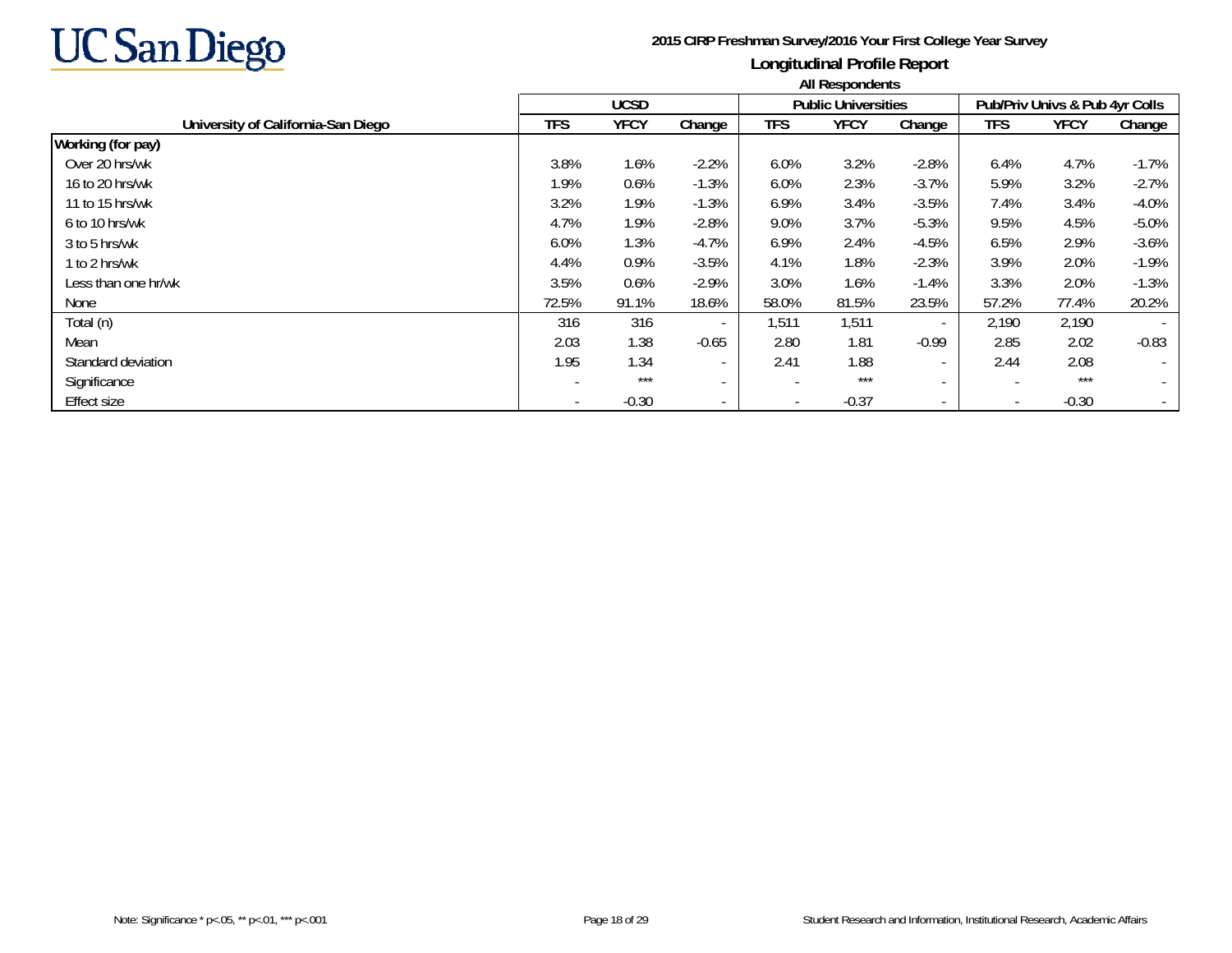

|                                                                            | All Respondents |                 |                          |            |                            |                          |                                |             |          |
|----------------------------------------------------------------------------|-----------------|-----------------|--------------------------|------------|----------------------------|--------------------------|--------------------------------|-------------|----------|
|                                                                            |                 | <b>UCSD</b>     |                          |            | <b>Public Universities</b> |                          | Pub/Priv Univs & Pub 4yr Colls |             |          |
| University of California-San Diego                                         | <b>TFS</b>      | <b>YFCY</b>     | Change                   | <b>TFS</b> | <b>YFCY</b>                | Change                   | <b>TFS</b>                     | <b>YFCY</b> | Change   |
| Since entering this college, how much time have you spent during a typical |                 |                 |                          |            |                            |                          |                                |             |          |
| week doing the following activities?                                       |                 |                 |                          |            |                            |                          |                                |             |          |
| Student clubs and groups                                                   |                 |                 |                          |            |                            |                          |                                |             |          |
| Over 20 hrs/wk                                                             | 2.6%            | 1.9%            | $-0.7%$                  | 2.8%       | 1.1%                       | $-1.7%$                  | 3.2%                           | 1.0%        | $-2.2%$  |
| 16 to 20 hrs/wk                                                            | 2.2%            | 1.0%            | $-1.2%$                  | 2.1%       | 0.9%                       | $-1.2%$                  | 1.9%                           | 0.9%        | $-1.0%$  |
| 11 to 15 hrs/wk                                                            | 3.5%            | 1.6%            | $-1.9%$                  | 3.8%       | 2.1%                       | $-1.7%$                  | 3.5%                           | 2.1%        | $-1.4%$  |
| 6 to 10 hrs/wk                                                             | 8.3%            | 11.2%           | 2.9%                     | 8.8%       | 10.3%                      | 1.5%                     | 8.0%                           | 8.7%        | 0.7%     |
| 3 to 5 hrs/wk                                                              | 23.7%           | 18.6%           | $-5.1%$                  | 24.4%      | 18.3%                      | $-6.1%$                  | 21.7%                          | 16.4%       | $-5.3%$  |
| 1 to 2 hrs/wk                                                              | 27.9%           | 18.9%           | $-9.0%$                  | 27.3%      | 20.9%                      | $-6.4%$                  | 25.7%                          | 18.6%       | $-7.1%$  |
| Less than one hr/wk                                                        | 13.5%           | 17.0%           | 3.5%                     | 12.2%      | 14.8%                      | 2.6%                     | 12.3%                          | 14.0%       | 1.7%     |
| None                                                                       | 18.3%           | 29.8%           | 11.5%                    | 18.7%      | 31.7%                      | 13.0%                    | 23.6%                          | 38.3%       | 14.7%    |
| Total (n)                                                                  | 312             | 312             |                          | 1,504      | 1,504                      | $\overline{\phantom{a}}$ | 2,179                          | 2,179       |          |
| Mean                                                                       | 3.23            | 2.83            | $-0.40$                  | 3.26       | 2.76                       | $-0.50$                  | 3.12                           | 2.58        | $-0.54$  |
| Standard deviation                                                         | 1.65            | 1.66            |                          | 1.66       | 1.59                       | $\sim$                   | 1.73                           | 1.61        |          |
| Significance                                                               |                 | $^{\star\star}$ | $\overline{a}$           |            | $***$                      |                          |                                | $***$       |          |
| <b>Effect size</b>                                                         |                 | $-0.19$         |                          |            | $-0.24$                    |                          |                                | $-0.26$     |          |
| Household/childcare duties                                                 |                 |                 |                          |            |                            |                          |                                |             |          |
| Over 20 hrs/wk                                                             | 0.3%            | 1.6%            | 1.3%                     | 0.9%       | 0.8%                       | $-0.1%$                  | 1.3%                           | 1.2%        | $-0.1%$  |
| 16 to 20 hrs/wk                                                            | 2.2%            | 0.3%            | $-1.9%$                  | 1.1%       | 0.5%                       | $-0.6%$                  | 1.0%                           | 0.7%        | $-0.3%$  |
| 11 to 15 hrs/wk                                                            | 0.9%            | 0.9%            | 0.0%                     | 1.5%       | 0.7%                       | $-0.8%$                  | 2.2%                           | 1.0%        | $-1.2%$  |
| 6 to 10 hrs/wk                                                             | 3.5%            | 1.9%            | $-1.6%$                  | 5.7%       | 3.0%                       | $-2.7%$                  | 6.2%                           | 4.0%        | $-2.2%$  |
| 3 to 5 hrs/wk                                                              | 13.9%           | 6.0%            | $-7.9%$                  | 19.8%      | 6.8%                       | $-13.0%$                 | 19.8%                          | 7.8%        | $-12.0%$ |
| 1 to 2 hrs/wk                                                              | 29.1%           | 7.3%            | $-21.8%$                 | 29.8%      | 13.1%                      | $-16.7%$                 | 30.5%                          | 14.2%       | $-16.3%$ |
| Less than one hr/wk                                                        | 22.8%           | 7.6%            | $-15.2%$                 | 20.4%      | 11.7%                      | $-8.7%$                  | 19.5%                          | 12.6%       | $-6.9%$  |
| None                                                                       | 27.2%           | 74.4%           | 47.2%                    | 20.9%      | 63.5%                      | 42.6%                    | 19.5%                          | 58.5%       | 39.0%    |
| Total (n)                                                                  | 316             | 316             |                          | 1,505      | 1,505                      | $\overline{\phantom{a}}$ | 2,180                          | 2,180       |          |
| Mean                                                                       | 2.57            | 1.66            | $-0.91$                  | 2.82       | 1.82                       | $-1.00$                  | 2.91                           | 1.98        | $-0.93$  |
| Standard deviation                                                         | 1.39            | 1.38            | $\overline{\phantom{a}}$ | 1.40       | 1.34                       | $\sim$                   | 1.45                           | 1.47        |          |
| Significance                                                               |                 | $***$           | $\blacksquare$           |            | $***$                      |                          |                                | $***$       |          |
| <b>Effect size</b>                                                         |                 | $-0.50$         |                          |            | $-0.59$                    |                          |                                | $-0.52$     |          |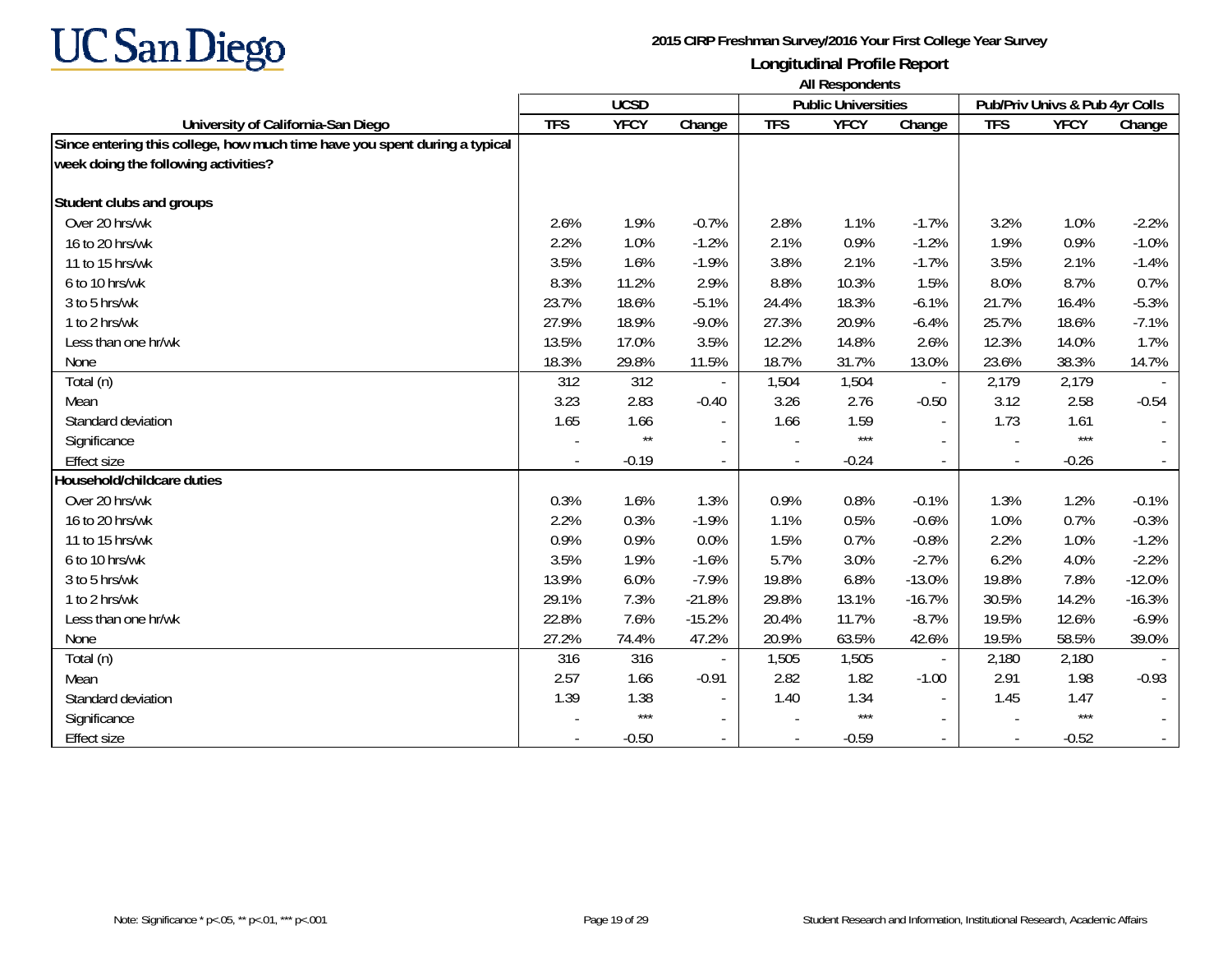

|                                                                                                                    | <b>All Respondents</b> |             |                          |            |                            |                             |                |                                |          |
|--------------------------------------------------------------------------------------------------------------------|------------------------|-------------|--------------------------|------------|----------------------------|-----------------------------|----------------|--------------------------------|----------|
|                                                                                                                    |                        | <b>UCSD</b> |                          |            | <b>Public Universities</b> |                             |                | Pub/Priv Univs & Pub 4yr Colls |          |
| University of California-San Diego                                                                                 | <b>TFS</b>             | <b>YFCY</b> | Change                   | <b>TFS</b> | <b>YFCY</b>                | Change                      | <b>TFS</b>     | <b>YFCY</b>                    | Change   |
| Since entering this college, how much time have you spent during a typical<br>week doing the following activities? |                        |             |                          |            |                            |                             |                |                                |          |
| Online social networks (Facebook, Twitter, etc.)                                                                   |                        |             |                          |            |                            |                             |                |                                |          |
| Over 20 hrs/wk                                                                                                     | 3.2%                   | 8.6%        | 5.4%                     | 4.1%       | 7.1%                       | 3.0%                        | 5.6%           | 7.9%                           | 2.3%     |
| 16 to 20 hrs/wk                                                                                                    | 2.9%                   | 6.7%        | 3.8%                     | 2.4%       | 5.8%                       | 3.4%                        | 3.1%           | 6.1%                           | 3.0%     |
| 11 to 15 hrs/wk                                                                                                    | 4.1%                   | 9.9%        | 5.8%                     | 4.4%       | 8.1%                       | 3.7%                        | 4.8%           | 8.9%                           | 4.1%     |
| 6 to 10 hrs/wk                                                                                                     | 11.5%                  | 23.9%       | 12.4%                    | 12.5%      | 20.3%                      | 7.8%                        | 13.2%          | 19.4%                          | 6.2%     |
| 3 to 5 hrs/wk                                                                                                      | 33.1%                  | 28.7%       | $-4.4%$                  | 27.0%      | 29.0%                      | 2.0%                        | 25.7%          | 28.7%                          | 3.0%     |
| 1 to 2 hrs/wk                                                                                                      | 23.2%                  | 12.7%       | $-10.5%$                 | 24.8%      | 16.3%                      | $-8.5%$                     | 23.7%          | 16.2%                          | $-7.5%$  |
| Less than one hr/wk                                                                                                | 14.3%                  | 5.7%        | $-8.6%$                  | 15.9%      | 8.3%                       | $-7.6%$                     | 15.6%          | 8.0%                           | $-7.6%$  |
| None                                                                                                               | 7.6%                   | 3.8%        | $-3.8%$                  | 8.8%       | 5.2%                       | $-3.6%$                     | 8.3%           | 4.8%                           | $-3.5%$  |
| Total (n)                                                                                                          | 314                    | 314         |                          | 1,506      | 1,506                      | $\overline{\phantom{a}}$    | 2,180          | 2,180                          |          |
| Mean                                                                                                               | 3.66                   | 4.62        | 0.96                     | 3.62       | 4.34                       | 0.72                        | 3.75           | 4.40                           | 0.65     |
| Standard deviation                                                                                                 | 1.56                   | 1.71        | $\blacksquare$           | 1.65       | 1.74                       | $\mathcal{L}_{\mathcal{A}}$ | 1.75           | 1.77                           |          |
| Significance                                                                                                       |                        | $***$       | $\overline{\phantom{a}}$ |            | $***$                      | $\sim$                      |                | $***$                          |          |
| <b>Effect size</b>                                                                                                 |                        | 0.58        | $\sim$                   | $\sim$     | 0.44                       | $\omega$                    | $\overline{a}$ | 0.38                           |          |
| How often in the past year did you:                                                                                |                        |             |                          |            |                            |                             |                |                                |          |
| Ask questions in class                                                                                             |                        |             |                          |            |                            |                             |                |                                |          |
| Frequently                                                                                                         | 47.0%                  | 9.3%        | $-37.7%$                 | 52.6%      | 19.1%                      | $-33.5%$                    | 50.3%          | 21.1%                          | $-29.2%$ |
| Occasionally                                                                                                       | 45.8%                  | 57.4%       | 11.6%                    | 42.2%      | 60.4%                      | 18.2%                       | 43.8%          | 60.9%                          | 17.1%    |
| Not at all                                                                                                         | 7.2%                   | 33.3%       | 26.1%                    | 5.2%       | 20.5%                      | 15.3%                       | 5.9%           | 18.0%                          | 12.1%    |
| Total (n)                                                                                                          | 432                    | 432         |                          | 1,981      | 1,981                      | $\mathcal{L}_{\mathcal{A}}$ | 2,890          | 2,890                          |          |
| Mean                                                                                                               | 2.40                   | 1.76        | $-0.64$                  | 2.47       | 1.99                       | $-0.48$                     | 2.44           | 2.03                           | $-0.41$  |
| Standard deviation                                                                                                 | 0.62                   | 0.61        |                          | 0.59       | 0.63                       | $\sim$                      | 0.60           | 0.62                           |          |
| Significance                                                                                                       |                        | $***$       |                          |            | $***$                      |                             |                | $***$                          |          |
| <b>Effect size</b>                                                                                                 |                        | $-0.93$     | $\blacksquare$           | $\sim$     | $-0.69$                    | $\mathbb{L}$                |                | $-0.59$                        |          |
| Support your opinions with a logical argument                                                                      |                        |             |                          |            |                            |                             |                |                                |          |
| Frequently                                                                                                         | 66.7%                  | 55.3%       | $-11.4%$                 | 65.1%      | 57.9%                      | $-7.2%$                     | 60.5%          | 55.6%                          | $-4.9%$  |
| Occasionally                                                                                                       | 30.7%                  | 41.6%       | 10.9%                    | 31.7%      | 37.9%                      | 6.2%                        | 35.3%          | 39.6%                          | 4.3%     |
| Not at all                                                                                                         | 2.6%                   | 3.0%        | 0.4%                     | 3.1%       | 4.2%                       | 1.1%                        | 4.2%           | 4.8%                           | 0.6%     |
| Total (n)                                                                                                          | 430                    | 430         | $\blacksquare$           | 1,973      | 1,973                      | $\overline{\phantom{a}}$    | 2,883          | 2,883                          |          |
| Mean                                                                                                               | 2.64                   | 2.52        | $-0.12$                  | 2.62       | 2.54                       | $-0.08$                     | 2.56           | 2.51                           | $-0.05$  |
| Standard deviation                                                                                                 | 0.53                   | 0.56        | $\overline{\phantom{a}}$ | 0.55       | 0.58                       |                             | 0.57           | 0.59                           |          |
| Significance                                                                                                       |                        | $***$       | $\sim$                   |            | $***$                      |                             |                | $***$                          |          |
| Effect size                                                                                                        |                        | $-0.19$     | $\overline{\phantom{a}}$ |            | $-0.12$                    |                             |                | $-0.07$                        |          |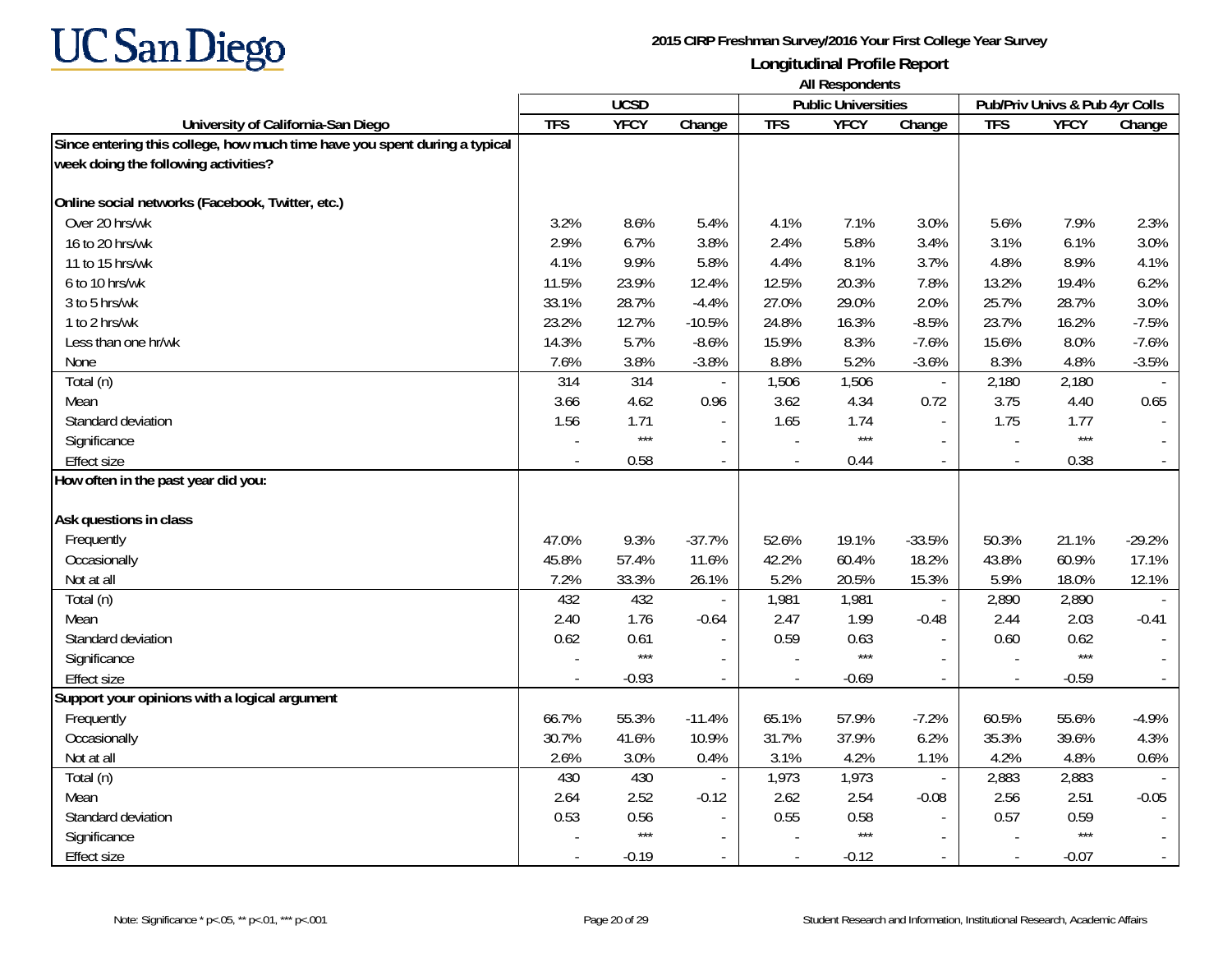

|                                                                 | <b>All Respondents</b>   |                 |                          |                |                            |                          |                                |              |          |
|-----------------------------------------------------------------|--------------------------|-----------------|--------------------------|----------------|----------------------------|--------------------------|--------------------------------|--------------|----------|
|                                                                 |                          | <b>UCSD</b>     |                          |                | <b>Public Universities</b> |                          | Pub/Priv Univs & Pub 4yr Colls |              |          |
| University of California-San Diego                              | <b>TFS</b>               | <b>YFCY</b>     | Change                   | <b>TFS</b>     | <b>YFCY</b>                | Change                   | <b>TFS</b>                     | <b>YFCY</b>  | Change   |
| How often in the past year did you:                             |                          |                 |                          |                |                            |                          |                                |              |          |
| Seek solutions to problems and explain them to others           |                          |                 |                          |                |                            |                          |                                |              |          |
| Frequently                                                      | 67.5%                    | 48.1%           | $-19.4%$                 | 62.9%          | 55.8%                      | $-7.1%$                  | 59.5%                          | 54.6%        | $-4.9%$  |
| Occasionally                                                    | 30.8%                    | 47.9%           | 17.1%                    | 34.7%          | 41.2%                      | 6.5%                     | 37.1%                          | 41.5%        | 4.4%     |
| Not at all                                                      | 1.6%                     | 4.0%            | 2.4%                     | 2.4%           | 3.0%                       | 0.6%                     | 3.4%                           | 4.0%         | 0.6%     |
| Total (n)                                                       | 428                      | 428             |                          | 1,969          | 1,969                      | $\sim$                   | 2,875                          | 2,875        |          |
| Mean                                                            | 2.66                     | 2.44            | $-0.22$                  | 2.60           | 2.53                       | $-0.07$                  | 2.56                           | 2.51         | $-0.05$  |
| Standard deviation                                              | 0.51                     | 0.57            |                          | 0.54           | 0.56                       |                          | 0.56                           | 0.57         |          |
| Significance                                                    |                          | $***$           |                          |                | $***$                      |                          |                                | $***$        |          |
| <b>Effect size</b>                                              |                          | $-0.33$         | $\overline{a}$           |                | $-0.10$                    | $\blacksquare$           |                                | $-0.07$      |          |
| Revise your papers to improve your writing                      |                          |                 |                          |                |                            |                          |                                |              |          |
| Frequently                                                      | 48.9%                    | 58.1%           | 9.2%                     | 50.1%          | 56.3%                      | 6.2%                     | 49.2%                          | 55.5%        | 6.3%     |
| Occasionally                                                    | 44.3%                    | 38.2%           | $-6.1%$                  | 43.8%          | 38.1%                      | $-5.7%$                  | 44.3%                          | 38.6%        | $-5.7%$  |
| Not at all                                                      | 6.8%                     | 3.7%            | $-3.1%$                  | 6.1%           | 5.5%                       | $-0.6%$                  | 6.5%                           | 5.9%         | $-0.6%$  |
| Total (n)                                                       | 427                      | 427             |                          | 1,970          | 1,970                      | $\overline{\phantom{a}}$ | 2,874                          | 2,874        |          |
| Mean                                                            | 2.42                     | 2.54            | 0.12                     | 2.44           | 2.51                       | 0.07                     | 2.43                           | 2.50         | 0.07     |
| Standard deviation                                              | 0.62                     | 0.57            | $\sim$                   | 0.61           | 0.60                       | $\sim$                   | 0.61                           | 0.61         |          |
| Significance                                                    |                          | $^{\star\star}$ | $\overline{\phantom{a}}$ |                | $***$                      | $\sim$                   | $\overline{\phantom{a}}$       | $***$        |          |
| <b>Effect size</b>                                              |                          | 0.16            |                          |                | 0.10                       |                          |                                | 0.09         |          |
| Evaluate the quality or reliability of information you received |                          |                 |                          |                |                            |                          |                                |              |          |
| Frequently                                                      | 52.6%                    | 50.5%           | $-2.1%$                  | 50.2%          | 53.3%                      | 3.1%                     | 48.0%                          | 53.2%        | 5.2%     |
| Occasionally                                                    | 44.4%                    | 44.9%           | 0.5%                     | 46.8%          | 42.3%                      | $-4.5%$                  | 48.0%                          | 42.0%        | $-6.0\%$ |
| Not at all                                                      | 3.0%                     | 4.7%            | 1.7%                     | 3.0%           | 4.4%                       | 1.4%                     | 4.0%                           | 4.8%         | 0.8%     |
| Total (n)                                                       | 428                      | 428             |                          | 1,970          | 1,970                      | $\overline{\phantom{a}}$ | 2,877                          | 2,877        |          |
| Mean                                                            | 2.50                     | 2.46            | $-0.04$                  | 2.47           | 2.49                       | 0.02                     | 2.44                           | 2.48         | 0.04     |
| Standard deviation                                              | 0.56                     | 0.59            |                          | 0.56           | 0.58                       |                          | 0.57                           | 0.59         |          |
| Significance                                                    |                          |                 |                          |                |                            |                          |                                | $\star\star$ |          |
| <b>Effect size</b>                                              | $\overline{\phantom{a}}$ | $-0.06$         | $\overline{\phantom{a}}$ | $\overline{a}$ | 0.03                       | $\sim$                   | $\overline{\phantom{a}}$       | 0.06         | $\sim$   |
| Take a risk because you felt you had more to gain               |                          |                 |                          |                |                            |                          |                                |              |          |
| Frequently                                                      | 29.6%                    | 30.3%           | 0.7%                     | 34.9%          | 34.8%                      | $-0.1%$                  | 34.7%                          | 34.8%        | 0.1%     |
| Occasionally                                                    | 59.4%                    | 58.5%           | $-0.9%$                  | 56.2%          | 54.5%                      | $-1.7%$                  | 55.4%                          | 53.9%        | $-1.5%$  |
| Not at all                                                      | 11.0%                    | 11.2%           | 0.2%                     | 8.9%           | 10.7%                      | 1.8%                     | 9.9%                           | 11.3%        | 1.4%     |
| Total (n)                                                       | 429                      | 429             |                          | 1,973          | 1,973                      | $\overline{\phantom{a}}$ | 2,879                          | 2,879        |          |
| Mean                                                            | 2.19                     | 2.19            | 0.00                     | 2.26           | 2.24                       | $-0.02$                  | 2.25                           | 2.23         | $-0.02$  |
| Standard deviation                                              | 0.61                     | 0.62            | $\sim$                   | 0.61           | 0.63                       | $\sim$                   | 0.62                           | 0.64         |          |
| Significance                                                    |                          |                 |                          |                |                            |                          |                                |              |          |
| Effect size                                                     |                          | 0.00            |                          |                | $-0.03$                    | $\mathbf{r}$             | $\overline{\phantom{a}}$       | $-0.03$      |          |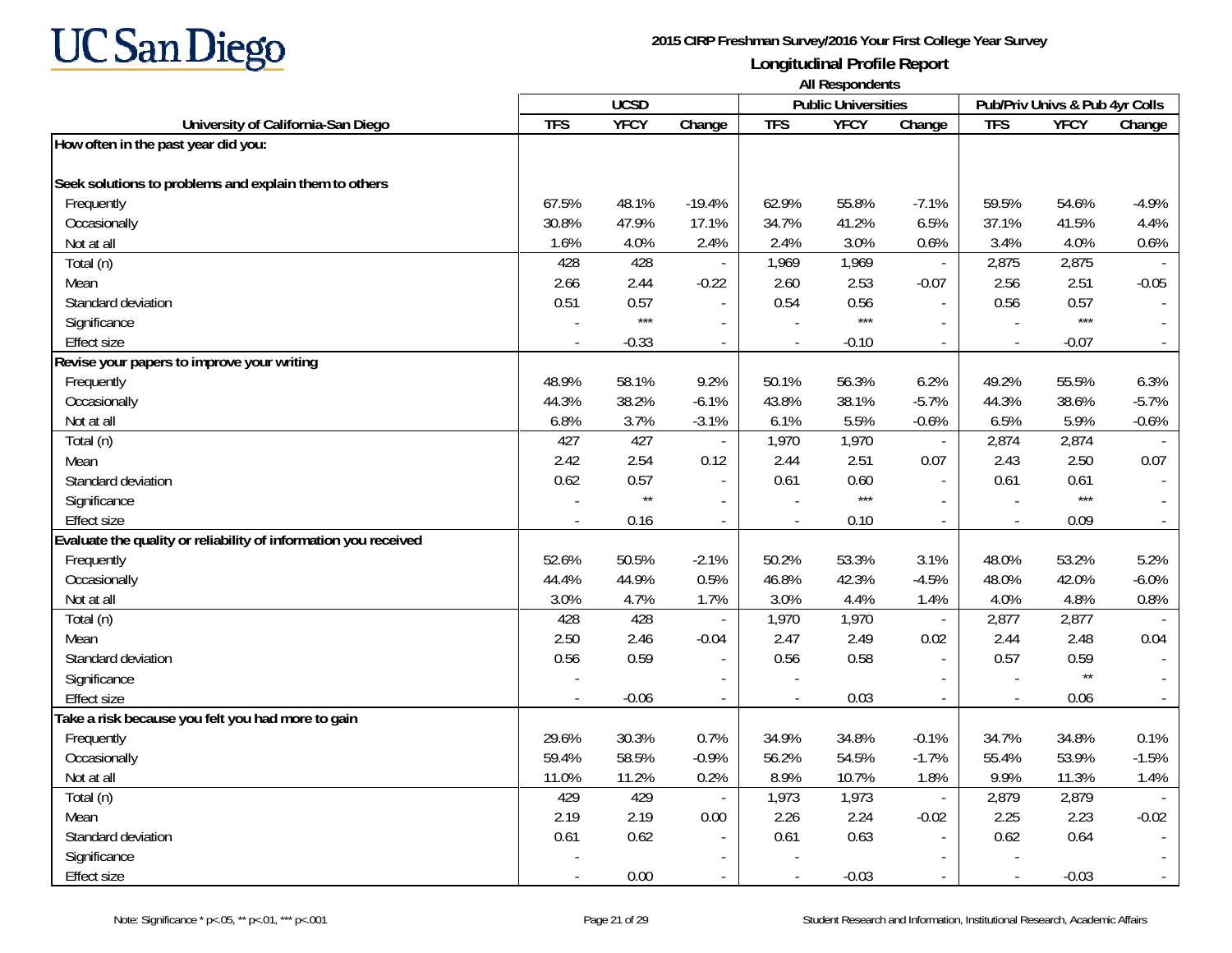

|                                                                         | <b>All Respondents</b> |             |                |            |                            |                          |                |                                |          |
|-------------------------------------------------------------------------|------------------------|-------------|----------------|------------|----------------------------|--------------------------|----------------|--------------------------------|----------|
|                                                                         |                        | <b>UCSD</b> |                |            | <b>Public Universities</b> |                          |                | Pub/Priv Univs & Pub 4yr Colls |          |
| University of California-San Diego                                      | <b>TFS</b>             | <b>YFCY</b> | Change         | <b>TFS</b> | <b>YFCY</b>                | Change                   | <b>TFS</b>     | <b>YFCY</b>                    | Change   |
| How often in the past year did you:                                     |                        |             |                |            |                            |                          |                |                                |          |
| Seek alternative solutions to a problem                                 |                        |             |                |            |                            |                          |                |                                |          |
| Frequently                                                              | 44.5%                  | 42.2%       | $-2.3%$        | 48.5%      | 48.6%                      | 0.1%                     | 47.8%          | 48.8%                          | 1.0%     |
| Occasionally                                                            | 53.1%                  | 53.1%       | 0.0%           | 48.6%      | 47.0%                      | $-1.6%$                  | 49.0%          | 46.7%                          | $-2.3%$  |
| Not at all                                                              | 2.4%                   | 4.7%        | 2.3%           | 3.0%       | 4.3%                       | 1.3%                     | 3.2%           | 4.5%                           | 1.3%     |
| Total (n)                                                               | 422                    | 422         |                | 1,960      | 1,960                      | $\mathbb{Z}^2$           | 2,859          | 2,859                          |          |
| Mean                                                                    | 2.42                   | 2.37        | $-0.05$        | 2.46       | 2.44                       | $-0.02$                  | 2.45           | 2.44                           | $-0.01$  |
| Standard deviation                                                      | 0.54                   | 0.57        |                | 0.55       | 0.58                       | $\sim$                   | 0.56           | 0.58                           |          |
| Significance                                                            |                        |             |                |            |                            |                          |                |                                |          |
| <b>Effect size</b>                                                      |                        | $-0.08$     |                |            | $-0.03$                    |                          |                | $-0.01$                        |          |
| Look up scientific research articles and resources                      |                        |             |                |            |                            |                          |                |                                |          |
| Frequently                                                              | 31.2%                  | 32.2%       | 1.0%           | 36.5%      | 39.0%                      | 2.5%                     | 34.9%          | 40.3%                          | 5.4%     |
| Occasionally                                                            | 58.2%                  | 50.1%       | $-8.1%$        | 48.7%      | 47.1%                      | $-1.6%$                  | 47.8%          | 45.8%                          | $-2.0%$  |
| Not at all                                                              | 10.6%                  | 17.7%       | 7.1%           | 14.8%      | 13.8%                      | $-1.0%$                  | 17.3%          | 14.0%                          | $-3.3%$  |
| Total (n)                                                               | 423                    | 423         |                | 1,962      | 1,962                      | $\blacksquare$           | 2,867          | 2,867                          |          |
| Mean                                                                    | 2.21                   | 2.14        | $-0.07$        | 2.22       | 2.25                       | 0.03                     | 2.18           | 2.26                           | 0.08     |
| Standard deviation                                                      | 0.61                   | 0.69        | $\overline{a}$ | 0.68       | 0.68                       | $\overline{a}$           | 0.70           | 0.69                           |          |
| Significance                                                            |                        |             |                |            |                            |                          |                | $***$                          |          |
| <b>Effect size</b>                                                      |                        | $-0.09$     |                |            | 0.04                       | $\overline{a}$           |                | 0.09                           |          |
| Explore topics on your own, even though it was not required for a class |                        |             |                |            |                            |                          |                |                                |          |
| Frequently                                                              | 43.4%                  | 30.7%       | $-12.7%$       | 44.9%      | 36.4%                      | $-8.5%$                  | 43.4%          | 36.9%                          | $-6.5%$  |
| Occasionally                                                            | 49.1%                  | 54.7%       | 5.6%           | 45.2%      | 50.4%                      | 5.2%                     | 44.8%          | 48.9%                          | 4.1%     |
| Not at all                                                              | 7.5%                   | 14.6%       | 7.1%           | 9.9%       | 13.1%                      | 3.2%                     | 11.8%          | 14.2%                          | 2.4%     |
| Total (n)                                                               | 424                    | 424         | $\blacksquare$ | 1,962      | 1,962                      | $\mathbb{Z}^2$           | 2,868          | 2,868                          |          |
| Mean                                                                    | 2.36                   | 2.16        | $-0.20$        | 2.35       | 2.23                       | $-0.12$                  | 2.32           | 2.23                           | $-0.09$  |
| Standard deviation                                                      | 0.62                   | 0.65        |                | 0.65       | 0.66                       |                          | 0.67           | 0.68                           |          |
| Significance                                                            |                        | $***$       |                |            | $***$                      | $\mathbf{r}$             |                | $***$                          |          |
| <b>Effect size</b>                                                      |                        | $-0.28$     | $\overline{a}$ |            | $-0.16$                    | $\sim$                   | $\overline{a}$ | $-0.12$                        |          |
| Accept mistakes as part of the learning process                         |                        |             |                |            |                            |                          |                |                                |          |
| Frequently                                                              | 56.4%                  | 57.1%       | 0.7%           | 57.6%      | 61.4%                      | 3.8%                     | 58.2%          | 63.2%                          | 5.0%     |
| Occasionally                                                            | 41.5%                  | 38.7%       | $-2.8%$        | 39.4%      | 35.3%                      | $-4.1%$                  | 39.3%          | 33.3%                          | $-6.0\%$ |
| Not at all                                                              | 2.1%                   | 4.2%        | 2.1%           | 3.0%       | 3.3%                       | 0.3%                     | 2.6%           | 3.4%                           | 0.8%     |
| Total (n)                                                               | 424                    | 424         |                | 1,966      | 1,966                      | $\blacksquare$           | 2,873          | 2,873                          |          |
| Mean                                                                    | 2.54                   | 2.53        | $-0.01$        | 2.55       | 2.58                       | 0.03                     | 2.56           | 2.60                           | 0.04     |
| Standard deviation                                                      | 0.54                   | 0.58        | $\blacksquare$ | 0.55       | 0.56                       | $\mathbf{r}$             | 0.55           | 0.56                           |          |
| Significance                                                            |                        |             | $\blacksquare$ |            |                            | $\sim$                   |                | $\star\star$                   |          |
| <b>Effect size</b>                                                      |                        | $-0.01$     | $\blacksquare$ |            | 0.04                       | $\overline{\phantom{a}}$ |                | 0.06                           |          |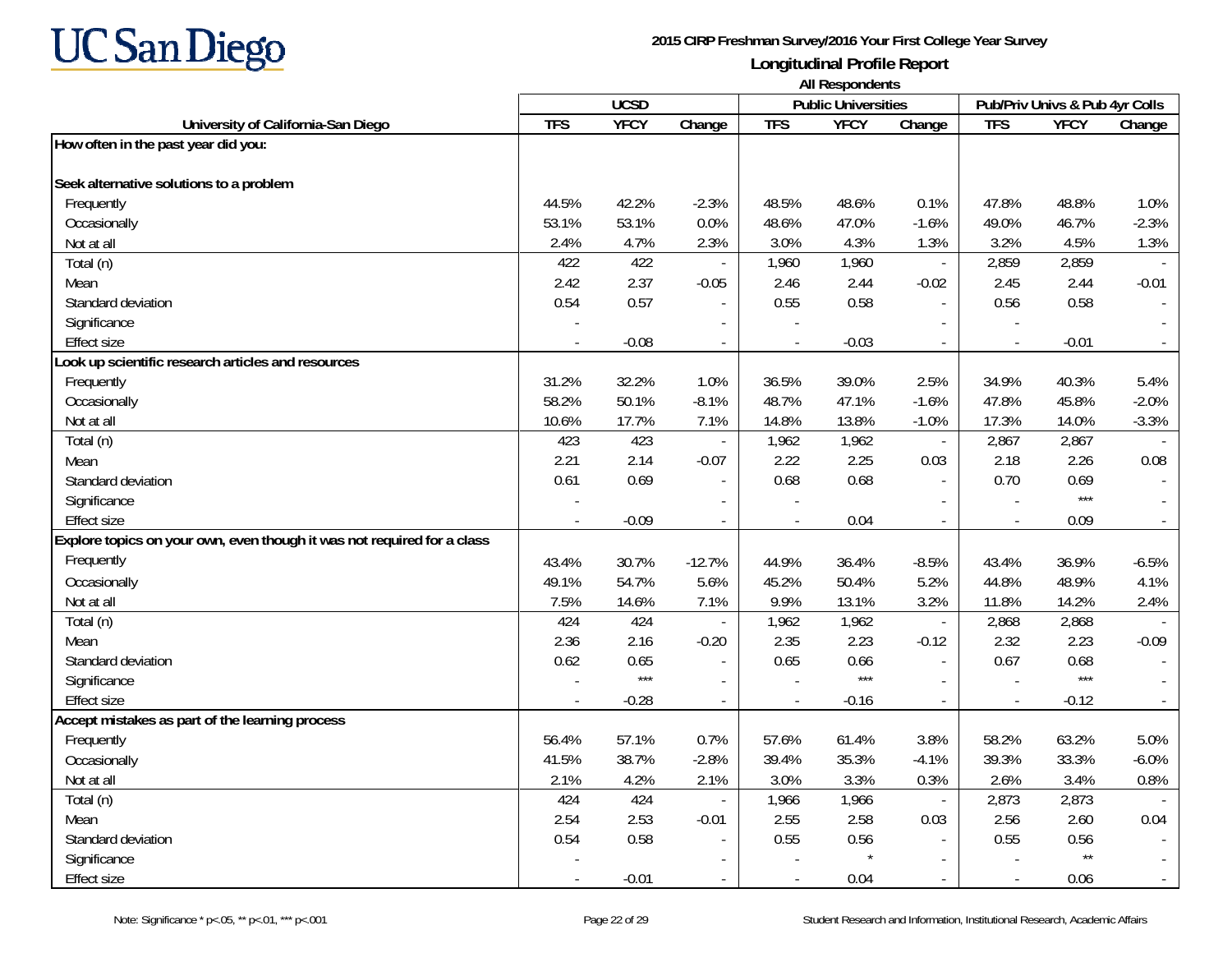

|                                                                       | All Respondents |             |                          |               |                            |                                  |                |                                |                          |
|-----------------------------------------------------------------------|-----------------|-------------|--------------------------|---------------|----------------------------|----------------------------------|----------------|--------------------------------|--------------------------|
|                                                                       |                 | <b>UCSD</b> |                          |               | <b>Public Universities</b> |                                  |                | Pub/Priv Univs & Pub 4yr Colls |                          |
| University of California-San Diego                                    | <b>TFS</b>      | <b>YFCY</b> | Change                   | <b>TFS</b>    | <b>YFCY</b>                | Change                           | <b>TFS</b>     | <b>YFCY</b>                    | Change                   |
| How often in the past year did you:                                   |                 |             |                          |               |                            |                                  |                |                                |                          |
|                                                                       |                 |             |                          |               |                            |                                  |                |                                |                          |
| Seek feedback on your academic work                                   |                 |             |                          |               |                            |                                  |                |                                |                          |
| Frequently                                                            | 44.7%           | 44.2%       | $-0.5%$                  | 52.4%         | 48.4%                      | $-4.0%$                          | 51.7%          | 49.8%                          | $-1.9%$                  |
| Occasionally                                                          | 49.6%           | 49.6%       | 0.0%                     | 41.6%         | 44.8%                      | 3.2%                             | 42.0%          | 43.5%                          | 1.5%                     |
| Not at all                                                            | 5.6%            | 6.1%        | 0.5%                     | 6.0%          | 6.8%                       | 0.8%                             | 6.3%           | 6.7%                           | 0.4%                     |
| Total (n)                                                             | 425             | 425         |                          | 1,967         | 1,967                      | $\sim$                           | 2,873          | 2,873                          |                          |
| Mean                                                                  | 2.39            | 2.38        | $-0.01$                  | 2.46          | 2.42                       | $-0.04$                          | 2.45           | 2.43                           | $-0.02$                  |
| Standard deviation                                                    | 0.59            | 0.60        | $\overline{\phantom{a}}$ | 0.61          | 0.62                       | $\overline{\phantom{a}}$         | 0.61           | 0.62                           |                          |
| Significance                                                          |                 |             |                          |               | $\star\star$               |                                  |                |                                |                          |
| <b>Effect size</b>                                                    |                 | $-0.01$     |                          |               | $-0.05$                    | $\mathbb{L}$                     |                | $-0.03$                        |                          |
| Indicate the importance to you personally of each of the following:   |                 |             |                          |               |                            |                                  |                |                                |                          |
|                                                                       |                 |             |                          |               |                            |                                  |                |                                |                          |
| Becoming accomplished in one of the performing arts (acting, dancing, |                 |             |                          |               |                            |                                  |                |                                |                          |
| etc.)                                                                 |                 |             |                          |               |                            |                                  |                |                                |                          |
| Essential                                                             | 6.2%            | 8.4%        | 2.2%                     | 7.6%          | 9.5%                       | 1.9%                             | 8.4%           | 10.5%                          | 2.1%                     |
| Very important                                                        | 6.2%            | 14.9%       | 8.7%                     | 7.2%          | 12.2%                      | 5.0%                             | 8.1%           | 13.4%                          | 5.3%                     |
| Somewhat important                                                    | 31.1%           | 32.9%       | 1.8%                     | 25.5%         | 29.7%                      | 4.2%                             | 23.8%          | 28.4%                          | 4.6%                     |
| Not important                                                         | 56.5%           | 43.8%       | $-12.7%$                 | 59.8%         | 48.6%                      | $-11.2%$                         | 59.7%          | 47.7%                          | $-12.0%$                 |
| Total (n)                                                             | 322             | 322         |                          | 1,544         | 1,544                      | $\overline{\phantom{a}}$         | 2,229          | 2,229                          |                          |
| Mean                                                                  | 1.62            | 1.88        | 0.26                     | 1.63          | 1.83                       | 0.20                             | 1.65           | 1.87                           | 0.22                     |
| Standard deviation                                                    | 0.86            | 0.95        |                          | 0.91          | 0.98                       |                                  | 0.94           | 1.01                           |                          |
| Significance                                                          |                 | $***$       |                          |               | $***$                      | $\sim$                           |                | $***$                          |                          |
| <b>Effect size</b>                                                    |                 | 0.29        | $\blacksquare$           |               | 0.22                       | $\overline{a}$                   |                | 0.23                           |                          |
| Indicate the importance to you personally of each of the following:   |                 |             |                          |               |                            |                                  |                |                                |                          |
| Becoming an authority in my field                                     |                 |             |                          |               |                            |                                  |                |                                |                          |
| Essential                                                             | 16.6%           | 20.3%       | 3.7%                     | 20.1%         | 24.3%                      | 4.2%                             | 21.0%          | 25.7%                          | 4.7%                     |
| Very important                                                        | 38.1%           | 40.6%       | 2.5%                     | 39.9%         | 37.9%                      | $-2.0%$                          | 37.3%          | 37.3%                          | 0.0%                     |
| Somewhat important                                                    | 36.3%           | 28.8%       | $-7.5%$                  | 30.9%         | 29.7%                      | $-1.2%$                          | 32.2%          | 29.2%                          | $-3.0%$                  |
| Not important                                                         | 9.1%            | 10.3%       | 1.2%                     | 9.1%          | 8.1%                       | $-1.0%$                          | 9.6%           | 7.8%                           | $-1.8%$                  |
|                                                                       | 320             | 320         |                          |               |                            |                                  |                |                                |                          |
| Total (n)                                                             |                 | 2.71        | 0.09                     | 1,538<br>2.71 | 1,538<br>2.78              | $\overline{\phantom{a}}$<br>0.07 | 2,222<br>2.70  | 2,222<br>2.81                  | 0.11                     |
| Mean                                                                  | 2.62            |             |                          |               |                            |                                  |                |                                |                          |
| Standard deviation                                                    | 0.87            | 0.91        |                          | 0.89          | 0.90<br>$\star\star$       |                                  | 0.91           | 0.91<br>$***$                  |                          |
| Significance                                                          |                 |             |                          |               |                            | $\sim$                           |                |                                |                          |
| <b>Effect size</b>                                                    |                 | 0.10        | $\overline{\phantom{a}}$ |               | 0.08                       | $\sim$                           | $\blacksquare$ | 0.12                           | $\overline{\phantom{a}}$ |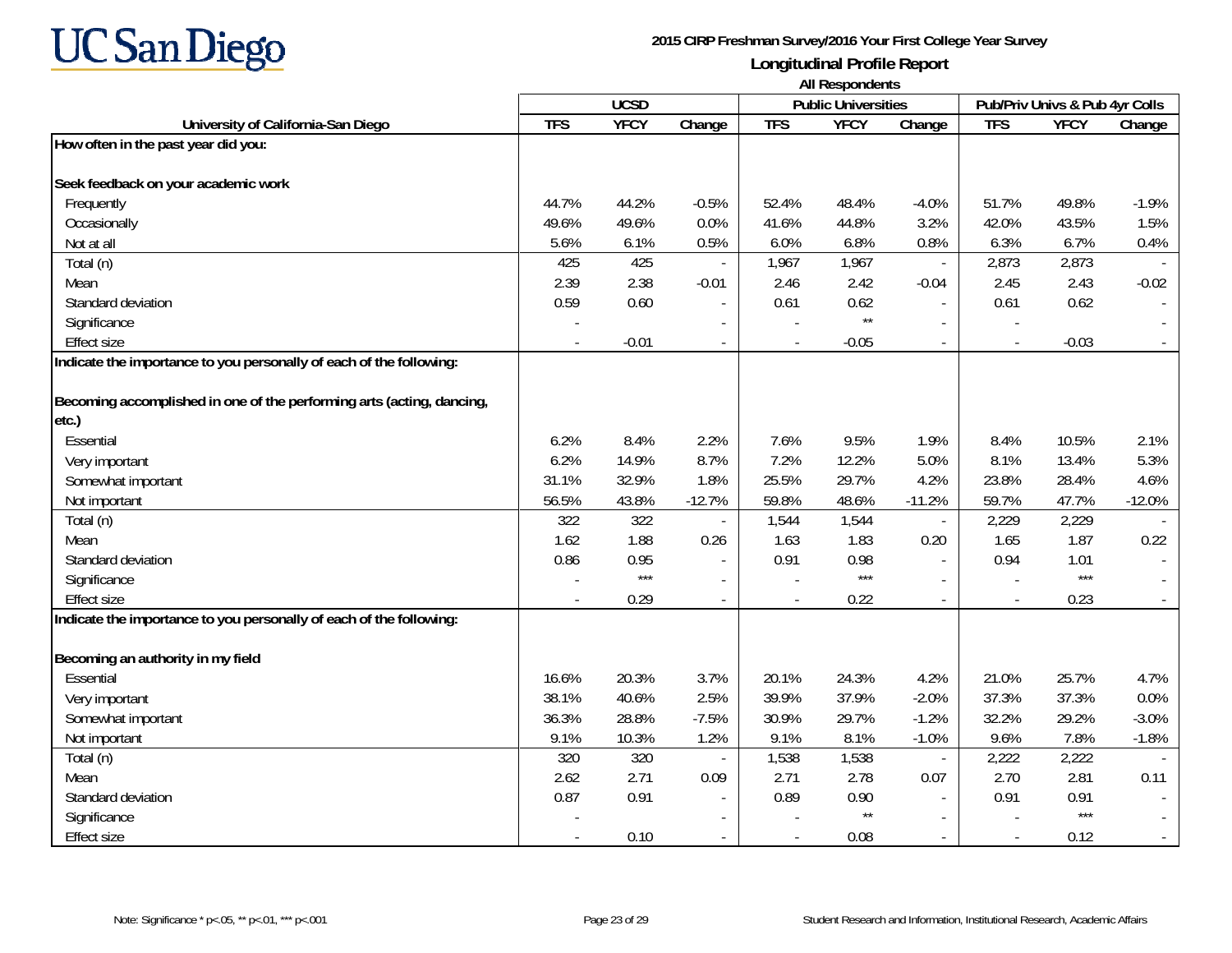

|                                                                     | All Respondents |             |                          |                          |                            |                          |                          |                                |                          |  |  |
|---------------------------------------------------------------------|-----------------|-------------|--------------------------|--------------------------|----------------------------|--------------------------|--------------------------|--------------------------------|--------------------------|--|--|
|                                                                     |                 | <b>UCSD</b> |                          |                          | <b>Public Universities</b> |                          |                          | Pub/Priv Univs & Pub 4yr Colls |                          |  |  |
| University of California-San Diego                                  | TFS             | YFCY        | Change                   | TFS                      | <b>YFCY</b>                | Change                   | TFS                      | YFCY                           | Change                   |  |  |
| Indicate the importance to you personally of each of the following: |                 |             |                          |                          |                            |                          |                          |                                |                          |  |  |
| Becoming successful in a business of my own                         |                 |             |                          |                          |                            |                          |                          |                                |                          |  |  |
| Essential                                                           | 8.8%            | 12.3%       | 3.5%                     | 12.1%                    | 14.1%                      | 2.0%                     | 14.6%                    | 17.1%                          | 2.5%                     |  |  |
| Very important                                                      | 17.3%           | 17.6%       | 0.3%                     | 18.5%                    | 21.8%                      | 3.3%                     | 19.4%                    | 23.6%                          | 4.2%                     |  |  |
| Somewhat important                                                  | 35.8%           | 38.4%       | 2.6%                     | 33.1%                    | 33.8%                      | 0.7%                     | 31.2%                    | 32.0%                          | 0.8%                     |  |  |
| Not important                                                       | 38.1%           | 31.8%       | $-6.3%$                  | 36.3%                    | 30.3%                      | $-6.0\%$                 | 34.8%                    | 27.3%                          | $-7.5%$                  |  |  |
| Total (n)                                                           | 318             | 318         | $\overline{\phantom{a}}$ | 1,530                    | 1,530                      | $\overline{\phantom{a}}$ | 2,207                    | 2,207                          |                          |  |  |
| Mean                                                                | 1.97            | 2.10        | 0.13                     | 2.06                     | 2.20                       | 0.14                     | 2.14                     | 2.31                           | 0.17                     |  |  |
| Standard deviation                                                  | 0.95            | 0.99        | $\overline{\phantom{a}}$ | 1.01                     | 1.02                       | $\overline{\phantom{0}}$ | 1.05                     | 1.05                           | $\overline{\phantom{a}}$ |  |  |
| Significance                                                        |                 |             | $\overline{\phantom{a}}$ | $\overline{\phantom{a}}$ | $***$                      | $\sim$                   |                          | ***                            |                          |  |  |
| <b>Effect size</b>                                                  |                 | 0.13        | $\overline{\phantom{0}}$ | $\overline{\phantom{a}}$ | 0.15                       | $\sim$                   | $\overline{\phantom{0}}$ | 0.17                           |                          |  |  |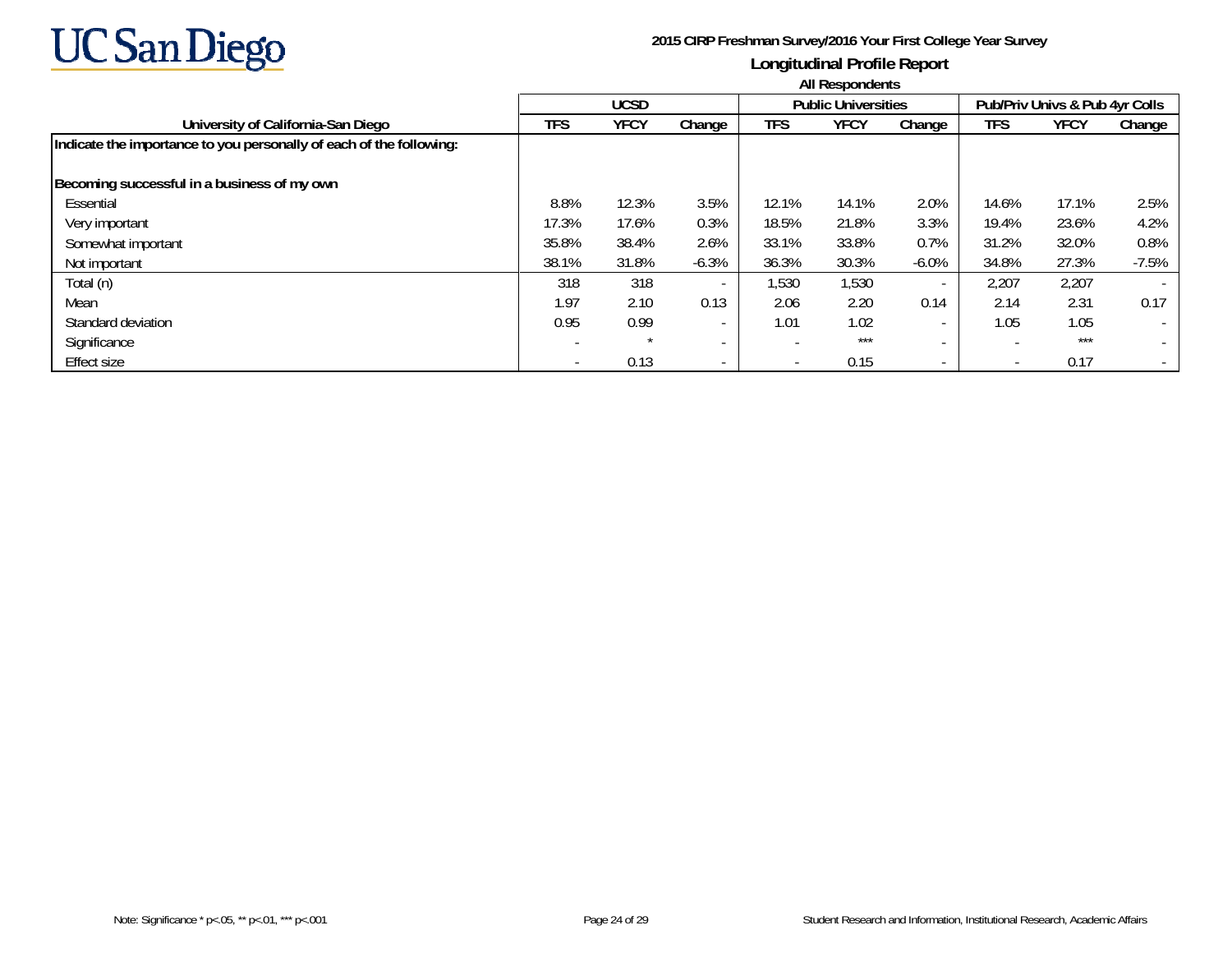

**University of California-San Diego TFS YFCY Change TFS YFCY Change TFS YFCY Change UCSD Public Universities Pub/Priv Univs & Pub 4yr Colls All Respondents Indicate the importance to you personally of each of the following: Obtaining recognition from my colleagues for contributions to my special fieldEssential**  17.2% 17.8% 0.6% 19.8% 21.5% 1.7% 20.5% 22.9% 2.4%Very important 38.8% 37.2% -1.6% 41.1% 39.0% -2.1% 39.5% 38.4% -1.1% Somewhat important 38.1% 34.4% -3.7% 32.2% 30.4% -1.8% 32.8% 29.9% -2.9% Not important 5.9% 10.6% 4.7% 6.9% 9.1% 2.2% 7.2% 8.8% 1.6% Total (n) 320 320 - 1,532 1,532 - 2,213 2,213 - Mean 2.67 2.62 -0.05 2.74 2.73 -0.01 2.73 2.75 0.02 Standard deviation 0.83 0.90 - 0.85 0.90 - 0.87 0.91 - Significance - -- -- - Effect size- 0.02 - 0.05 - 0.01 - 0.01 - 0.02 - 0.02 - 0.02 - 0.02 - 0.02 - 0.02 - 0.02 - 0.02 - 0.02 - 0.02 - 0.02 - 0.02 - 0.02 - 0.02 - 0.02 - 0.02 - 0.02 - 0.02 - 0.02 - 0.02 - 0.02 - 0.02 - 0.02 - 0.02 - 0.02 - 0.02 - 0.02 - 0.0 **Influencing the political structure** Essential 4.4% 7.2% 2.8% 6.6% 9.1% 2.5% 7.1% 10.3% 3.2%Very important 14.7% 18.1% 3.4% 12.8% 18.9% 6.1% 13.1% 19.6% 6.5% Somewhat important 39.1% 36.9% -2.2% 38.5% 36.7% -1.8% 38.5% 36.1% -2.4% Not important 41.9% 37.8% -4.1% 42.0% 35.3% -6.7% 41.3% 34.0% -7.3% Total (n) 320 320 - 1,534 1,534 - 2,213 2,213 - Mean 1.82 1.95 0.13 1.84 2.02 0.18 1.86 2.06 0.20 Standard deviation 0.84 0.92 - 0.89 0.95 - 0.90 0.97 - Significance - \* - - \*\*\* - - \*\*\* - Effect size - 0.14 - - 0.19 - - 0.21 - **Influencing social values** Essential 8.1% 17.2% 9.1% 13.4% 19.1% 5.7% 13.5% 20.4% 6.9%Very important 32.8% 31.3% -1.5% 32.1% 36.1% 4.0% 32.2% 36.2% 4.0% Somewhat important 42.8% 32.5% -10.3% 38.1% 30.5% -7.6% 37.7% 30.3% -7.4% Not important 16.3% 19.1% 2.8% 16.4% 14.4% -2.0% 16.6% 13.1% -3.5% Total (n) 320 320 - 1,527 1,527 - 2,207 2,207 - Mean 2.33 2.47 0.14 2.43 2.60 0.17 2.43 2.64 0.21 Standard deviation0.84 0.99 - | 0.92 0.95 - | 0.92 0.95 - | 0.92 0.95 - | 0.92 0.95 - | 0.92 0.95 - | 0.92 0.95 - | 0.92 0.95 - | Significance - \* - - \*\*\* - - \*\*\* - Effect size- 0.12 - 0.14 - 0.18 - 0.12 - 0.22 - 0.18 - 0.22 - 0.22 - 0.22 - 0.22 - 0.22 - 0.22 - 0.22 - 0.22 - 0.22 - 0.22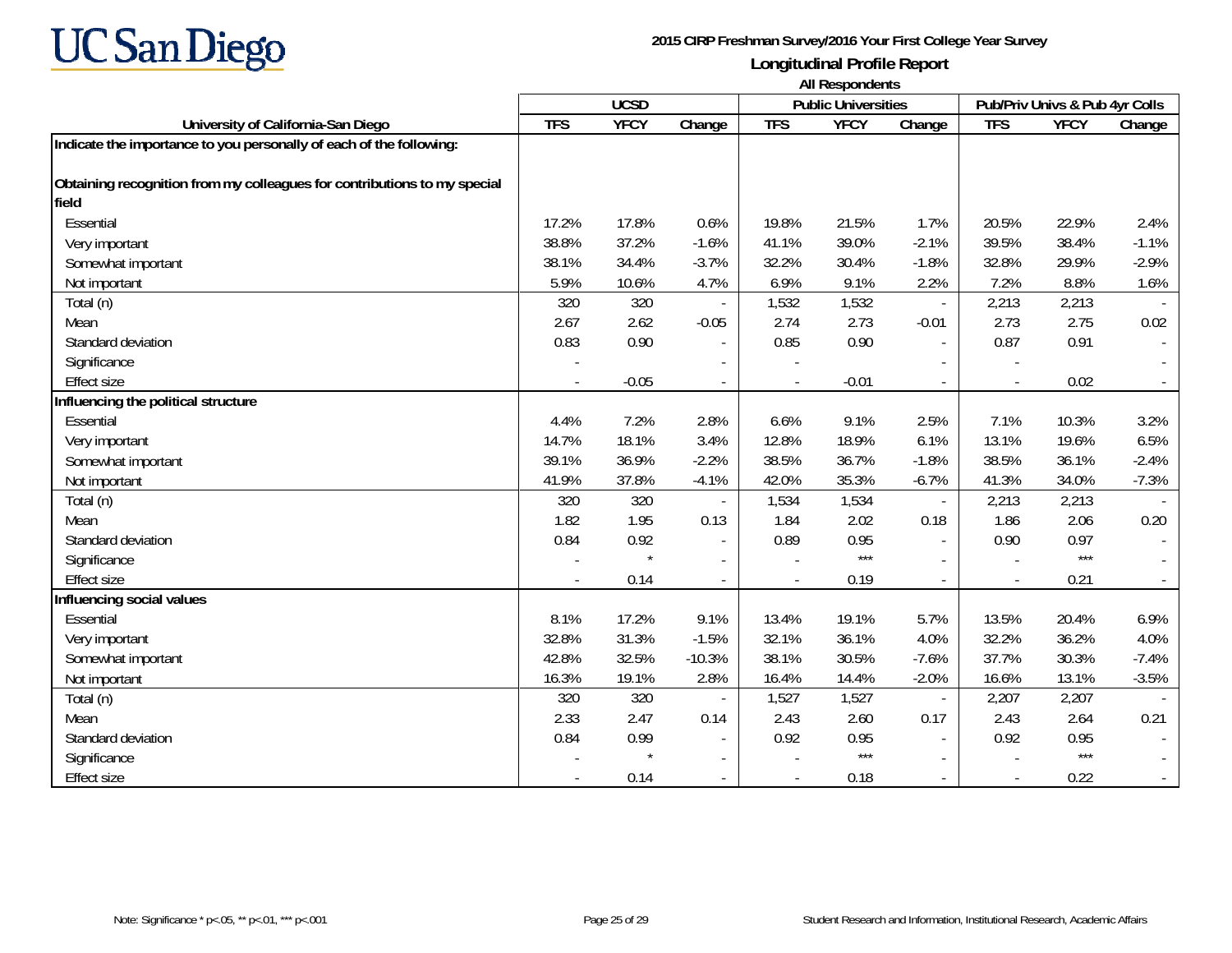

|                                                                     | <b>All Respondents</b> |              |                          |            |                            |                          |                          |                                |         |
|---------------------------------------------------------------------|------------------------|--------------|--------------------------|------------|----------------------------|--------------------------|--------------------------|--------------------------------|---------|
|                                                                     |                        | <b>UCSD</b>  |                          |            | <b>Public Universities</b> |                          |                          | Pub/Priv Univs & Pub 4yr Colls |         |
| University of California-San Diego                                  | <b>TFS</b>             | <b>YFCY</b>  | Change                   | <b>TFS</b> | <b>YFCY</b>                | Change                   | <b>TFS</b>               | <b>YFCY</b>                    | Change  |
| Indicate the importance to you personally of each of the following: |                        |              |                          |            |                            |                          |                          |                                |         |
| Raising a family                                                    |                        |              |                          |            |                            |                          |                          |                                |         |
| Essential                                                           | 22.8%                  | 29.1%        | 6.3%                     | 35.2%      | 35.1%                      | $-0.1%$                  | 36.3%                    | 37.3%                          | 1.0%    |
| Very important                                                      | 34.4%                  | 26.3%        | $-8.1%$                  | 29.3%      | 27.8%                      | $-1.5%$                  | 29.7%                    | 27.6%                          | $-2.1%$ |
| Somewhat important                                                  | 25.9%                  | 25.0%        | $-0.9%$                  | 22.1%      | 21.5%                      | $-0.6%$                  | 21.5%                    | 21.1%                          | $-0.4%$ |
| Not important                                                       | 16.9%                  | 19.7%        | 2.8%                     | 13.4%      | 15.6%                      | 2.2%                     | 12.5%                    | 14.0%                          | 1.5%    |
| Total (n)                                                           | 320                    | 320          |                          | 1,535      | 1,535                      | $\overline{\phantom{a}}$ | 2,219                    | 2,219                          |         |
| Mean                                                                | 2.63                   | 2.65         | 0.02                     | 2.86       | 2.82                       | $-0.04$                  | 2.90                     | 2.88                           | $-0.02$ |
| Standard deviation                                                  | 1.01                   | 1.10         | $\overline{\phantom{a}}$ | 1.04       | 1.08                       | $\sim$                   | 1.03                     | 1.06                           |         |
| Significance                                                        |                        |              |                          |            |                            |                          | $\overline{\phantom{a}}$ |                                |         |
| <b>Effect size</b>                                                  |                        | 0.02         |                          |            | $-0.05$                    | $\sim$                   |                          | $-0.02$                        |         |
| Being very well off financially                                     |                        |              |                          |            |                            |                          |                          |                                |         |
| Essential                                                           | 39.8%                  | 37.0%        | $-2.8%$                  | 47.0%      | 42.3%                      | $-4.7%$                  | 49.9%                    | 46.2%                          | $-3.7%$ |
| Very important                                                      | 40.4%                  | 34.8%        | $-5.6%$                  | 34.2%      | 34.3%                      | 0.1%                     | 33.5%                    | 33.6%                          | 0.1%    |
| Somewhat important                                                  | 17.9%                  | 25.1%        | 7.2%                     | 15.9%      | 20.5%                      | 4.6%                     | 14.2%                    | 17.7%                          | 3.5%    |
| Not important                                                       | 1.9%                   | 3.1%         | 1.2%                     | 2.9%       | 2.9%                       | 0.0%                     | 2.3%                     | 2.4%                           | 0.1%    |
| Total (n)                                                           | 319                    | 319          |                          | 1,534      | 1,534                      | $\overline{\phantom{a}}$ | 2,213                    | 2,213                          |         |
| Mean                                                                | 3.18                   | 3.06         | $-0.12$                  | 3.25       | 3.16                       | $-0.09$                  | 3.31                     | 3.24                           | $-0.07$ |
| Standard deviation                                                  | 0.79                   | 0.86         |                          | 0.82       | 0.85                       |                          | 0.80                     | 0.83                           |         |
| Significance                                                        |                        | $\star\star$ |                          |            | $***$                      |                          |                          | $***$                          |         |
| <b>Effect size</b>                                                  |                        | $-0.14$      |                          |            | $-0.11$                    | $\overline{\phantom{a}}$ | $\overline{\phantom{a}}$ | $-0.09$                        |         |
| Helping others who are in difficulty                                |                        |              |                          |            |                            |                          |                          |                                |         |
| Essential                                                           | 27.1%                  | 36.3%        | 9.2%                     | 36.0%      | 42.6%                      | 6.6%                     | 35.7%                    | 42.1%                          | 6.4%    |
| Very important                                                      | 46.4%                  | 39.1%        | $-7.3%$                  | 40.5%      | 38.3%                      | $-2.2%$                  | 41.3%                    | 39.5%                          | $-1.8%$ |
| Somewhat important                                                  | 24.6%                  | 22.1%        | $-2.5%$                  | 21.3%      | 16.8%                      | $-4.5%$                  | 20.9%                    | 16.3%                          | $-4.6%$ |
| Not important                                                       | 1.9%                   | 2.5%         | 0.6%                     | 2.3%       | 2.3%                       | 0.0%                     | 2.0%                     | 2.1%                           | 0.1%    |
| Total (n)                                                           | 317                    | 317          |                          | 1,534      | 1,534                      | $\sim$                   | 2,212                    | 2,212                          |         |
| Mean                                                                | 2.99                   | 3.09         | 0.10                     | 3.10       | 3.21                       | 0.11                     | 3.11                     | 3.22                           | 0.11    |
| Standard deviation                                                  | 0.77                   | 0.82         | $\blacksquare$           | 0.81       | 0.80                       | $\sim$                   | 0.80                     | 0.79                           |         |
| Significance                                                        |                        |              | $\overline{\phantom{a}}$ |            | $***$                      | $\overline{\phantom{a}}$ |                          | $***$                          |         |
| <b>Effect size</b>                                                  |                        | 0.12         |                          |            | 0.13                       |                          | $\blacksquare$           | 0.13                           |         |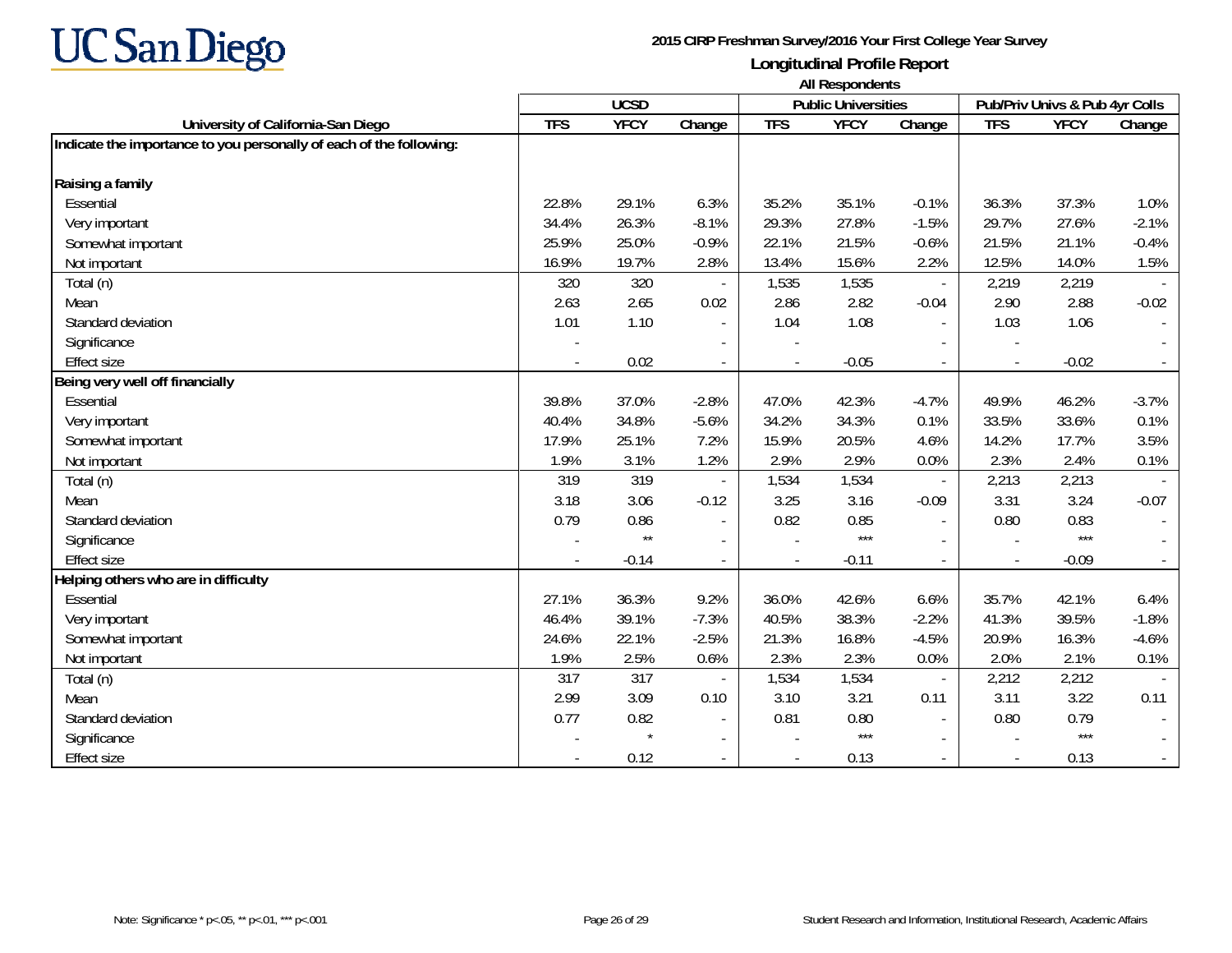

|                                                                     | <b>All Respondents</b> |             |                          |            |                            |                          |                |                                |          |
|---------------------------------------------------------------------|------------------------|-------------|--------------------------|------------|----------------------------|--------------------------|----------------|--------------------------------|----------|
|                                                                     |                        | <b>UCSD</b> |                          |            | <b>Public Universities</b> |                          |                | Pub/Priv Univs & Pub 4yr Colls |          |
| University of California-San Diego                                  | <b>TFS</b>             | <b>YFCY</b> | Change                   | <b>TFS</b> | <b>YFCY</b>                | Change                   | <b>TFS</b>     | <b>YFCY</b>                    | Change   |
| Indicate the importance to you personally of each of the following: |                        |             |                          |            |                            |                          |                |                                |          |
| Making a theoretical contribution to science                        |                        |             |                          |            |                            |                          |                |                                |          |
| Essential                                                           | 14.1%                  | 13.8%       | $-0.3%$                  | 15.6%      | 17.0%                      | 1.4%                     | 14.0%          | 17.0%                          | 3.0%     |
| Very important                                                      | 25.4%                  | 25.7%       | 0.3%                     | 23.5%      | 24.3%                      | 0.8%                     | 21.7%          | 23.7%                          | 2.0%     |
| Somewhat important                                                  | 37.3%                  | 37.3%       | 0.0%                     | 33.4%      | 32.6%                      | $-0.8%$                  | 33.6%          | 31.5%                          | $-2.1%$  |
| Not important                                                       | 23.2%                  | 23.2%       | 0.0%                     | 27.5%      | 26.0%                      | $-1.5%$                  | 30.7%          | 27.9%                          | $-2.8%$  |
| Total (n)                                                           | 319                    | 319         |                          | 1,533      | 1,533                      | $\overline{\phantom{a}}$ | 2,214          | 2,214                          |          |
| Mean                                                                | 2.30                   | 2.30        | 0.00                     | 2.27       | 2.32                       | 0.05                     | 2.19           | 2.30                           | 0.11     |
| Standard deviation                                                  | 0.98                   | 0.98        |                          | 1.03       | 1.04                       | $\sim$                   | 1.02           | 1.05                           |          |
| Significance                                                        |                        |             |                          |            |                            |                          |                | $***$                          |          |
| <b>Effect size</b>                                                  |                        | 0.00        | $\overline{\phantom{a}}$ |            | 0.05                       | $\sim$                   |                | 0.11                           |          |
| Writing original works (poems, novels etc.)                         |                        |             |                          |            |                            |                          |                |                                |          |
| Essential                                                           | 5.3%                   | 7.8%        | 2.5%                     | 7.7%       | 10.9%                      | 3.2%                     | 7.5%           | 11.7%                          | 4.2%     |
| Very important                                                      | 8.8%                   | 15.3%       | 6.5%                     | 9.2%       | 13.3%                      | 4.1%                     | 9.7%           | 13.6%                          | 3.9%     |
| Somewhat important                                                  | 27.8%                  | 33.1%       | 5.3%                     | 26.6%      | 32.2%                      | 5.6%                     | 25.2%          | 30.5%                          | 5.3%     |
| Not important                                                       | 58.1%                  | 43.8%       | $-14.3%$                 | 56.6%      | 43.6%                      | $-13.0%$                 | 57.6%          | 44.2%                          | $-13.4%$ |
| Total (n)                                                           | 320                    | 320         |                          | 1,538      | 1,538                      | $\overline{\phantom{a}}$ | 2,216          | 2,216                          |          |
| Mean                                                                | 1.61                   | 1.87        | 0.26                     | 1.68       | 1.91                       | 0.23                     | 1.67           | 1.93                           | 0.26     |
| Standard deviation                                                  | 0.86                   | 0.94        |                          | 0.93       | 1.00                       |                          | 0.93           | 1.02                           |          |
| Significance                                                        |                        | $***$       |                          |            | $***$                      |                          |                | $***$                          |          |
| <b>Effect size</b>                                                  |                        | 0.31        | $\blacksquare$           |            | 0.26                       | $\sim$                   | $\blacksquare$ | 0.28                           |          |
| Creating artistic works (painting, sculpture, etc.)                 |                        |             |                          |            |                            |                          |                |                                |          |
| Essential                                                           | 2.8%                   | 9.7%        | 6.9%                     | 5.0%       | 10.2%                      | 5.2%                     | 5.8%           | 10.5%                          | 4.7%     |
| Very important                                                      | 9.4%                   | 15.1%       | 5.7%                     | 9.2%       | 13.3%                      | 4.1%                     | 9.5%           | 13.7%                          | 4.2%     |
| Somewhat important                                                  | 25.8%                  | 31.1%       | 5.3%                     | 23.4%      | 28.2%                      | 4.8%                     | 22.7%          | 27.8%                          | 5.1%     |
| Not important                                                       | 61.9%                  | 44.0%       | $-17.9%$                 | 62.5%      | 48.2%                      | $-14.3%$                 | 62.0%          | 48.0%                          | $-14.0%$ |
| Total (n)                                                           | 318                    | 318         |                          | 1,533      | 1,533                      |                          | 2,204          | 2,204                          |          |
| Mean                                                                | 1.53                   | 1.91        | 0.38                     | 1.57       | 1.86                       | 0.29                     | 1.59           | 1.87                           | 0.28     |
| Standard deviation                                                  | 0.78                   | 0.99        | $\blacksquare$           | 0.85       | 1.00                       | $\blacksquare$           | 0.88           | 1.01                           |          |
| Significance                                                        |                        | $***$       | $\overline{\phantom{a}}$ |            | $***$                      | $\overline{\phantom{a}}$ |                | $***$                          |          |
| <b>Effect size</b>                                                  |                        | 0.41        |                          |            | 0.33                       |                          |                | 0.31                           |          |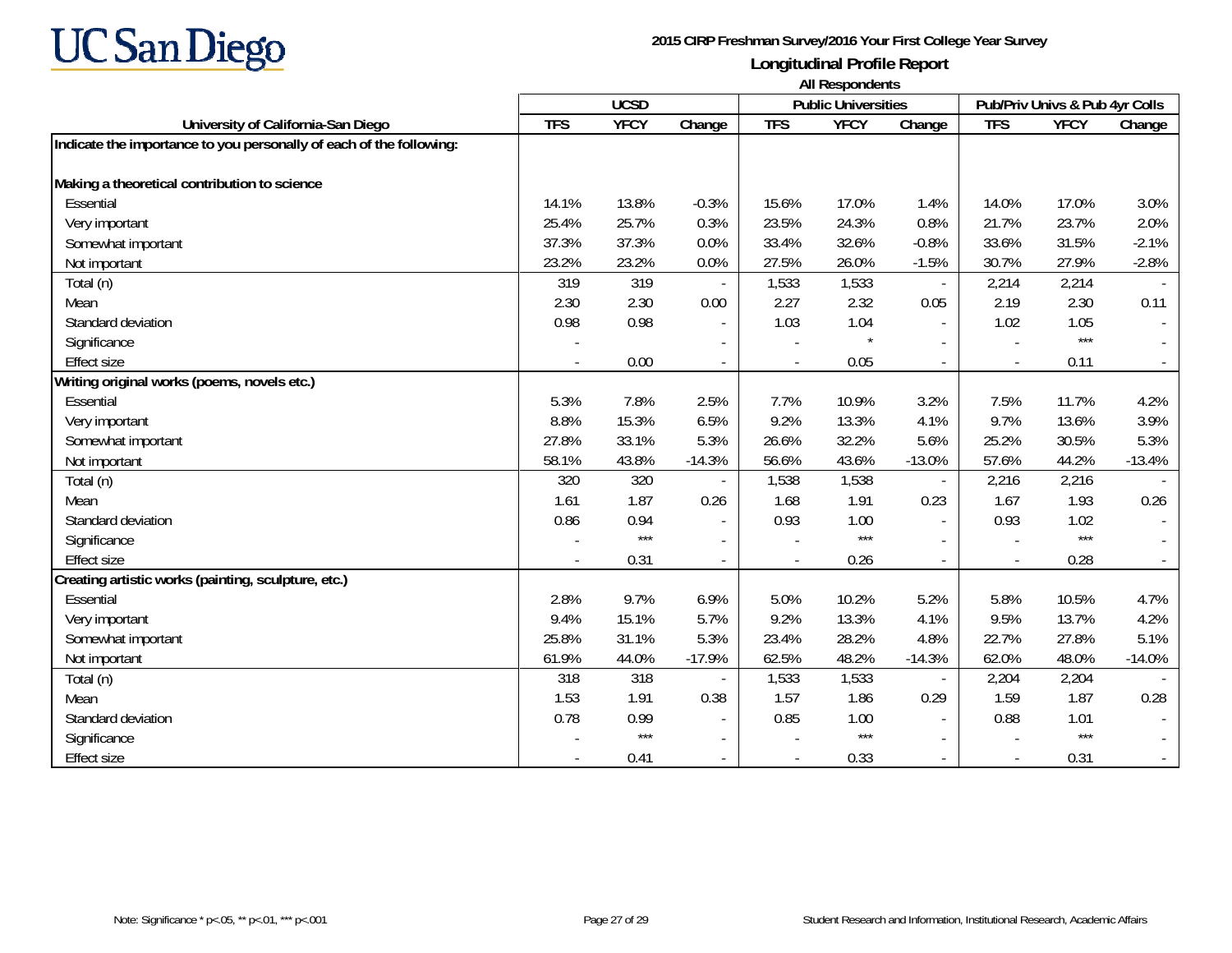

|                                                                     | All Respondents |                 |                          |            |                            |                          |                |                                |         |  |
|---------------------------------------------------------------------|-----------------|-----------------|--------------------------|------------|----------------------------|--------------------------|----------------|--------------------------------|---------|--|
|                                                                     |                 | <b>UCSD</b>     |                          |            | <b>Public Universities</b> |                          |                | Pub/Priv Univs & Pub 4yr Colls |         |  |
| University of California-San Diego                                  | <b>TFS</b>      | <b>YFCY</b>     | Change                   | <b>TFS</b> | <b>YFCY</b>                | Change                   | <b>TFS</b>     | <b>YFCY</b>                    | Change  |  |
| Indicate the importance to you personally of each of the following: |                 |                 |                          |            |                            |                          |                |                                |         |  |
| Developing a meaningful philosophy of life                          |                 |                 |                          |            |                            |                          |                |                                |         |  |
| Essential                                                           | 24.6%           | 22.7%           | $-1.9%$                  | 22.4%      | 22.9%                      | 0.5%                     | 20.8%          | 22.2%                          | 1.4%    |  |
| Very important                                                      | 26.8%           | 27.1%           | 0.3%                     | 26.3%      | 27.4%                      | 1.1%                     | 26.6%          | 26.8%                          | 0.2%    |  |
| Somewhat important                                                  | 29.7%           | 34.4%           | 4.7%                     | 30.3%      | 32.1%                      | 1.8%                     | 31.5%          | 32.3%                          | 0.8%    |  |
| Not important                                                       | 18.9%           | 15.8%           | $-3.1%$                  | 21.0%      | 17.6%                      | $-3.4%$                  | 21.1%          | 18.8%                          | $-2.3%$ |  |
| Total (n)                                                           | 317             | 317             |                          | 1,527      | 1,527                      | $\overline{\phantom{a}}$ | 2,195          | 2,195                          |         |  |
| Mean                                                                | 2.57            | 2.57            | 0.00                     | 2.50       | 2.56                       | 0.06                     | 2.47           | 2.52                           | 0.05    |  |
| Standard deviation                                                  | 1.06            | 1.01            | $\overline{\phantom{a}}$ | 1.06       | 1.03                       |                          | 1.04           | 1.03                           |         |  |
| Significance                                                        |                 |                 |                          |            | $\star$                    |                          | $\overline{a}$ |                                |         |  |
| <b>Effect size</b>                                                  |                 | 0.00            |                          |            | 0.06                       |                          |                | 0.05                           |         |  |
| Participating in a community action program                         |                 |                 |                          |            |                            |                          |                |                                |         |  |
| Essential                                                           | 6.9%            | 10.1%           | 3.2%                     | 10.0%      | 12.4%                      | 2.4%                     | 10.0%          | 13.1%                          | 3.1%    |  |
| Very important                                                      | 23.9%           | 31.8%           | 7.9%                     | 24.4%      | 30.4%                      | 6.0%                     | 24.7%          | 29.5%                          | 4.8%    |  |
| Somewhat important                                                  | 47.2%           | 38.7%           | $-8.5%$                  | 43.2%      | 38.5%                      | $-4.7%$                  | 42.3%          | 39.6%                          | $-2.7%$ |  |
| Not important                                                       | 22.0%           | 19.5%           | $-2.5%$                  | 22.4%      | 18.6%                      | $-3.8%$                  | 23.1%          | 17.8%                          | $-5.3%$ |  |
| Total (n)                                                           | 318             | 318             |                          | 1,524      | 1,524                      | $\overline{\phantom{a}}$ | 2,189          | 2,189                          |         |  |
| Mean                                                                | 2.16            | 2.32            | 0.16                     | 2.22       | 2.37                       | 0.15                     | 2.22           | 2.38                           | 0.16    |  |
| Standard deviation                                                  | 0.84            | 0.90            |                          | 0.91       | 0.92                       |                          | 0.91           | 0.92                           |         |  |
| Significance                                                        |                 | $^{\star\star}$ |                          |            | $***$                      |                          |                | $***$                          |         |  |
| <b>Effect size</b>                                                  |                 | 0.18            |                          |            | 0.16                       |                          | $\overline{a}$ | 0.16                           |         |  |
| Helping to promote racial understanding                             |                 |                 |                          |            |                            |                          |                |                                |         |  |
| Essential                                                           | 19.2%           | 12.9%           | $-6.3%$                  | 17.8%      | 17.1%                      | $-0.7%$                  | 17.1%          | 18.4%                          | 1.3%    |  |
| Very important                                                      | 26.2%           | 32.8%           | 6.6%                     | 29.7%      | 30.7%                      | 1.0%                     | 29.5%          | 30.8%                          | 1.3%    |  |
| Somewhat important                                                  | 36.6%           | 37.9%           | 1.3%                     | 36.3%      | 37.4%                      | 1.1%                     | 36.3%          | 36.2%                          | $-0.1%$ |  |
| Not important                                                       | 18.0%           | 16.4%           | $-1.6%$                  | 16.2%      | 14.8%                      | $-1.4%$                  | 17.1%          | 14.5%                          | $-2.6%$ |  |
| Total (n)                                                           | 317             | 317             |                          | 1,524      | 1,524                      | $\overline{\phantom{a}}$ | 2,189          | 2,189                          |         |  |
| Mean                                                                | 2.47            | 2.42            | $-0.05$                  | 2.49       | 2.50                       | 0.01                     | 2.47           | 2.53                           | 0.06    |  |
| Standard deviation                                                  | 1.00            | 0.91            | $\overline{\phantom{a}}$ | 0.97       | 0.94                       |                          | 0.97           | 0.95                           |         |  |
| Significance                                                        |                 |                 |                          |            |                            | $\overline{\phantom{a}}$ |                | $\star\star$                   |         |  |
| Effect size                                                         |                 | $-0.05$         |                          |            | 0.01                       |                          |                | 0.06                           |         |  |